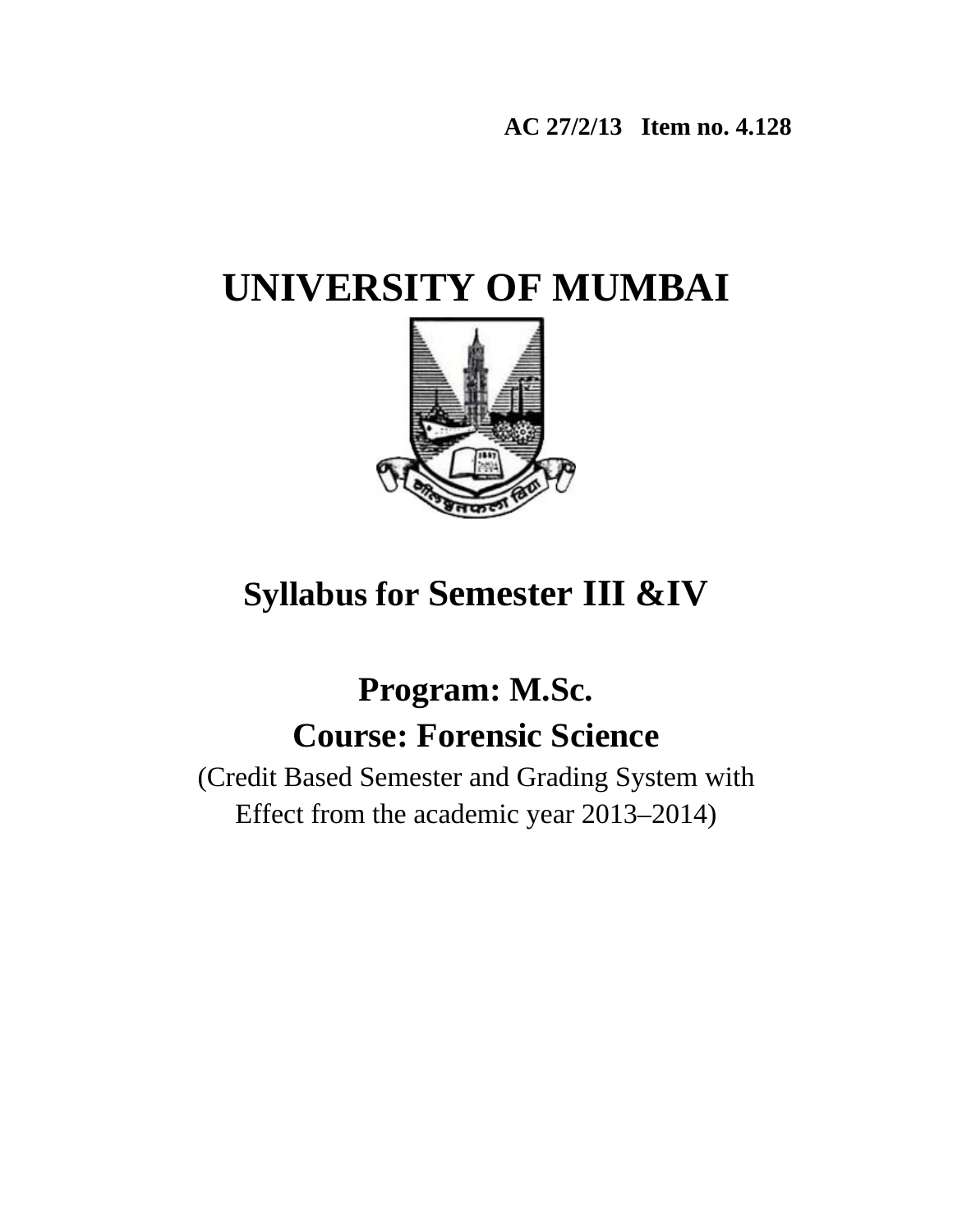|                                                         | <b>M. Sc. Forensic Science</b>     |                |               |                                             |                                            |                        |      |                   |     |                |                        |                |                |                    |
|---------------------------------------------------------|------------------------------------|----------------|---------------|---------------------------------------------|--------------------------------------------|------------------------|------|-------------------|-----|----------------|------------------------|----------------|----------------|--------------------|
| M.Sc.Sem III                                            |                                    |                |               |                                             | <b>Class Room Instruction Face to Face</b> |                        |      |                   |     |                | $50$ Hrs. $= 1$ Credit |                |                |                    |
| <b>Course Code</b>                                      |                                    | Per Week       |               | Per Sem.<br>15 Week<br>(Per Sem.)<br>(Hrs.) |                                            | <b>Notinal</b><br>Hrs. |      | <b>Total Hrs.</b> |     | <b>Credits</b> |                        | Tota           |                |                    |
|                                                         |                                    | L(60)<br>min)  | P(60)<br>min) | Lect.                                       | Pra.                                       | Lect.                  | Pra. | Lec<br>Pra.<br>t. |     | Lect.          | Pra.                   | Lec<br>t.      | Pra.           | <b>Cred</b><br>its |
| <b>Theory</b><br>Code                                   | <b>Practical</b><br>Code           |                |               |                                             |                                            |                        |      |                   |     |                |                        |                |                |                    |
| <b>PSFS301</b>                                          | PSFS3P1                            | $\overline{4}$ | 4             | 60                                          | 60                                         | 60                     | 60   | 40                | 40  | 100            | 100                    | $\overline{2}$ | $\overline{2}$ | $\overline{4}$     |
| <b>PSFS302</b>                                          | PSFS 3P2                           | $\overline{4}$ | 4             | 60                                          | 60                                         | 60                     | 60   | 40                | 40  | 100            | 100                    | $\overline{2}$ | $\overline{2}$ | $\overline{4}$     |
| <b>PSFS303</b>                                          | PSFS 3P3                           | $\overline{4}$ | 4             | 60                                          | 60                                         | 60                     | 60   | 40                | 40  | 100            | 100                    | $\overline{2}$ | $\overline{2}$ | $\overline{4}$     |
| <b>PSFS304</b>                                          | PSFS 3P4                           | $\overline{4}$ | 4             | 60                                          | 60                                         | 60                     | 60   | 40                | 40  | 100            | 100                    | $\overline{2}$ | $\overline{2}$ | $\overline{4}$     |
| <b>PSFSP305/</b><br><b>PSFSC305/</b><br><b>PSFSB305</b> | PSFSP3P5/<br>PSFSC3P5/<br>PSFSB3P5 | $\overline{4}$ | 4             | 60                                          | 60                                         | 60                     | 60   | 40                | 40  | 100            | 100                    | $\overline{2}$ | $\overline{2}$ | $\overline{4}$     |
| <b>PSFSP306/</b><br>PSFSC306/<br>PSFSB306               | PSFSP3P6/<br>PSFSC3P6/<br>PSFSB3P6 | $\overline{4}$ | 4             | 60                                          | 60                                         | 60                     | 60   | 40                | 40  | 100            | 100                    | $\overline{2}$ | $\overline{2}$ | $\overline{4}$     |
| <b>Total</b>                                            |                                    | 24             | 24            | 360                                         | 360                                        | 360                    | 360  | 240               | 240 | 600            | 600                    | 12             | 12             | 24                 |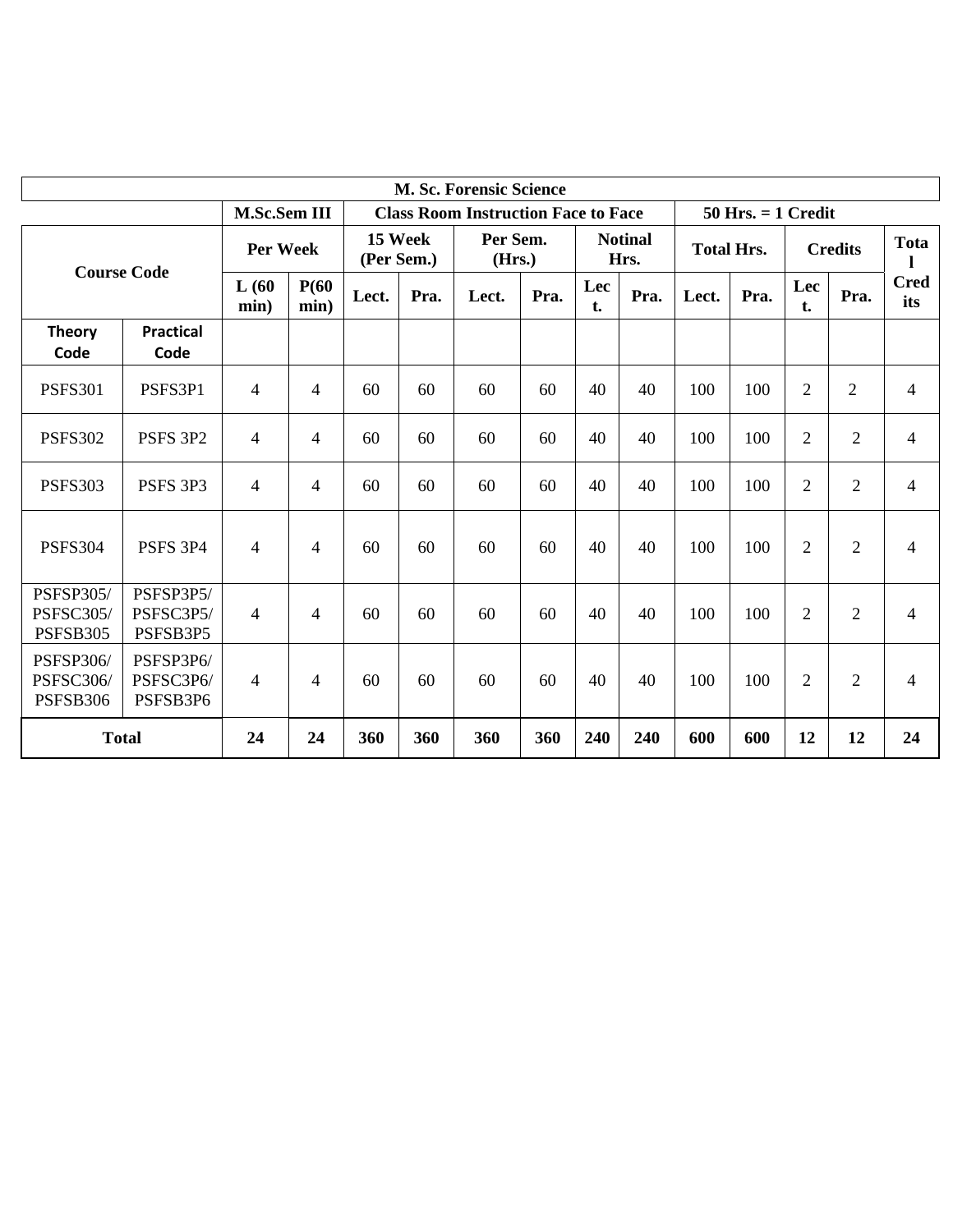|                                                         | <b>M. Sc. Forensic Science</b>     |                 |               |                       |      |                    |                                            |                        |     |                   |      |                        |                |                    |  |
|---------------------------------------------------------|------------------------------------|-----------------|---------------|-----------------------|------|--------------------|--------------------------------------------|------------------------|-----|-------------------|------|------------------------|----------------|--------------------|--|
| M.Sc.Sem IV                                             |                                    |                 |               |                       |      |                    | <b>Class Room Instruction Face to Face</b> |                        |     |                   |      | $50$ Hrs. $= 1$ Credit |                |                    |  |
| <b>Course Code</b>                                      |                                    | <b>Per Week</b> |               | 15 Week<br>(Per Sem.) |      | Per Sem.<br>(Hrs.) |                                            | <b>Notinal</b><br>Hrs. |     | <b>Total Hrs.</b> |      | <b>Credits</b>         |                | <b>Tota</b>        |  |
|                                                         |                                    | L(60)<br>min)   | P(60)<br>min) | Lect.                 | Pra. | Lect.              | Pra.                                       | Lec<br>Pra.<br>t.      |     | Lect.             | Pra. | Lec<br>t.              | Pra.           | <b>Cred</b><br>its |  |
| <b>Theory</b><br>Code                                   | <b>Practical</b><br>Code           |                 |               |                       |      |                    |                                            |                        |     |                   |      |                        |                |                    |  |
| <b>PSFS401</b>                                          | PSFS4P1                            | $\overline{4}$  | 4             | 60                    | 60   | 60                 | 60                                         | 40                     | 40  | 100               | 100  | $\overline{2}$         | $\overline{2}$ | $\overline{4}$     |  |
| <b>PSFS402</b>                                          | PSFS <sub>4P2</sub>                | $\overline{4}$  | 4             | 60                    | 60   | 60                 | 60                                         | 40                     | 40  | 100               | 100  | $\overline{2}$         | $\overline{2}$ | $\overline{4}$     |  |
| <b>PSFS403</b>                                          | PSFS <sub>4P3</sub>                | $\overline{4}$  | 4             | 60                    | 60   | 60                 | 60                                         | 40                     | 40  | 100               | 100  | $\overline{2}$         | $\overline{2}$ | $\overline{4}$     |  |
| <b>PSFS404</b>                                          | PSFS <sub>4P4</sub>                | $\overline{4}$  | 4             | 60                    | 60   | 60                 | 60                                         | 40                     | 40  | 100               | 100  | $\overline{2}$         | $\overline{2}$ | $\overline{4}$     |  |
| <b>PSFSP405/</b><br><b>PSFSC405/</b><br><b>PSFSB405</b> | PSFSP4P5/<br>PSFSC4P5/<br>PSFSB4P5 | $\overline{4}$  | 4             | 60                    | 60   | 60                 | 60                                         | 40                     | 40  | 100               | 100  | $\overline{2}$         | $\overline{2}$ | $\overline{4}$     |  |
| <b>PSFSP406/</b><br>PSFSC406/<br>PSFSB406               | PSFSP4P6/<br>PSFSC4P6/<br>PSFSB4P6 | $\overline{4}$  | 4             | 60                    | 60   | 60                 | 60                                         | 40                     | 40  | 100               | 100  | $\overline{2}$         | $\overline{2}$ | $\overline{4}$     |  |
| <b>Total</b>                                            |                                    | 24              | 24            | 360                   | 360  | 360                | 360                                        | 240                    | 240 | 600               | 600  | 12                     | 12             | 24                 |  |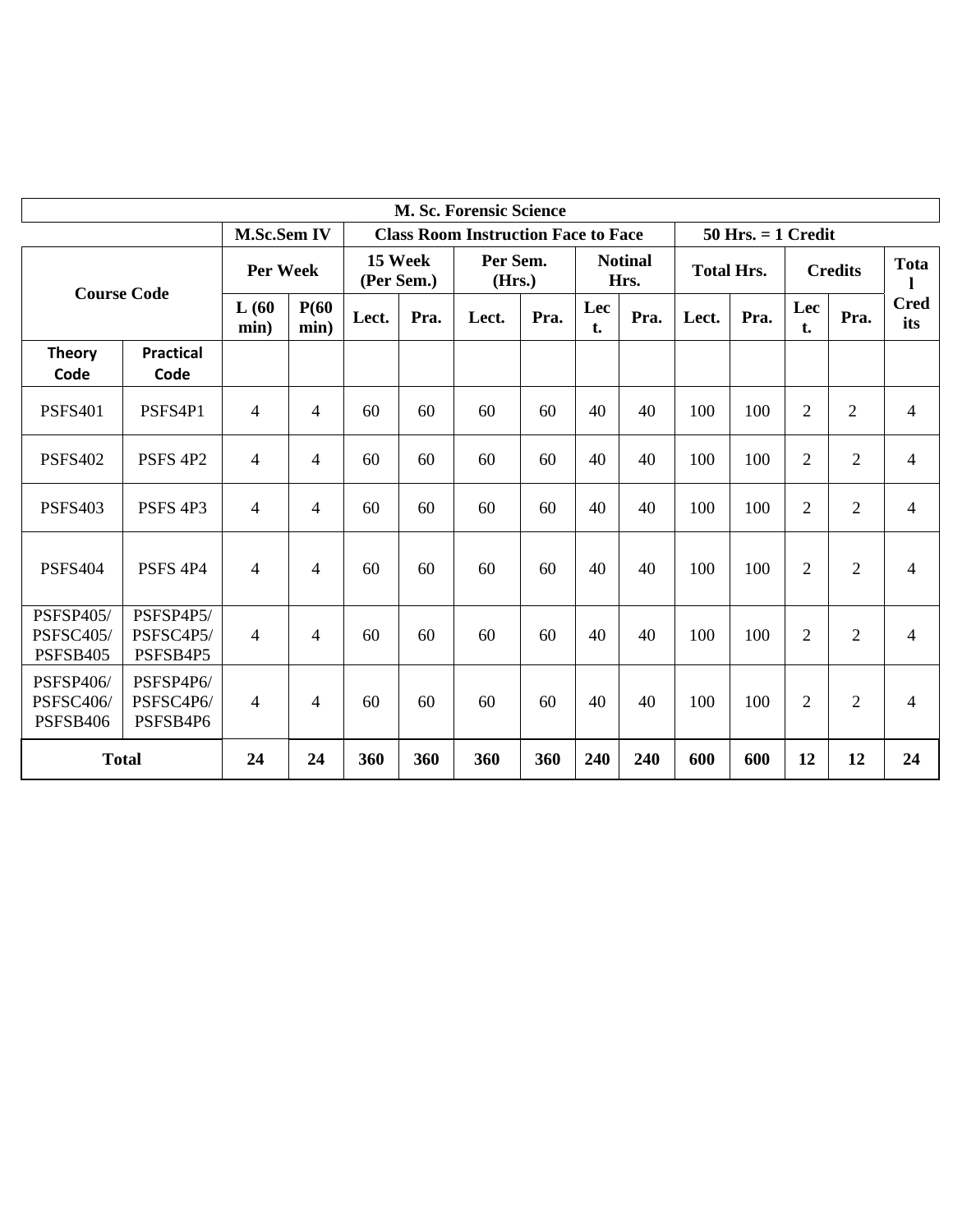#### **M. Sc. FORENSIC SCIENCE Semester III – Theory PSFS301: Emerging Trends in Forensic Science (Compulsory Subjects)**

| <b>Total Marks</b> 100  |               |  |  |  |  |
|-------------------------|---------------|--|--|--|--|
| <b>Lecture Per Week</b> | <b>Credit</b> |  |  |  |  |
|                         |               |  |  |  |  |

| Units with Description                                                                                                                                                                                                                                                                                                                                                                                                                                                                                                                                                                                                                                                                                                                                                                                                                                           | No. lectures |
|------------------------------------------------------------------------------------------------------------------------------------------------------------------------------------------------------------------------------------------------------------------------------------------------------------------------------------------------------------------------------------------------------------------------------------------------------------------------------------------------------------------------------------------------------------------------------------------------------------------------------------------------------------------------------------------------------------------------------------------------------------------------------------------------------------------------------------------------------------------|--------------|
| Unit I: Forensic Engineering I                                                                                                                                                                                                                                                                                                                                                                                                                                                                                                                                                                                                                                                                                                                                                                                                                                   | 15           |
| What is forensic engineering; Learning from failures; Basic<br>Fire and explosion investigation; Industrial accidents; Structural<br>failures, product liability engineering; Traffic<br>accident<br>reconstruction; Transportation disaster investigation; Civil<br>engineering investigation; Investigation report; The engineer as<br>an expert witness.                                                                                                                                                                                                                                                                                                                                                                                                                                                                                                      |              |
| <b>Unit II: Forensic Radiology</b>                                                                                                                                                                                                                                                                                                                                                                                                                                                                                                                                                                                                                                                                                                                                                                                                                               | 15           |
| Introduction; Definitions in forensic radiology; Forensic<br>radiology in historical perspective; scope of forensic radiology;<br>Identification of the dead; Radiological anthropological<br>parameters and applications in forensic dentistry, bite marks,<br>the perpetrator, individual remains and in mass casualty<br>situations; Gunshot wounds and it radiology; Pitfalls in the<br>radiology of gunshot wounds. Radiology in non-violent crimes;<br>Smuggling and larceny; The radiology of fakes and forgery in<br>art; The radiology of abuse, child abuse, spousal abuse, civil<br>rights abuse and abuse of the aged; Research and new<br>modalities and its applications; Use of post-mortem cranial<br>MRI in evaluation of suspected child abuse; Stereo-lithography<br>as a useful tool in forensic radiology; Courts and expert<br>witnessing. |              |
| <b>Unit III Forensic Nursing</b>                                                                                                                                                                                                                                                                                                                                                                                                                                                                                                                                                                                                                                                                                                                                                                                                                                 | 15           |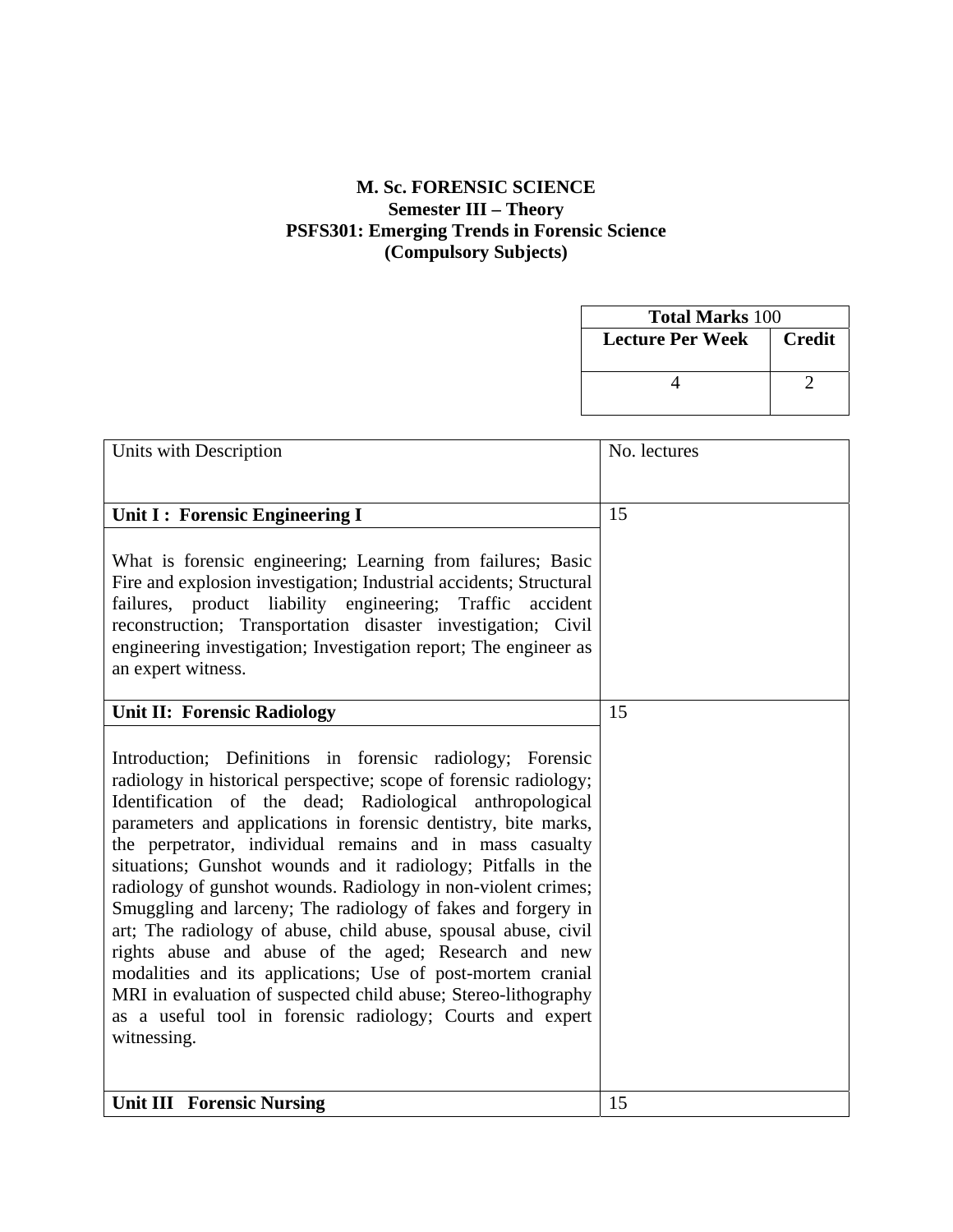| Scope, Evolution of Forensic Nursing, Model of Forensic<br>Nursing, career opportunities, clinical Forensic Nurse<br>Specialist, Forensic case Management, Responsibilities of<br>Hospitals in Evidence collection and preservation, Status of<br>Forensic Nursing, Future of Forensic Nursing                                                                                                                                                                                                  |    |
|-------------------------------------------------------------------------------------------------------------------------------------------------------------------------------------------------------------------------------------------------------------------------------------------------------------------------------------------------------------------------------------------------------------------------------------------------------------------------------------------------|----|
| Unit IV Forensic Nanotechnology & Textile Forensics<br>Application nanotechnology forensic science such as in<br>fingerprinting development, explosives, narcotics, drugs and<br>other areas. Textile Fibers, Yarns, Fabric construction, Fabric<br>characteristics, Fabric manufacture, Microscopy characteristic,<br>Birefringence, Fluorescence Microscopy, Colors in textile,<br>Color Assessment, Chemical properties, Paint: analysis (<br>Organic, TLC, colorimeter Analysis, Inorganic) | 15 |

### **PSFS302: Modern Instrumental Techniques – I**

| <b>Total Marks 100</b> |               |  |  |  |  |  |
|------------------------|---------------|--|--|--|--|--|
| Lecture Per Week       | <b>Credit</b> |  |  |  |  |  |
|                        |               |  |  |  |  |  |
|                        |               |  |  |  |  |  |
|                        |               |  |  |  |  |  |

| <b>Units with Description</b>                                                                                                                                                                                                                                                                                                                                                                                                                                                                                                                                                                   | <b>Total Lectures</b> |
|-------------------------------------------------------------------------------------------------------------------------------------------------------------------------------------------------------------------------------------------------------------------------------------------------------------------------------------------------------------------------------------------------------------------------------------------------------------------------------------------------------------------------------------------------------------------------------------------------|-----------------------|
| <b>Semester-III</b>                                                                                                                                                                                                                                                                                                                                                                                                                                                                                                                                                                             |                       |
| Unit -I: Spectral Techniques<br>• Ultra violet and visible Spectroscopy: - Principle, Types of                                                                                                                                                                                                                                                                                                                                                                                                                                                                                                  |                       |
| sources and stability, wavelength selection, filters-cells and<br>sampling devices, detectors, resolution, qualitative and<br>quantitative methods for detection, Applications.<br>Fluorescence and phosphorescence Spectroscopy: - Principle,<br>$\bullet$<br>Types of sources, structural factors, instrumentation, comparison<br>of luminescence and UV-visible absorption methods,<br>Applications.<br>Infrared Spectroscopy: - Principle, Dispersive and Fourier<br>Transform Spectrophotometry, sample handling, quantitative<br>analysis and interpretation of IR spectra, Applications. | 15                    |
|                                                                                                                                                                                                                                                                                                                                                                                                                                                                                                                                                                                                 |                       |
| <b>Unit-II: Separation Techniques</b>                                                                                                                                                                                                                                                                                                                                                                                                                                                                                                                                                           | 15                    |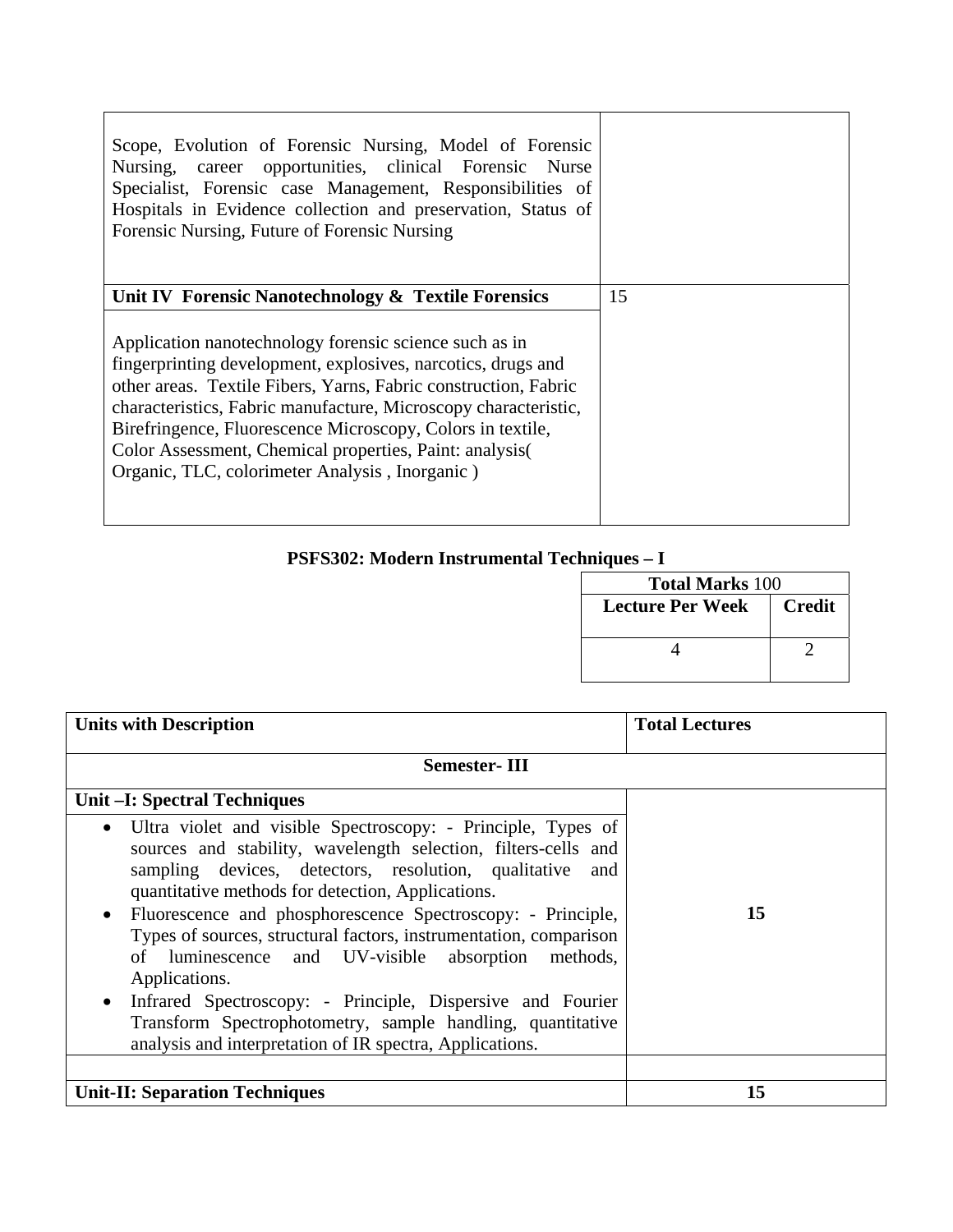| Chromatography:- Introduction,<br>Thin<br>Layer<br>Theory,<br>$\bullet$<br>Instrumentation, Various types of TLC, High Performance Thin<br>Layer Chromatography, Applications.<br>High Performance Liquid Chromatography: - Introduction, Plate<br>$\bullet$<br>Theory, Principle, Instrumentation, Types of Columns &<br>Detectors, Applications.<br>Gas Chromatography:- Introduction, Principle,<br>Theory,<br>$\bullet$<br>Instrumentation, Types of detectors Hyphenated techniques,<br>Applications. |    |
|------------------------------------------------------------------------------------------------------------------------------------------------------------------------------------------------------------------------------------------------------------------------------------------------------------------------------------------------------------------------------------------------------------------------------------------------------------------------------------------------------------|----|
|                                                                                                                                                                                                                                                                                                                                                                                                                                                                                                            |    |
| <b>Unit-III: Thermal Methods of Analysis</b>                                                                                                                                                                                                                                                                                                                                                                                                                                                               |    |
| Thermogravimetric Analysis: Introduction, Thermogravimetric<br>$\bullet$<br>curve, Instrumentation, Factors affecting TGA, Applications.<br>Differential Thermal Analysis:- Introduction, Instrumentation,<br>$\bullet$<br>Principle of working, DTA & TGA Curves, Factors affecting<br>DTA, Applications.<br>Thermometric<br>Titrations:-<br>Introduction,<br>Theory,<br>$\bullet$<br>Instrumentation, Techniques of Thermogravimetric titrations,<br>Applications.                                       | 15 |
|                                                                                                                                                                                                                                                                                                                                                                                                                                                                                                            |    |
| <b>Unit-IV: Miscellaneous Techniques</b><br>Radiochemical techniques:- Basic principles and theory,<br>$\bullet$<br>introduction about nuclear reactions and radiations. Neutron<br>sources, Neutron Activation Analysis (NAA), Applications.<br>Electron Diffraction and Neutron Diffraction: Basic principles,<br>$\bullet$<br>Theory, Introduction, Instrumentation, Neutron diffraction,<br>Applications of neutron diffraction, Applications                                                          | 15 |

### **PSFS303: Biometric Technology**

| <b>Total Marks 100</b>  |               |  |  |  |  |
|-------------------------|---------------|--|--|--|--|
| <b>Lecture Per Week</b> | <b>Credit</b> |  |  |  |  |
|                         |               |  |  |  |  |

| <b>Units with Description</b>                               | <b>No. lectures</b> |
|-------------------------------------------------------------|---------------------|
|                                                             |                     |
| Unit I:<br><b>Introduction and Biometric Technologies.</b>  | 15                  |
|                                                             |                     |
| Introduction, Biometric systems: Enrollment and recognition |                     |
| phases, sensor module, feature extraction module, database  |                     |
| module, matching module, Biometrics Functionality:          |                     |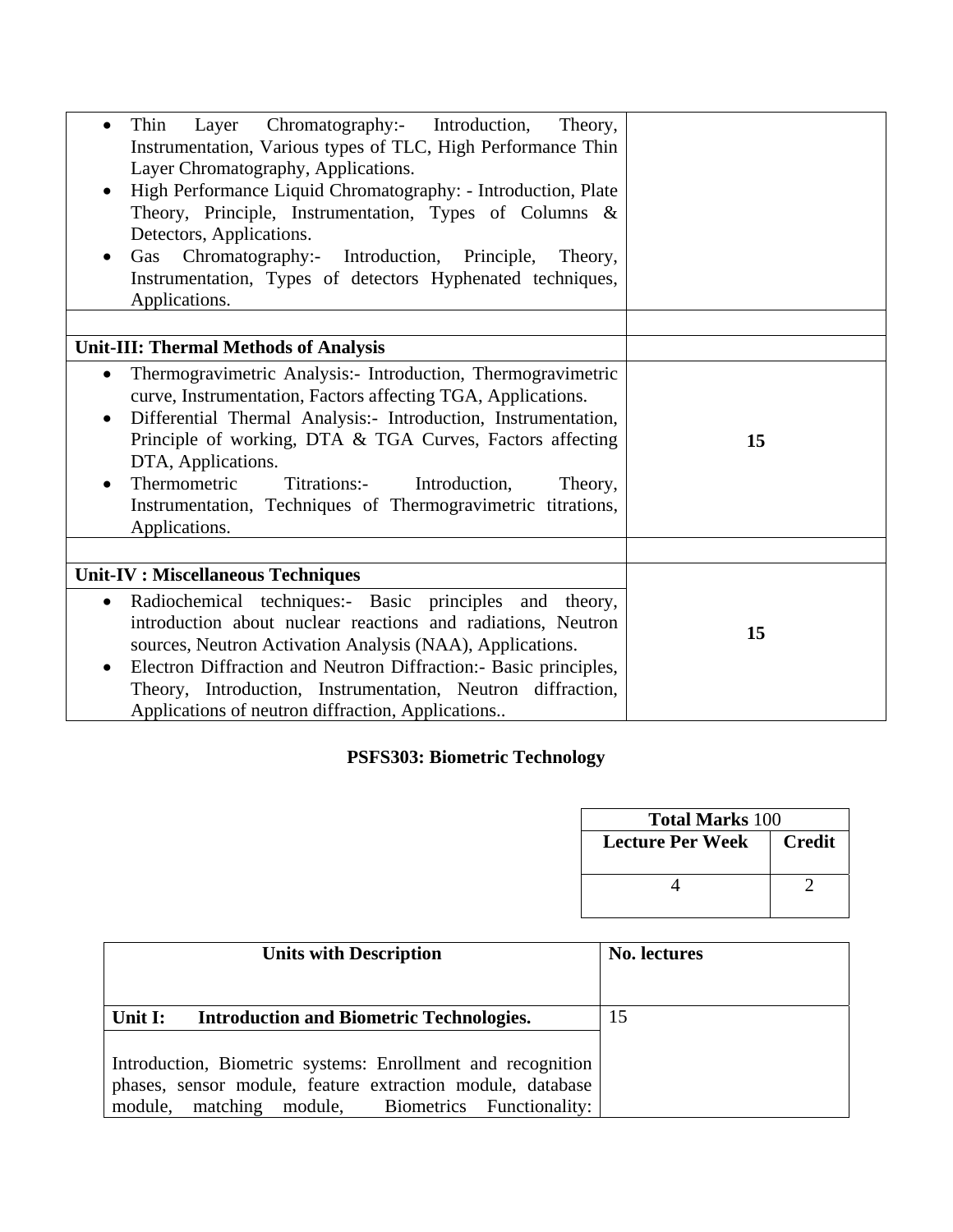| Verification & Identification, Biometrics system errors<br>performance measures, Design cycle of biometric System:<br>Nature of the application, Choice of biometric trait, Data<br>collection, Choice of features and matching, Application of<br>biometric system, Security and privacy issues                                                                                                                                                                                                                                                                                                                                                                                                                                                                   |    |
|--------------------------------------------------------------------------------------------------------------------------------------------------------------------------------------------------------------------------------------------------------------------------------------------------------------------------------------------------------------------------------------------------------------------------------------------------------------------------------------------------------------------------------------------------------------------------------------------------------------------------------------------------------------------------------------------------------------------------------------------------------------------|----|
| Unit II:<br><b>Security of Biometric System</b>                                                                                                                                                                                                                                                                                                                                                                                                                                                                                                                                                                                                                                                                                                                    | 15 |
| Introduction to Security of Biometric System, Adversary<br>attacks: Insider Attacks, Infrastructure attacks, Attacks on user<br>Interface:<br>Impersonation,<br>Obfuscation,<br>Spoofing,<br>Countermeasure of spoof detection, Attacks on biometrics<br>processing : On system modules $\&$ at interconnections,<br>Attack on template database & Countermeasures in biometric<br>template security.                                                                                                                                                                                                                                                                                                                                                              |    |
| An Introduction to Statistical Measures of<br>Unit III<br><b>Biometrics</b>                                                                                                                                                                                                                                                                                                                                                                                                                                                                                                                                                                                                                                                                                        | 15 |
| Recommended Biometric for Network Security: Introduction,<br>Implementation of Biometrics for Network Security. Finger<br>Biometrics, Voice Biometric, Definition & applications of<br>FAR, FRR, FTE, EER. Biometric Transaction: User, Biometric<br>reader, Matching location, Biometric Reader: Trusted, Non-<br>Trusted.                                                                                                                                                                                                                                                                                                                                                                                                                                        |    |
| Unit IV: Types of Biometric Technology and Verification<br><b>Systems</b>                                                                                                                                                                                                                                                                                                                                                                                                                                                                                                                                                                                                                                                                                          |    |
| Biometric verification, Use of Biometric,<br>Introduction,<br>Biometric Technologies for Personal Identification, Retina<br>recognition, Signature Dynamics or Recognition, Keystroke<br>Dynamics, Speaker recognition, RFID Chip implant, Business<br>Applications of Biometric Technologies,<br>Federal<br>and<br>Challenges and Issues in Using Biometrics, Risk Management<br>Is the Foundation of Effective Strategy, Barriers to Future<br>Growth, Biometric technologies under development: Blood<br>pulse, Nailbed Identification, Body salinity Identification, Palm<br>print, Palm print, vein Pattern, Facial thermography,<br>Skin<br>Luminescence,<br><b>Brain</b><br>Wave<br>Pattern,<br>Electronic<br><b>Nose</b><br>Identification, Foot Dynamics. | 15 |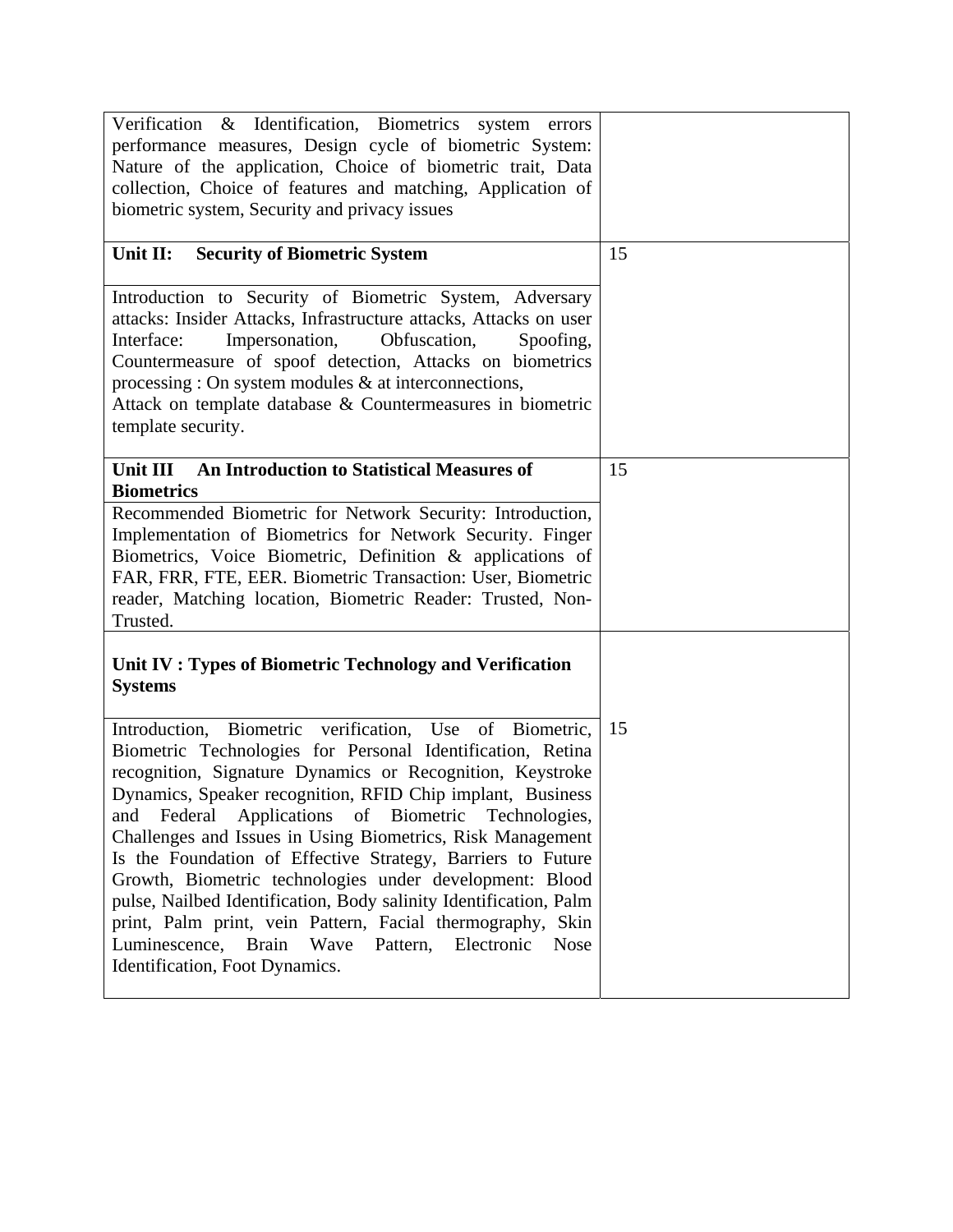### **PSFS304: Law, Psychology and Case studies**

| <b>Total Marks 100</b> |               |  |  |  |  |  |
|------------------------|---------------|--|--|--|--|--|
| Lecture Per Week       | <b>Credit</b> |  |  |  |  |  |
|                        |               |  |  |  |  |  |

| Units with description                                                                                                                           | <b>Total lectures</b> |
|--------------------------------------------------------------------------------------------------------------------------------------------------|-----------------------|
| <b>UNIT I – Neuropsychology and Crime</b>                                                                                                        | 15 Lectures           |
| Clinical and Cognitive Neuropsychology                                                                                                           |                       |
| Brain damage (Types) and Personality/ Behavioral<br>issues                                                                                       |                       |
| Neuropsychological evaluation, Brain scans                                                                                                       |                       |
| Neuropsychology of offending                                                                                                                     |                       |
| Unit II - Psychology and Law (Legal Psychology)                                                                                                  | 15 Lectures           |
| Psychological issues concerned with courts                                                                                                       |                       |
| Credibility of witnesses                                                                                                                         |                       |
| Eyewitness testimony                                                                                                                             |                       |
| Police Interrogation and Pre-Trial Publicity                                                                                                     |                       |
| Unit III: Forensic Evidence: International perspective                                                                                           | 15 Lectures           |
| Salient features of Indian Constitution and Preamble.                                                                                            |                       |
| Admissibility of forensic evidence and Indian<br>constitutional provisions (Art. 20, 21 and 22) (Lie<br>detector, Narco-analysis, DNA test etc.) |                       |
| Constitutionality of forensic evidence: national and<br>international aspect: Comparative approach and<br>criticism.                             |                       |
| Unit IV: Forensic Evidence and Human Rights                                                                                                      | 15 Lectures           |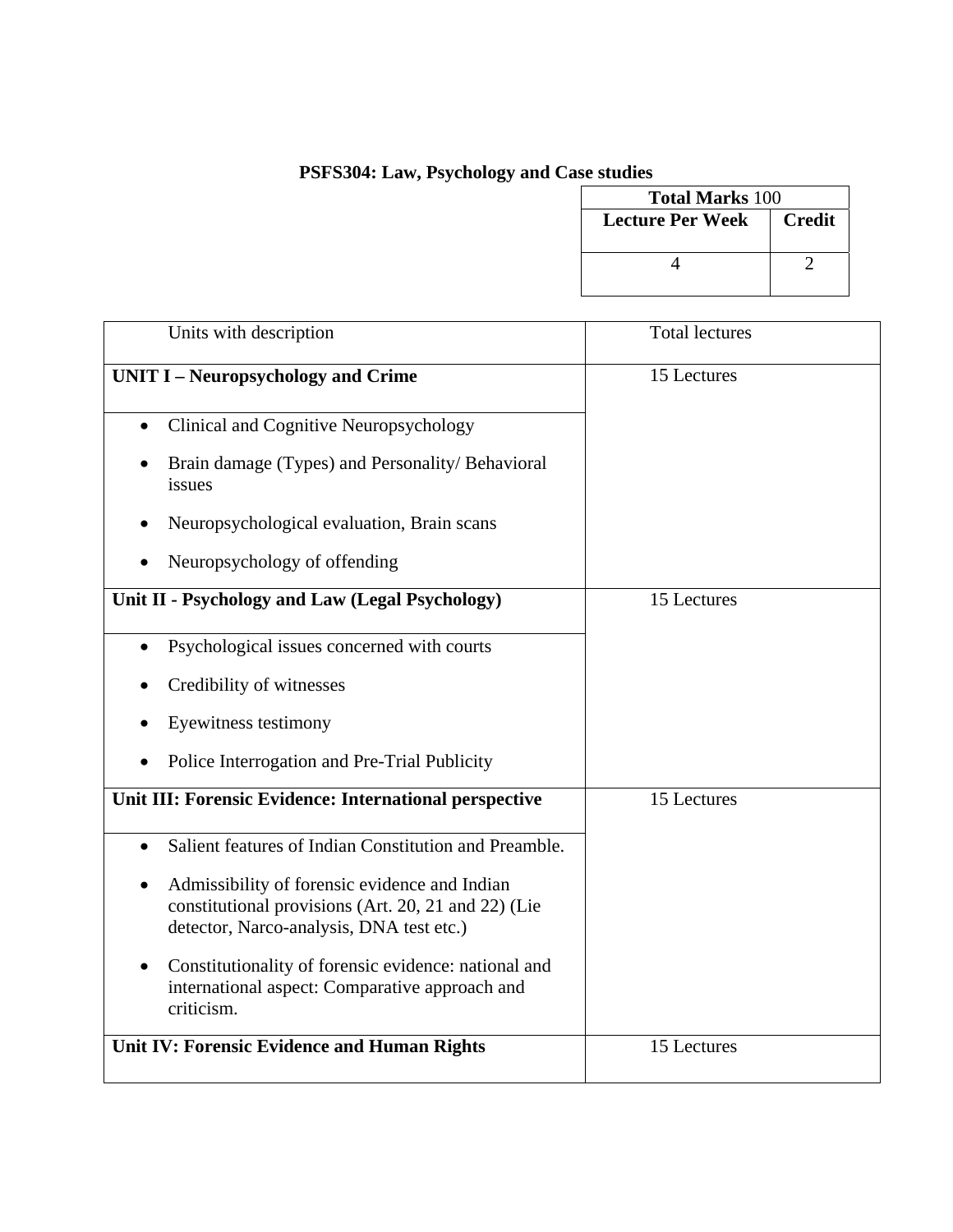| $\bullet$ | Human rights meaning and concept                                                                              |  |
|-----------|---------------------------------------------------------------------------------------------------------------|--|
| $\bullet$ | Investigations of human rights violations and forensic<br>evidence,                                           |  |
| $\bullet$ | International war crimes and forensic evidence,                                                               |  |
| $\bullet$ | Contribution of forensic science for protection of<br>human rights and barriers to its effective application. |  |

## **Optional Group I:**

### **PSFSP305: Forensic Physics**

| <b>Total Marks 100</b> |               |
|------------------------|---------------|
| Lecture Per Week       | <b>Credit</b> |
|                        |               |

| <b>Units with Description</b>                                                                                                                                                                                                                                                                                                                                                                                                                                                                                                                                                                                                                                                                                                                                                                                                                                                                                                                                                                                                                                                                           | <b>No. lectures</b> |
|---------------------------------------------------------------------------------------------------------------------------------------------------------------------------------------------------------------------------------------------------------------------------------------------------------------------------------------------------------------------------------------------------------------------------------------------------------------------------------------------------------------------------------------------------------------------------------------------------------------------------------------------------------------------------------------------------------------------------------------------------------------------------------------------------------------------------------------------------------------------------------------------------------------------------------------------------------------------------------------------------------------------------------------------------------------------------------------------------------|---------------------|
| <b>Unit-1 Crystal Physics</b>                                                                                                                                                                                                                                                                                                                                                                                                                                                                                                                                                                                                                                                                                                                                                                                                                                                                                                                                                                                                                                                                           | 15                  |
| Crystal Lattice 25, Unit cell and its lattice parameters 26-27,<br>overview of seven basic crystal systems and their characteristics<br>79-90, Bravais lattices: comparative ideas of axial lengths 49,<br>inter-axial angles 49, lattice points and unit cell 25; Miller<br>Indices: procedure of finding Miller Indices of crystal planes,<br>representation of crystal planes in cubic unit cell with some<br>illustrative examples, procedure of sketching crystal planes from<br>the given Miller Indices with some illustrative examples,<br>presentation of crystal direction in a cubic unit cell, procedure of<br>sketching crystal directions from the given Miller Indices 28-32,<br>Interplanar spacing 145-148, comparative study of simple cubic<br>(SC), body centered (BCC) and face centered (FCC) cubic<br>structures in respect of atomic radii, number of atoms in unit<br>cell, number of atoms per square millimeter of a crystal plane,<br>atomic packing factor, number of nearest neighbours,<br>introductory ideas of various crystal defects 109-112, Bragg's<br>Law 142-144 |                     |
| Unit-II Crystal Absorption, Diffraction and Fluorescence                                                                                                                                                                                                                                                                                                                                                                                                                                                                                                                                                                                                                                                                                                                                                                                                                                                                                                                                                                                                                                                | 15                  |
| <b>Spectroscopy</b>                                                                                                                                                                                                                                                                                                                                                                                                                                                                                                                                                                                                                                                                                                                                                                                                                                                                                                                                                                                                                                                                                     |                     |
| Introduction 2.303, General Theory 2.303-2.309,<br>$X$ -ray                                                                                                                                                                                                                                                                                                                                                                                                                                                                                                                                                                                                                                                                                                                                                                                                                                                                                                                                                                                                                                             |                     |
| Absorption Apparatus 2.309-2.314, Non-Dispersive<br>$X$ -ray                                                                                                                                                                                                                                                                                                                                                                                                                                                                                                                                                                                                                                                                                                                                                                                                                                                                                                                                                                                                                                            |                     |
| Absorption Method 2.314, Applications of X-ray Absorption                                                                                                                                                                                                                                                                                                                                                                                                                                                                                                                                                                                                                                                                                                                                                                                                                                                                                                                                                                                                                                               |                     |
| Methods 2.315-2.318, X-ray Diffraction Methods,<br>Energy                                                                                                                                                                                                                                                                                                                                                                                                                                                                                                                                                                                                                                                                                                                                                                                                                                                                                                                                                                                                                                               |                     |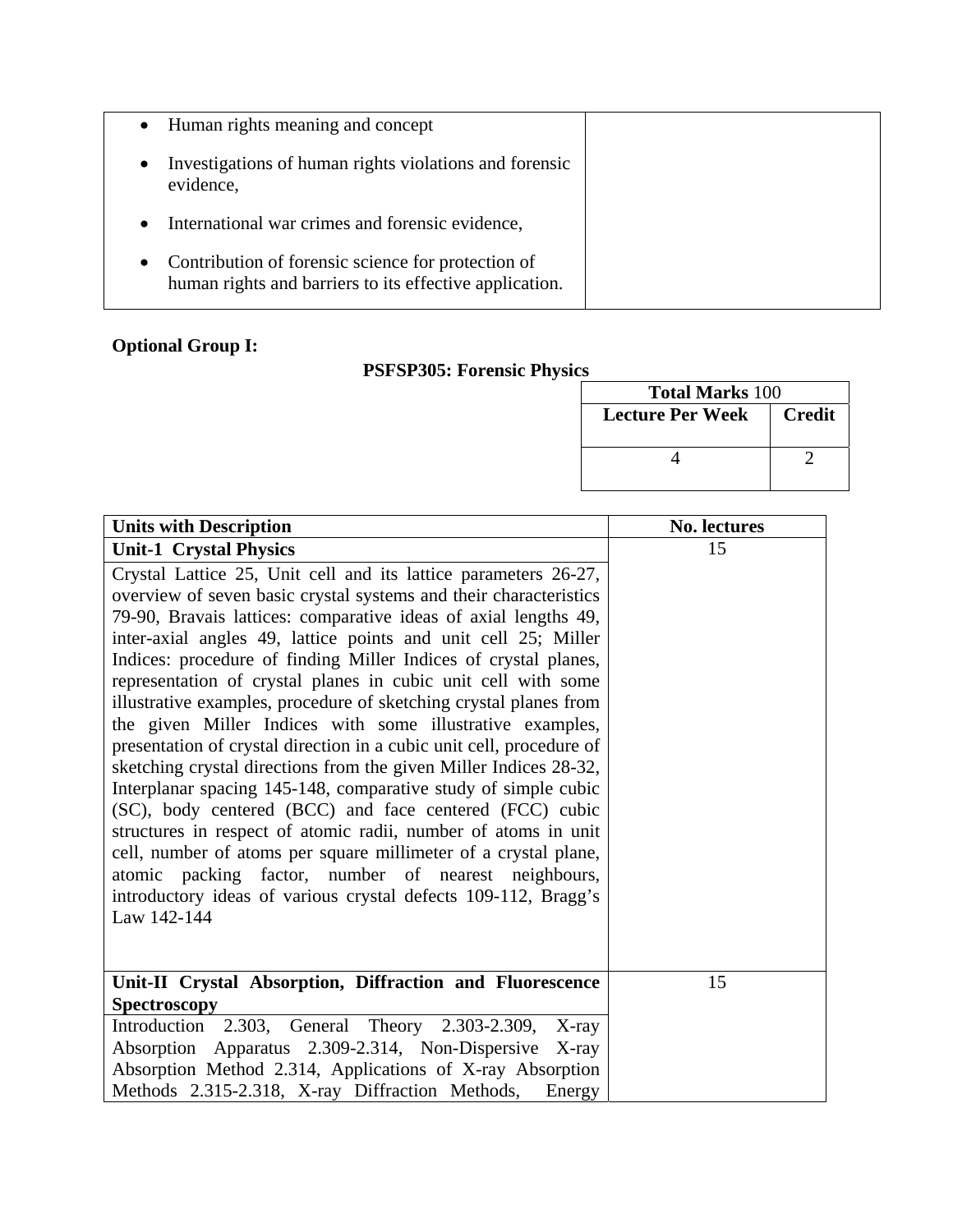| dispersive X ray fluorescence spectroscopy $2.318-2.326$ ,<br>Applications of X-ray Diffraction 2.326, Fluorescence Methods<br>2.332-2.338 |    |
|--------------------------------------------------------------------------------------------------------------------------------------------|----|
| <b>Unit III</b>                                                                                                                            | 15 |
| <b>Basics of Atomic and molecular spectra</b>                                                                                              |    |
| Qualitative discussion of atomic spectra, energy levels,                                                                                   |    |
| designation of states, selection rules. Molecular spectra:                                                                                 |    |
| Qualitative discussion of molecular binding, molecular orbital,                                                                            |    |
| types of molecular energies, qualitative discussions of rotational,                                                                        |    |
| vibrational and electronic spectra, spectra of polyatomic                                                                                  |    |
| molecules, Beer-Lambert's law, derivation and deviations from                                                                              |    |
| the law, errors in photometric measurements, photometric                                                                                   |    |
| accuracy, high precision measurements, calibration of                                                                                      |    |
| instruments                                                                                                                                |    |
|                                                                                                                                            |    |
| <b>Unit-IV Geo-forensics</b>                                                                                                               | 15 |
| Global positioning system: Basic principles and its usage,                                                                                 |    |
| Induced couple Plasma (ICP): Basic principle, applications for                                                                             |    |
| analysis of rock and soil materials, Laser ablation ICP-MS for                                                                             |    |
| analysis of rocks and mineral grains, resistivity meter: basic                                                                             |    |
| principle and application for searching of buried materials.                                                                               |    |

### **PSFSP306: Forensic Ballistics**

| <b>Total Marks 100</b>  |               |
|-------------------------|---------------|
| <b>Lecture Per Week</b> | <b>Credit</b> |
|                         |               |

| <b>Units with Description</b>                                                                                                                                                                                                                                                     | <b>No. lectures</b> |
|-----------------------------------------------------------------------------------------------------------------------------------------------------------------------------------------------------------------------------------------------------------------------------------|---------------------|
|                                                                                                                                                                                                                                                                                   |                     |
| Unit I:                                                                                                                                                                                                                                                                           | 15                  |
| <b>Statistics and interpretation in forensic Ballistics</b><br>Applications of statistics in Forensic Ballistics, Statistical<br>evaluation of data regarding Forensic Ballistics obtained by<br>instrumental methods. Mathematical considerations of striation<br>matching, etc. |                     |
| <b>Presentation of evidence 480 - 484</b><br>Expert, exhibits language of the expert, cross examination, court<br>and the expert                                                                                                                                                  |                     |
|                                                                                                                                                                                                                                                                                   | 15                  |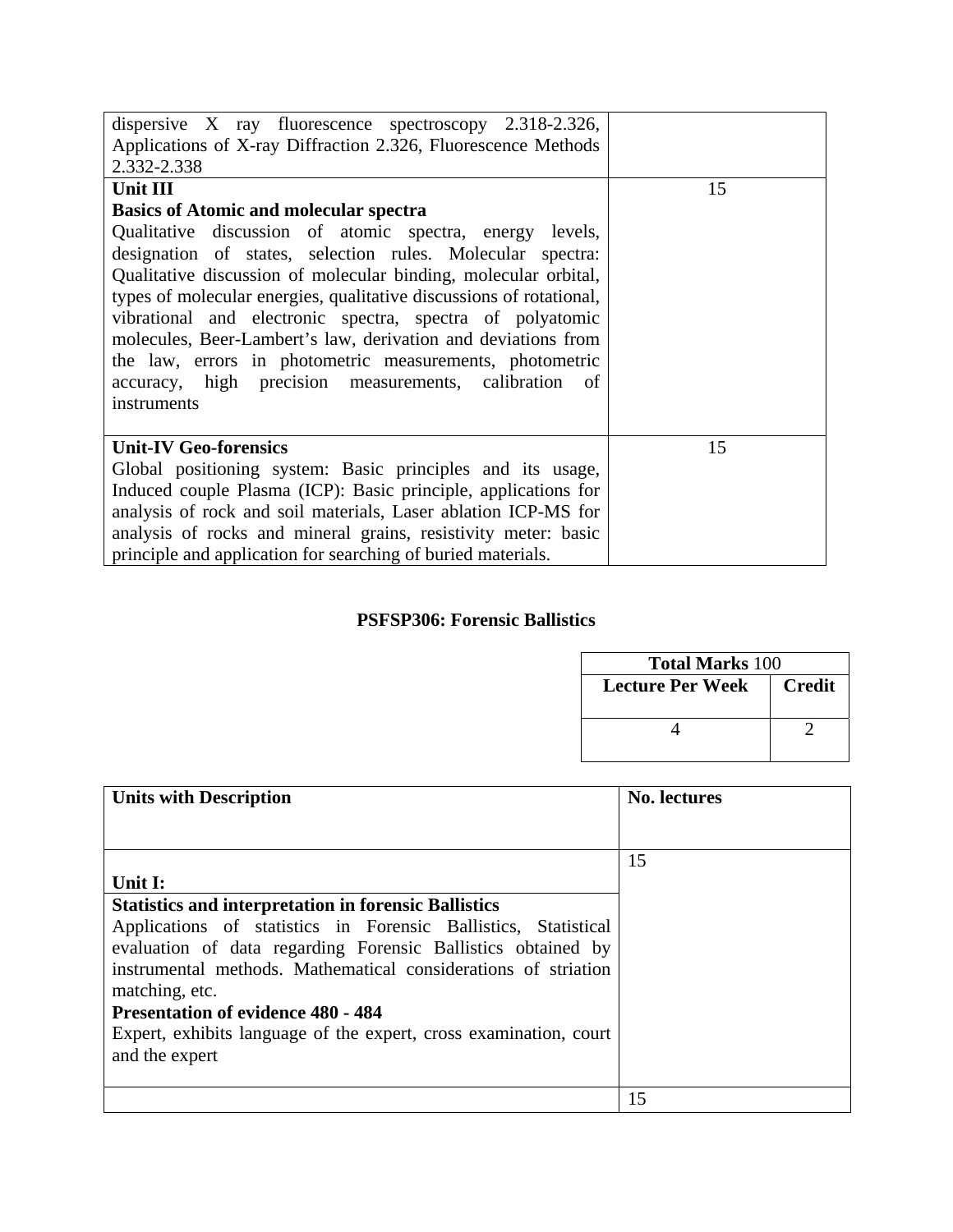| Unit II:                                                                         |    |
|----------------------------------------------------------------------------------|----|
| <b>Range of Firing Estimations and Bullet Hole Examinations</b>                  |    |
| 211                                                                              |    |
| Introduction 211                                                                 |    |
| The Use of X-ray Photography 212                                                 |    |
| Range of Firing Estimations for Pistols and Rifles 219                           |    |
| Chemical Tests for Range of Firing Estimations and Bullet                        |    |
| Entry/Exit                                                                       |    |
| Hole Identification 227                                                          |    |
| Range of Firing Estimations for Shotguns 233                                     |    |
|                                                                                  | 15 |
| Unit III:                                                                        |    |
| Examination of telegraph, traction wire and cables                               |    |
| Introduction; collection of evidence; method of analysis:                        |    |
| measurement of gauge wires, matching of cut ends for tool marks,                 |    |
| matching of ends, examination of die<br>physical<br>marks.                       |    |
| of<br>electrical resistance,<br>chemical<br>measurement<br>analysis,             |    |
| testing/examination of electronic meters, Analysis of sealing                    |    |
| material                                                                         |    |
|                                                                                  |    |
| Unit IV:                                                                         | 15 |
| <b>Restoration of Erased Numbers 277</b>                                         |    |
| Introduction 277                                                                 |    |
| Methods Used for Removal of Serial Numbers 277                                   |    |
| Theory behind Number Restoration 278                                             |    |
| Non-recoverable Methods of Number Removal 279                                    |    |
| Practice of Number Restoration 280                                               |    |
| <b>Chemical Methods of Restoration 280</b>                                       |    |
| Reagents Used for Various Metals 281                                             |    |
| Electrolytic Methods of Restoration 283                                          |    |
| Reagents Used 283                                                                |    |
| <b>Ultrasonic Cavitation for Restoration 284</b>                                 |    |
| Magnetic Particle Method for Restoration 284                                     |    |
| <b>Other Methods of Restoration 285</b>                                          |    |
|                                                                                  |    |
| Laser-Etched Serial Numbers and Bar Codes and<br>Their<br><b>Restoration 286</b> |    |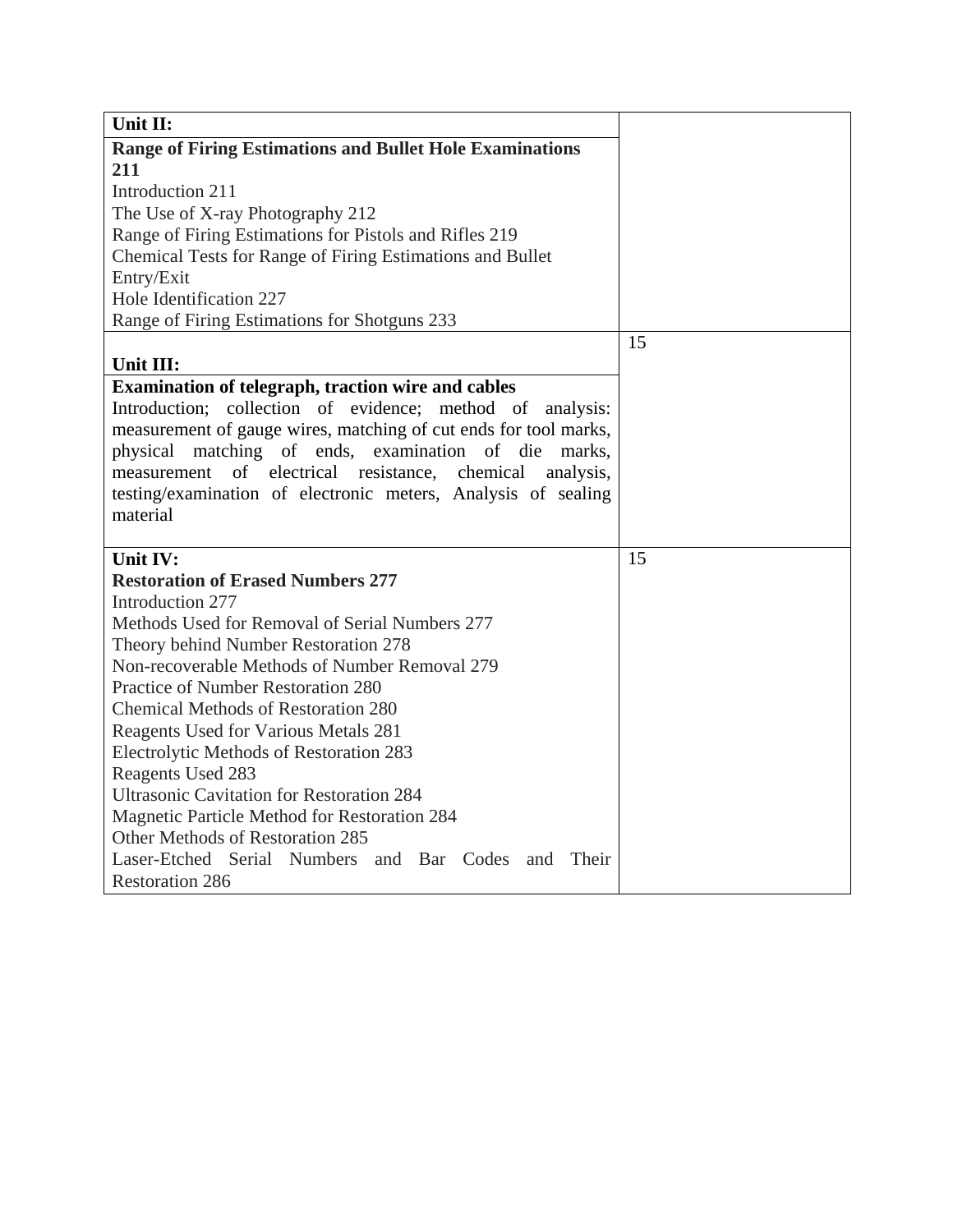### **Optional Group II:**

### **PSFSC305: Forensic Toxicology-I**

| <b>Total Marks 100</b>  |        |
|-------------------------|--------|
| <b>Lecture Per Week</b> | Credit |
|                         |        |

| <b>Units with Description</b>                                                                                                                                                                                                                                                                                                                                        | <b>Total Lectures</b> |
|----------------------------------------------------------------------------------------------------------------------------------------------------------------------------------------------------------------------------------------------------------------------------------------------------------------------------------------------------------------------|-----------------------|
| <b>Semester-III</b>                                                                                                                                                                                                                                                                                                                                                  |                       |
| Unit -I: Micro-chemistry of Poisons and their Medico legal Aspects                                                                                                                                                                                                                                                                                                   |                       |
| Concept and Scope of Toxicology, Classification of Poisons, Route<br>of Administration, Route of Elimination of Poisons, Actions of<br>Poisons (Local. Remote, Systemic and General).<br>Inorganic Poisons: Alkali – Potash, Soda, NH <sub>3</sub> , Mineral Acids –<br>H <sub>2</sub> SO <sub>4</sub> , HNO <sub>3</sub> , HCl, Medico legal aspects of toxicology. | 15                    |
| Physical poisons: Glass powder, Diamond, Sand, Dust, Hair etc                                                                                                                                                                                                                                                                                                        |                       |
|                                                                                                                                                                                                                                                                                                                                                                      |                       |
| <b>Unit-II: Forensic Pharmacology</b>                                                                                                                                                                                                                                                                                                                                |                       |
| Drugs-Effect and metabolism, Adverse drug reactions, Drug<br>$\bullet$<br>concentration and post-mortem redistribution, Preliminary testing of<br>drugs, Clandestine laboratories, Scheduled and Non scheduled drugs,<br>Drug doping analysis.                                                                                                                       | 15                    |
|                                                                                                                                                                                                                                                                                                                                                                      |                       |
| Unit-III: Detailed study of Plant Poisons and Animal Poisons                                                                                                                                                                                                                                                                                                         |                       |
| Plant Poisons: Ricinus communis, Crton tiglium, Abrus precatoris,<br>Catropis gigaantea, Papaver somniferum, Semecarpus anacardium,<br>Canabis sativa, Datura fastuosa, Lobelia digitalis, Quinine, Ergot,                                                                                                                                                           | 15                    |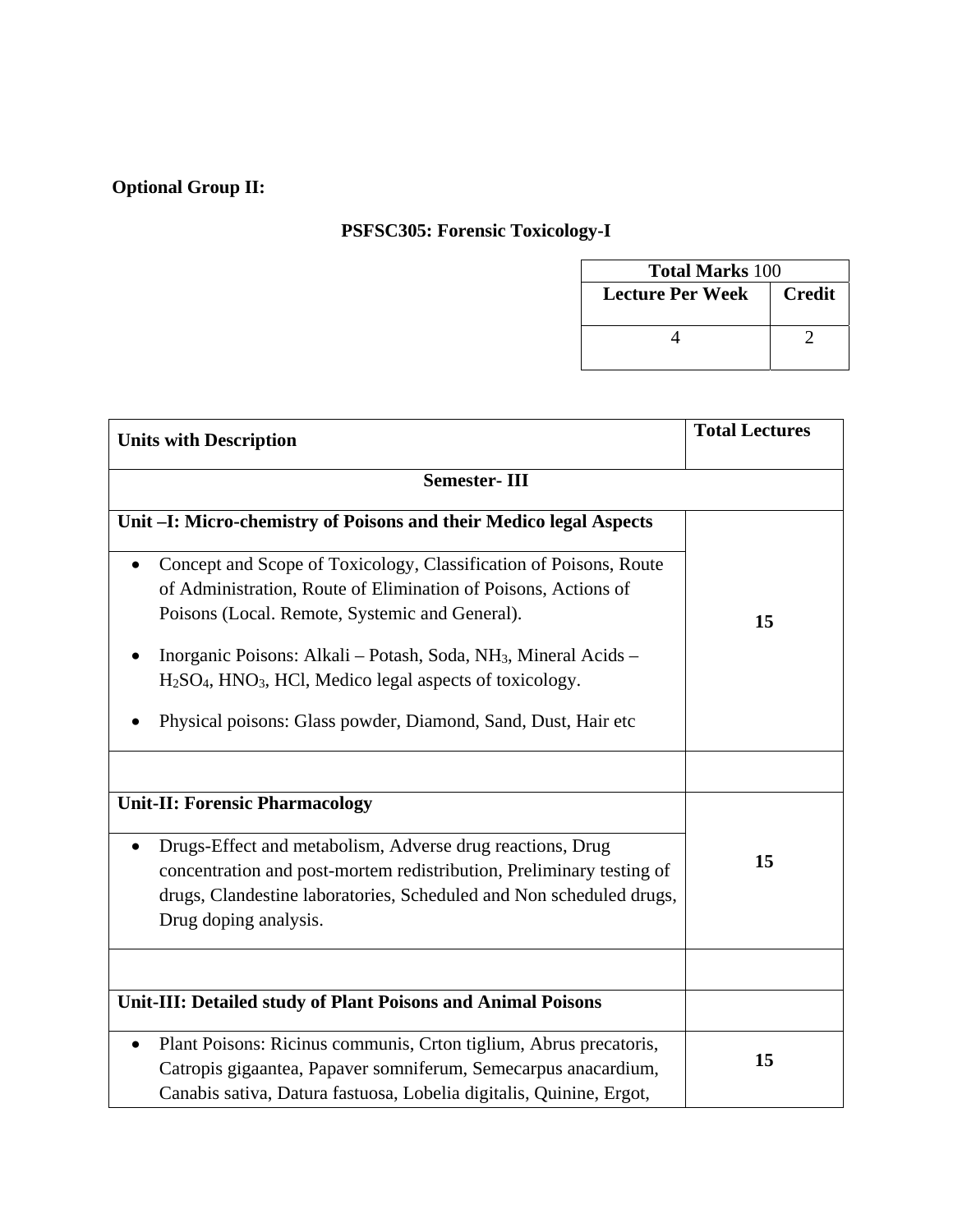| Brucine.                                                                                                              |    |
|-----------------------------------------------------------------------------------------------------------------------|----|
| Animal Poisons: Cantharides, Snakes (Ophidia), Scorpio, Poisonous<br>insects, Food poisoning, Food allergy, Botulism. |    |
|                                                                                                                       |    |
| <b>Unit-IV: Toxicant Analysis and Quality Assurance Principles</b>                                                    |    |
| Introduction, General Policies Related to Analytical Laboratories,                                                    |    |
| Standard Operating Procedures (SOPs), QA/QC Manuals, Procedural                                                       |    |
| Manuals, Analytical Methods Files, Laboratory Information                                                             | 15 |
| Management, System (LIMS), Analytical Measurement System                                                              |    |
| Analytical Instrument Calibration, Quantitation Approaches and                                                        |    |
| Techniques, Quality Assurance (QA) Procedures, Quality Control                                                        |    |
| (QC) Procedures.                                                                                                      |    |
|                                                                                                                       |    |

### **PSFSC306: Forensic Chemistry-I**

| <b>Total Marks 100</b> |        |
|------------------------|--------|
| Lecture Per Week       | Credit |
|                        |        |
|                        |        |
|                        |        |

| <b>Units with Description</b>                                                                                                                                                                                                                                                                                                                                                                                                                                                                                                                                                                                                                                   | <b>Total</b><br><b>Lectures</b> |
|-----------------------------------------------------------------------------------------------------------------------------------------------------------------------------------------------------------------------------------------------------------------------------------------------------------------------------------------------------------------------------------------------------------------------------------------------------------------------------------------------------------------------------------------------------------------------------------------------------------------------------------------------------------------|---------------------------------|
| <b>Semester-III</b>                                                                                                                                                                                                                                                                                                                                                                                                                                                                                                                                                                                                                                             |                                 |
| Unit --I: Titrimetic Analysis And Gravimetric Analysis Of Compounds                                                                                                                                                                                                                                                                                                                                                                                                                                                                                                                                                                                             |                                 |
| Titrimetic Analysis: Therotical Consideration, Classification Of Reactions In<br>$\bullet$<br>Titrimetric Analysis, Neutralistion Titration, Complexometric Titration,<br>Precipitation Titration, Redox Titration.<br>Conductometry: Introduction, Principle, Conductometric<br>Titration,<br>$\bullet$<br>Applications.<br>Potentiometry: Introduction, Principle, Potentiometric Titration, Applications.<br>$\bullet$<br>P <sup>H</sup> Metry: Introduction, Principle, P <sup>H</sup> metric Titration, Applications<br>$\bullet$<br>Gravimetric Analysis: Introduction, Fundamentals, Precipitation Reagent,<br>$\bullet$<br>Determination Of Metal Ions. | 15                              |
|                                                                                                                                                                                                                                                                                                                                                                                                                                                                                                                                                                                                                                                                 |                                 |
| Unit-II: Conceptual Organic Synthesis                                                                                                                                                                                                                                                                                                                                                                                                                                                                                                                                                                                                                           | 15                              |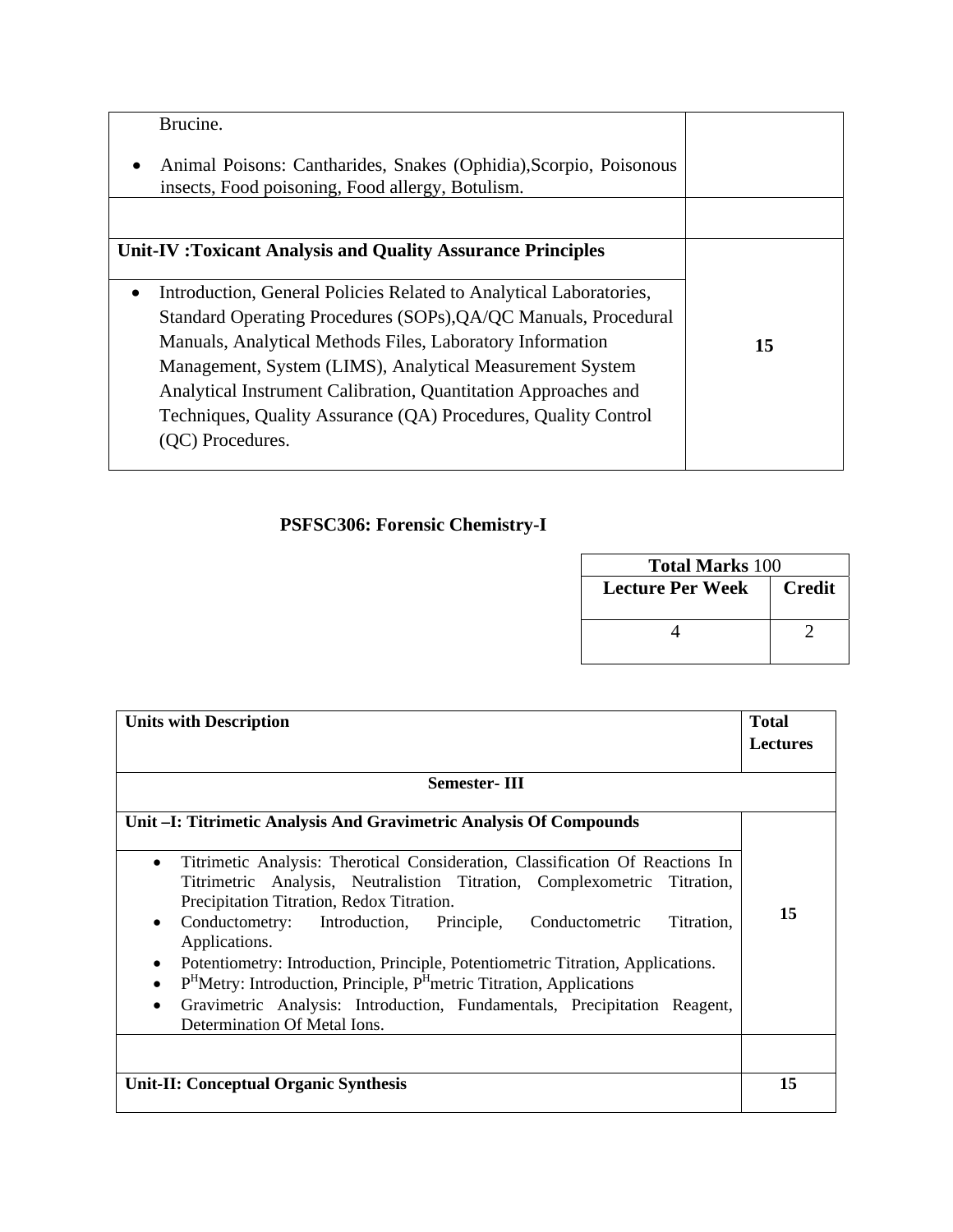| Introduction Of Organic Synthesis, Basic Principle<br>$\bullet$<br>Disconnection Approach,<br><b>Types Of Organic Reactions</b><br>$\bullet$<br>Synthesis Of Amines, Alcohol, Acids, Esters And Amides<br>Derivative Synthesis Of Amines, Alcohol, Acids, Esters And Amides etc                                                                                                                                                                                                                                                                                                                                                                                                                                                                                                                                                 |    |
|---------------------------------------------------------------------------------------------------------------------------------------------------------------------------------------------------------------------------------------------------------------------------------------------------------------------------------------------------------------------------------------------------------------------------------------------------------------------------------------------------------------------------------------------------------------------------------------------------------------------------------------------------------------------------------------------------------------------------------------------------------------------------------------------------------------------------------|----|
| <b>Unit-III Advanced Analytical Techniques In Chemical Analysis</b><br>Neutron Activation Analysis: Introduction, Review, Theory, Principle,<br>$\bullet$<br>Instrumentation-Various Neutron Sources, Detection And Measurement Of<br>Gamma-Rays For Qualitative And Quantitative Analysis. Applications<br>Mass Spectroscopy: Introduction, Review Of Mass Spectroscopy, Principle,<br>$\bullet$<br>Theory, Instrumentation And Technique, Ionization Methods, Fragmentations,<br>Selected Ion Monitoring, Atomic Mass Spectroscopy, Fast Atom Bombardment<br>Mass Spectroscopy, Stable Isotope Ratio Mass Spectroscopy, Applications<br>NMR Spectroscopy: Introduction, Review, Theory, Principle, Instrumentation,<br>$\bullet$<br>Types Of Protons, Number Of Signals, Chemical Shift, Spin-Spin Coupling,<br>Applications. | 15 |
| Unit-IV: Purification And Micro Extraction Techniques In Chemical Analysis                                                                                                                                                                                                                                                                                                                                                                                                                                                                                                                                                                                                                                                                                                                                                      |    |
| Purification techniques: Distilation, fractional distillation, steam distillation,<br>$\bullet$<br>crystallization, centrifugation etc.<br>Micro Extractions: Liquid-liquid extraction, salting out, extractive derivatisation<br>solid phase micro extraction.                                                                                                                                                                                                                                                                                                                                                                                                                                                                                                                                                                 | 15 |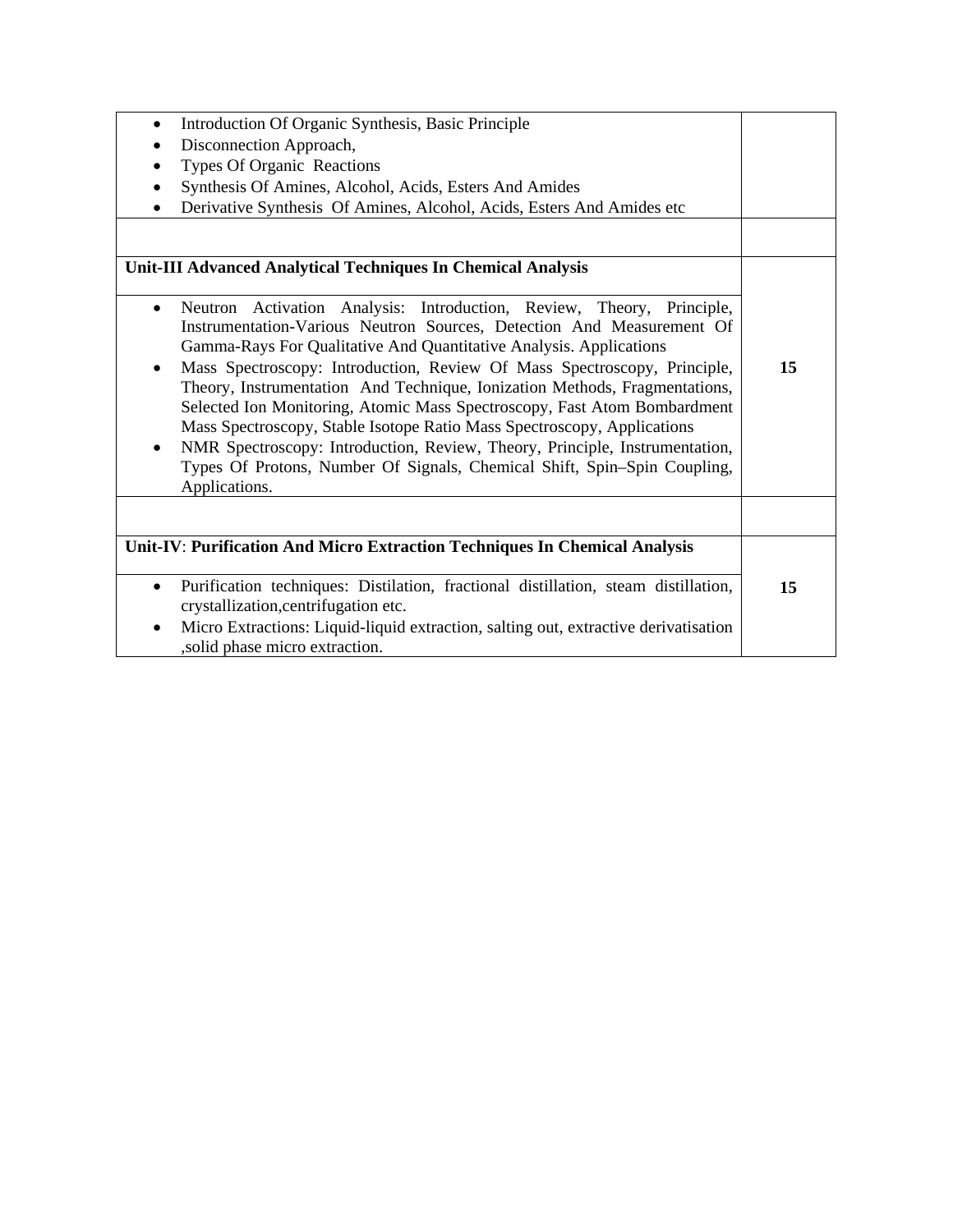### **Optional Group III:**

### **PSFSB305: Forensic Serology and Biology**

| <b>Total Marks 100</b> |               |  |
|------------------------|---------------|--|
| Lecture Per Week       | <b>Credit</b> |  |
|                        |               |  |

| <b>Units with Description</b>                                                                                                                                                                                                                                                                                                                                                                                                                                                                                                                                                                                                                                                                              | Total no. of Lectures |
|------------------------------------------------------------------------------------------------------------------------------------------------------------------------------------------------------------------------------------------------------------------------------------------------------------------------------------------------------------------------------------------------------------------------------------------------------------------------------------------------------------------------------------------------------------------------------------------------------------------------------------------------------------------------------------------------------------|-----------------------|
| UNIT I: Identification of blood from particular source.<br><b>Identification of Menstrual Blood</b><br>$\bullet$<br>Identification of Retro placental Blood, Blood Shed at<br>Parturition and in Abortion and the Forensic Diagnosis of<br>Pregnancy<br>Identification of Fetal Blood and Blood from Children.<br>$\bullet$<br>Kidds Blood Grouping System.<br>$\bullet$                                                                                                                                                                                                                                                                                                                                   | 15 lectures           |
| UNIT II: Identification of Body fluids other than blood<br>Identification of semen: Immunological Methods (Precipitin<br>$\bullet$<br>Tests) Crystal Tests (Florence Test, BarberioTest, Puranen's<br>Test), Chromatographic and Electrophoretic Methods, Creatine<br>Phosphokinase, Lactic Dehydrogenase-X Isoenzyme, Sperm<br>and Seminal Fluid Esterases, y-Seminoprotein, Sperm Cell<br>Antigens, Seminal Plasma Proteins and Antigens, Seminal<br>Protein p30<br>Identification of saliva: Identification of Inorganic Ions (<br>$\bullet$<br>Thiocyanate, Nitrite), Alkaline Phosphatase, Immunological<br>Methods, Microscopical Methods, Fluorescence of Saliva<br>Stains under Ultraviolet Light. | 15 lectures           |
| Identification of urine, faecal matter, other body fluids and<br>$\bullet$<br>secretions.<br><b>UNIT III: Anthropology and Odontology In Human Identification</b>                                                                                                                                                                                                                                                                                                                                                                                                                                                                                                                                          |                       |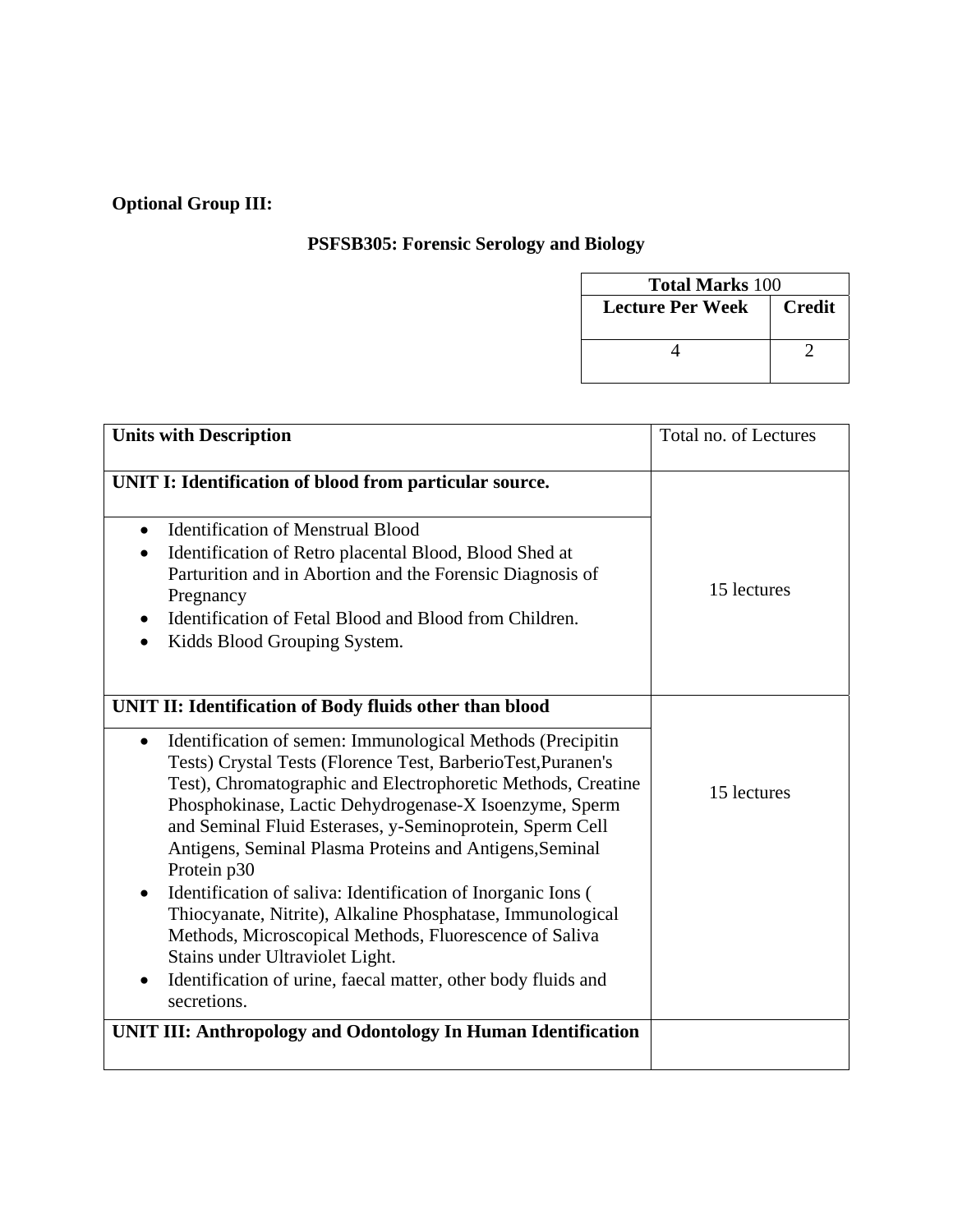| Genocide, Exhumation<br>$\bullet$<br>Skeletal Trauma (antemortem, perimortem, postmortem,<br>pseudomortem)<br>Pathologic Changes in Bone<br>$\bullet$<br>Use of DNA in Forensic Dentistry<br>$\bullet$<br>Reconstructive determination using dental remains (age, race,<br>$\bullet$<br>gender)<br>Problems Encountered When Using Teeth for Postmortem<br>$\bullet$<br><b>Identification Purposes</b><br>Dental Charts and Charting Systems,<br>Dentures and Denture Marking ,Surface Marking Techniques<br>$\bullet$<br>,Inclusion Marking Technique<br>Dental Profiling. | 15 lectures |
|-----------------------------------------------------------------------------------------------------------------------------------------------------------------------------------------------------------------------------------------------------------------------------------------------------------------------------------------------------------------------------------------------------------------------------------------------------------------------------------------------------------------------------------------------------------------------------|-------------|
| <b>UNIT IV: Quality Management:</b><br><b>Quality Assurance, Proficiency Testing.</b><br>ISO/ IEC guidelines<br>$\bullet$<br>Management requirements: Control of Records<br>$\bullet$<br>Technical Requirements: Personnel, Accommodation and<br>$\bullet$<br>environmental conditions, Test and calibration methods and<br>method validation, Equipment, Measurement traceability,<br>Sampling, Reporting<br>Types of QA standards and Accreditation schemes.<br><b>Biohazard Safety Precautions.</b>                                                                      | 15 lectures |

### **PSFSB306: Forensic DNA Analysis**

| <b>Total Marks 100</b> |               |  |
|------------------------|---------------|--|
| Lecture Per Week       | <b>Credit</b> |  |
|                        |               |  |
|                        |               |  |
|                        |               |  |

| <b>Units with Description</b>     | Total no. of Lectures |
|-----------------------------------|-----------------------|
| <b>UNIT I: Forensic Genetics:</b> |                       |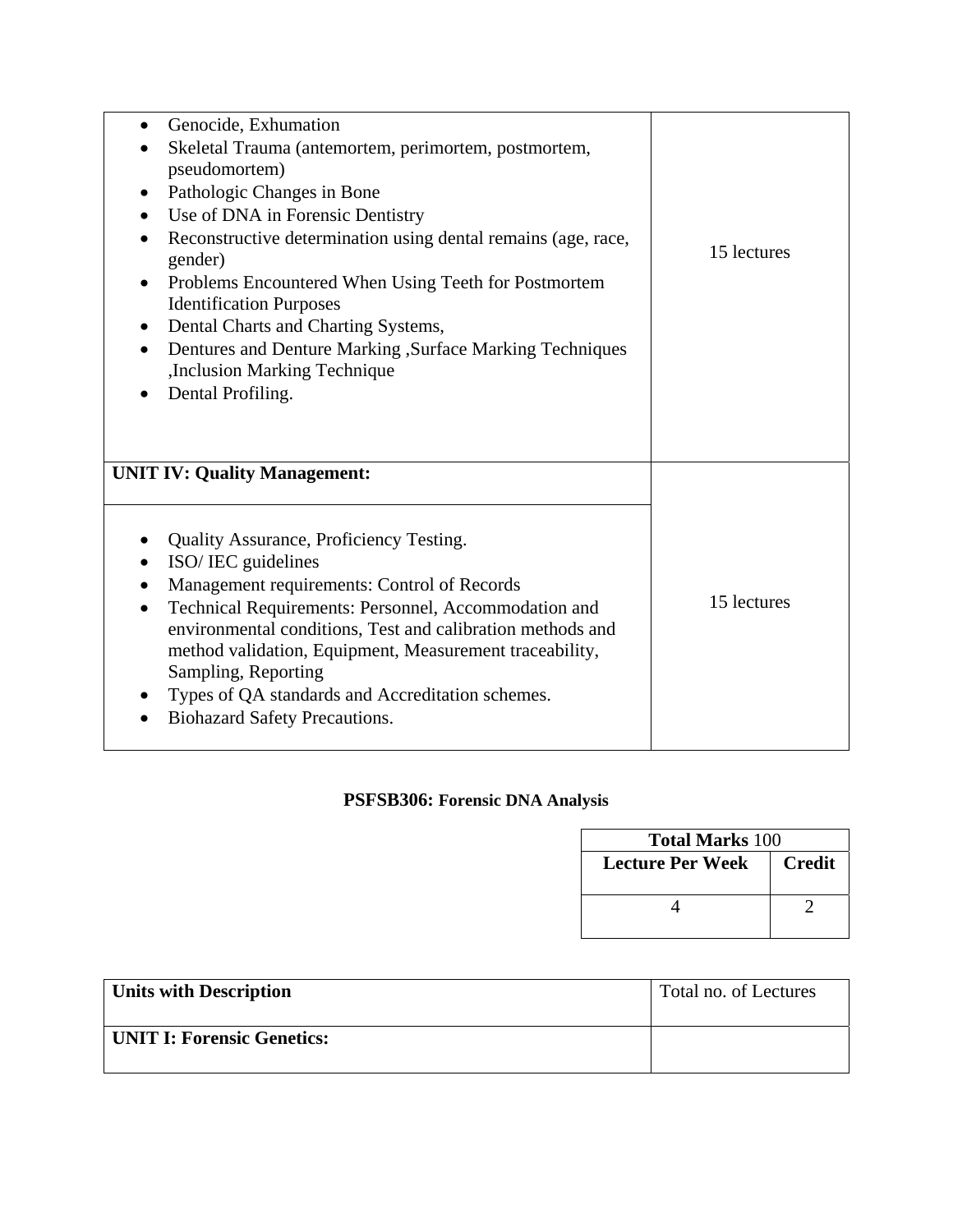| Non-human DNA testing: Sources, Domestic animal DNA<br>$\bullet$<br>testing (cat DNA, dog DNA), Canine STR Loci and assays,<br>Canine mtDNA Testing,<br>Species Identification: (mtDNA cytochrome b gene, mtDNA<br>$\bullet$<br>12S rRNA gene, mtDNA COI gene)<br>Wildlife DNA testing: Genetic markers, Geographic origin<br>$\bullet$<br>identification (Divergent populations with gene exchange,<br>populations with high gene-exchange, and populations with<br>low gene-exchange.) Biosensors, use of remote sensing<br>techniques for population study of endangered plants and<br>animal species.<br>DNA banks for endangered animals and DNA database<br>controversies. | 15 lectures |
|----------------------------------------------------------------------------------------------------------------------------------------------------------------------------------------------------------------------------------------------------------------------------------------------------------------------------------------------------------------------------------------------------------------------------------------------------------------------------------------------------------------------------------------------------------------------------------------------------------------------------------------------------------------------------------|-------------|
| <b>UNIT II: Quality Management</b>                                                                                                                                                                                                                                                                                                                                                                                                                                                                                                                                                                                                                                               |             |
| Collection, Preservation, storage & transportation of physical<br>٠<br>evidence.<br>Characterisation of DNA samples: Presumptive and<br>Confirmatory tests to determine biological origin,<br>contamination concerns (secondary transfer studies, fake DNA<br>and Sample Authentication)<br><b>Forensic Challenges</b><br>Quality assurance of DNA laboratory<br>DAB guidelines.                                                                                                                                                                                                                                                                                                 | 15 lectures |
| <b>UNIT III: Techniques in DNA Analysis</b>                                                                                                                                                                                                                                                                                                                                                                                                                                                                                                                                                                                                                                      |             |
| DNA extraction techniques for different forensic samples<br>$\bullet$<br>(early techniques, solid phase extraction, differential<br>extraction, chelex extraction, automated techniques,<br>commercial extraction kits)<br>RNA extraction from different forensic samples.<br>$\bullet$<br>Determining quality and Quantity of DNA and RNA, Gel<br>elution technique.<br>DNA Amplification: Types of PCR: Inverse PCR, Nested<br>PCR, Touchdown PCR, Stepdown PCR, Stepout PCR,<br>Gradient PCR, Hotstart PCR, Quantitative PCR, multiplex<br>PCR.<br><b>UNIT IV: Numerical calculation in Forensic DNA Analysis</b>                                                             | 15 lectures |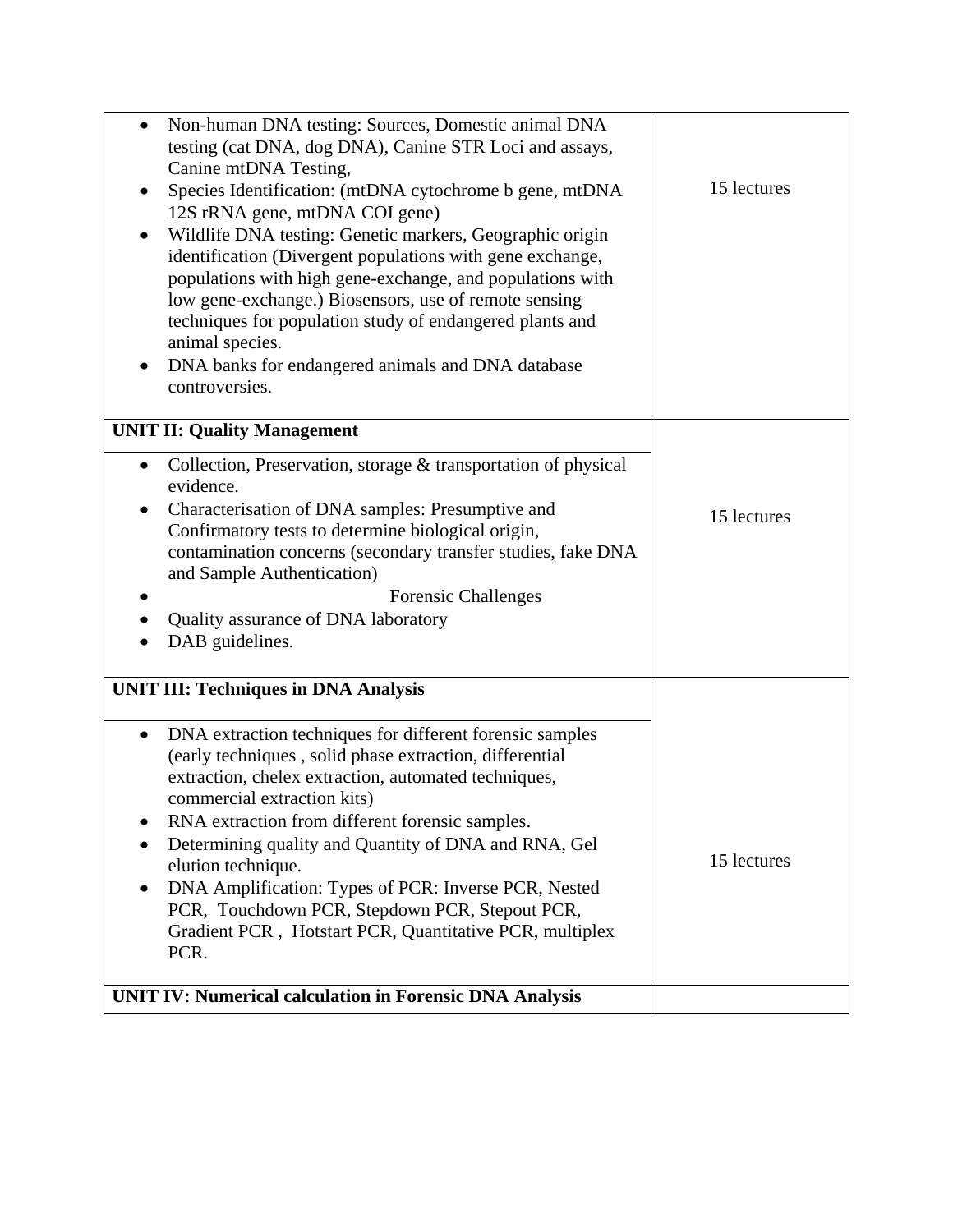|           | Data types, population, sampling, dispersion,              |             |
|-----------|------------------------------------------------------------|-------------|
|           | probability, normal distribution, correlation, regression, |             |
|           | conditional probability, evidence evaluation, errors in    |             |
|           | interpretation.                                            |             |
|           | DNA as evidence, Paternity index, Likelihood of            |             |
|           | paternity, ANOVA analysis                                  | 15 lectures |
| $\bullet$ | Simple case genotypic frequencies, Simple case allelic     |             |
|           | frequencies, Matching of DNA profiles                      |             |
|           |                                                            |             |

#### **PRACTICALS M. Sc. FORENSIC SCIENCE Semester III - Practicals PSFS3P1: Emerging Trends in Forensic Science**

| Marks: 50                |         |
|--------------------------|---------|
| Period per Week          | Credits |
| $(60 \text{ Min.}$ Each) |         |
|                          |         |

| S.No. | <b>Name of Practicals</b>                                                                                                                          | <b>No. of Practicals</b> |
|-------|----------------------------------------------------------------------------------------------------------------------------------------------------|--------------------------|
| 1.    | To detect adulteration in cement samples.                                                                                                          |                          |
| 2.    | To check the quality of cement samples.                                                                                                            |                          |
| 3.    | To identify the nature of adulterants used in cement samples.                                                                                      |                          |
| 4.    | To find out the cement content in mortar (mixture of cement and<br>sand) i.e. the ratio of cement and sand in mortar.                              |                          |
| 5.    | To find out the cement content in concrete (mixture of cement,<br>sand and aggregate) i.e. the ratio of cement, sand and aggregate<br>in concrete. |                          |
| 6.    | Collection and preservation of samples in hospitals (MLR)                                                                                          |                          |
| 7.    | Study of Radiographs of Bite Marks.                                                                                                                |                          |
| 8.    | Examination of fibers: Fiber Color(s), Number of Fibers, Fabric<br>Type.                                                                           |                          |
| 9.    | Microscopic examination & Visible Spectroscopic examination of<br>Textile Fibers.                                                                  |                          |
| 10.   | Thin-Layer Chromatographic examination of Nonreactive Dyes<br>in Textile Fibers.                                                                   |                          |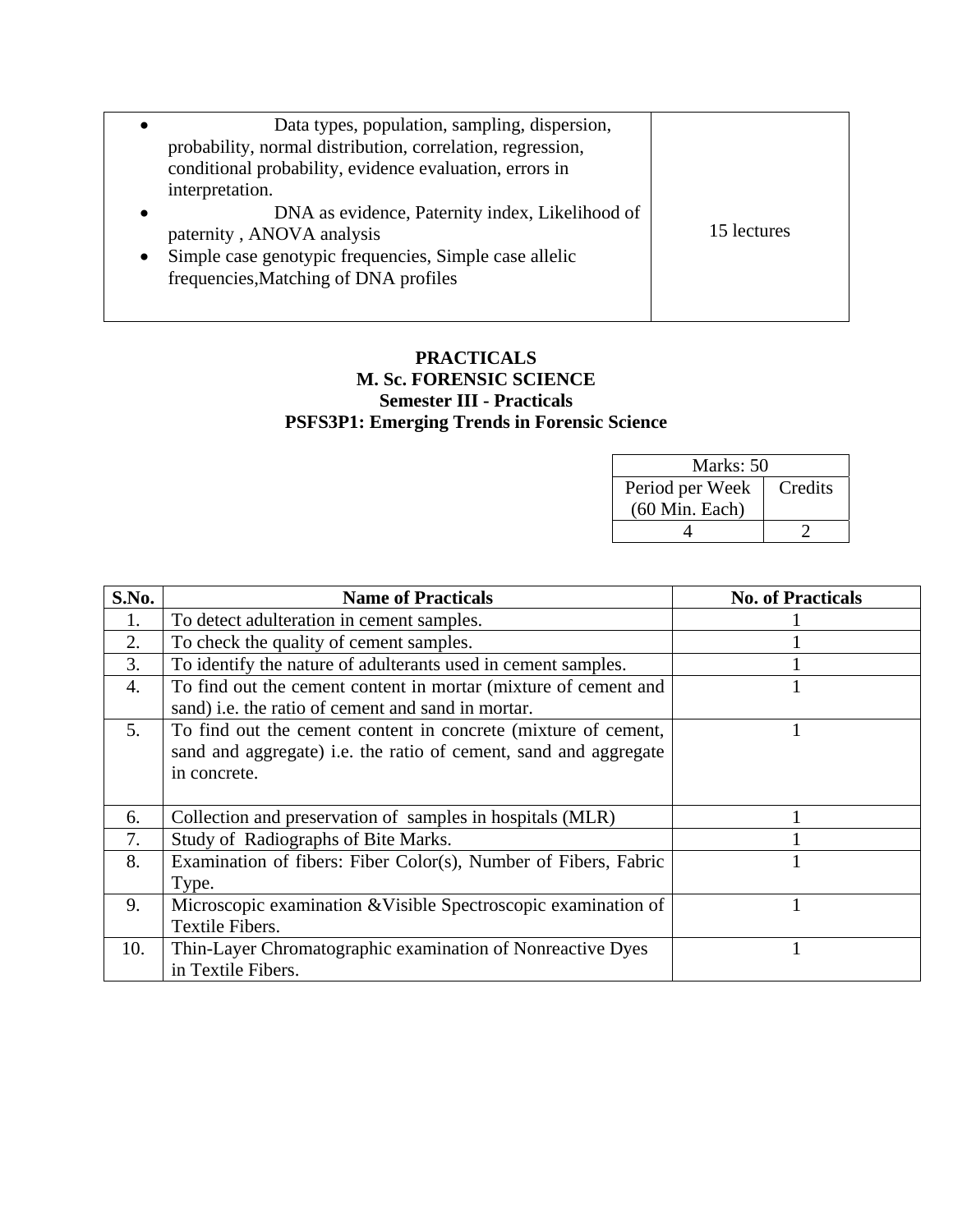### **PSFS3P2: Modern Instrumental Techniques – I**

|                  |                                                               | <b>Total Marks</b> | <b>Credit</b> |
|------------------|---------------------------------------------------------------|--------------------|---------------|
|                  |                                                               | 50                 | 02            |
|                  | <b>SEMISTER-III</b>                                           |                    |               |
| <b>PRACTICAL</b> |                                                               |                    | <b>Marks</b>  |
| 1                | a) Topic approval for synopsis<br>b) Objectives and work plan |                    | 25            |
| $\overline{2}$   | <b>Presentation</b>                                           |                    | 25            |

## **PSFS3P3: Biometric Technology**

| <b>Total Marks</b> | <b>Credit</b> |
|--------------------|---------------|
| 50                 |               |

| <b>PRACTICALS</b>     |          |
|-----------------------|----------|
| 1. Field Visit        | 25 marks |
| 2. Field visit Report | 25 marks |

### **PSFS3P4: Law, Psychology and Case studies**

|                                     | <b>Total Marks</b> | Credit |
|-------------------------------------|--------------------|--------|
|                                     | 50                 |        |
| Project Work - Review of Literature | 25 Marks           |        |
| Project Work - Progress Report      | 25 Marks           |        |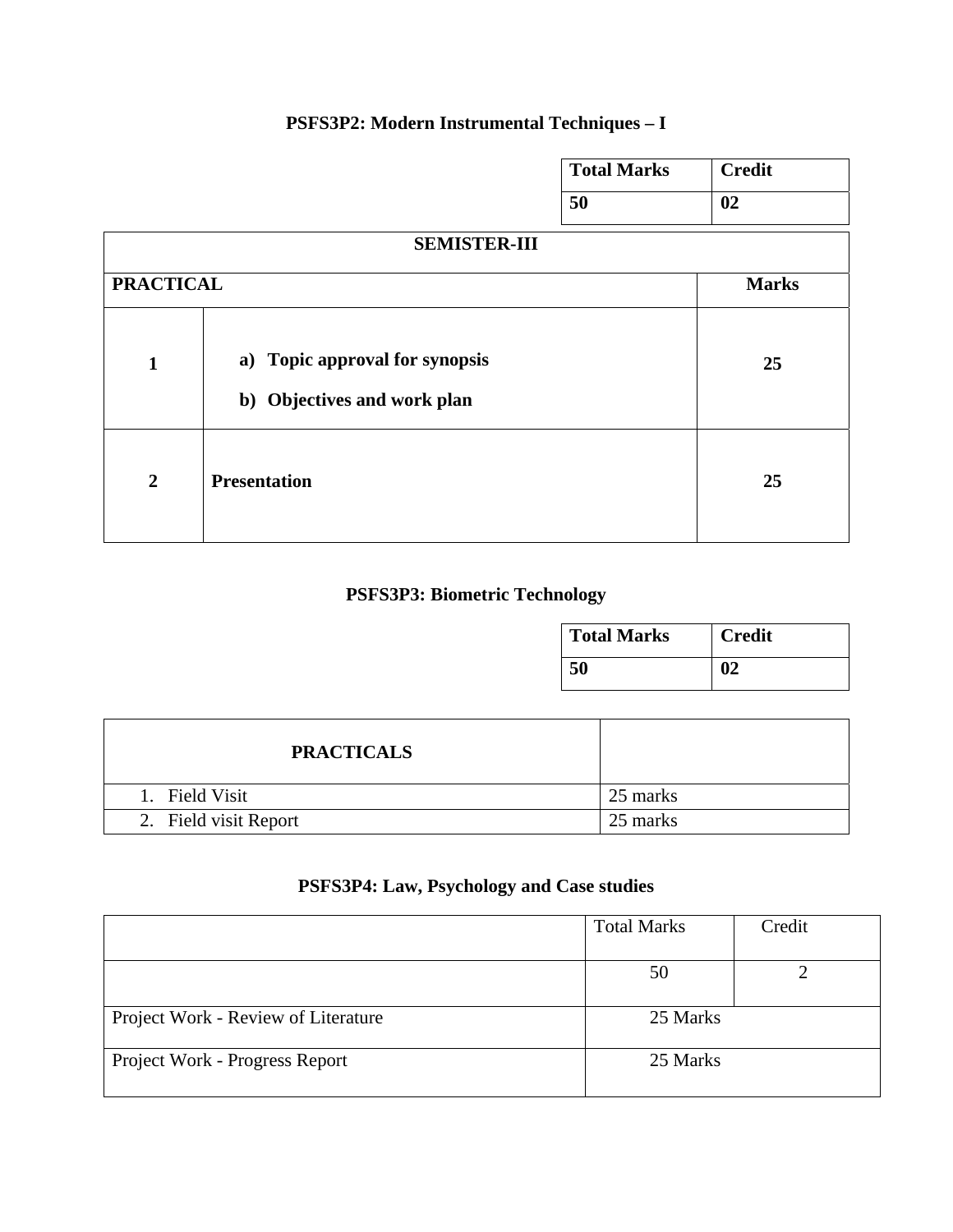## **Optional GroupI:**

### **PSFSP3P5: Forensic Physics**

| <b>Total Marks 50</b> |               |
|-----------------------|---------------|
| Lecture Per Week      | <b>Credit</b> |
|                       |               |
|                       |               |

| <b>LIST OF PRACTICALS:</b>                                                          | No of Practicals |
|-------------------------------------------------------------------------------------|------------------|
| Sketching of crystal planes from the given Miller Indices.<br>1.                    | 1                |
| Presentation of crystal direction from the given Miller Indices.<br>2.              | 1                |
| Determination of number of atoms per mm <sup>2</sup> in a plane of unit cell.<br>3. | 1                |
| Determination of crystal parameters from given XRD pattern.<br>4.                   | 1                |
| Indexing of XRD pattern using JCPDS data sheets.<br>5.                              | 1                |
| Intensity analysis of XRD pattern.<br>6.                                            | 1                |
| 7. Determination of crystallite size of given XRD pattern using Debye-              | 1                |
| Scherer method.                                                                     |                  |
| 8. Determination of lattice constant and Bravais lattice using                      | $\mathbf{1}$     |
| Photographic/graphical XRD pattern.                                                 |                  |
| Study of absorption spectrum of a conjugated dye by a<br>9.                         | $\mathbf{1}$     |
| spectrophotometer.                                                                  |                  |
| 10. Identification of various rocks.                                                | 1                |
| 11. Investigation of buried materials using resistivity meter.                      |                  |
| 12. Identification of buried materials using self-potential method.                 | 1                |
| 13. To analyze the given compound using FTIR spectra                                | 1                |
| 14. To find out the unknown concentration of the given sample using                 | 1                |
| UV/Vis                                                                              |                  |
| 15. Spectrophotometer                                                               |                  |
| 16. Peak determination of Quartz, Beryl, Anthracite etc. stones using               | $\mathbf{1}$     |
| <b>XRD</b>                                                                          |                  |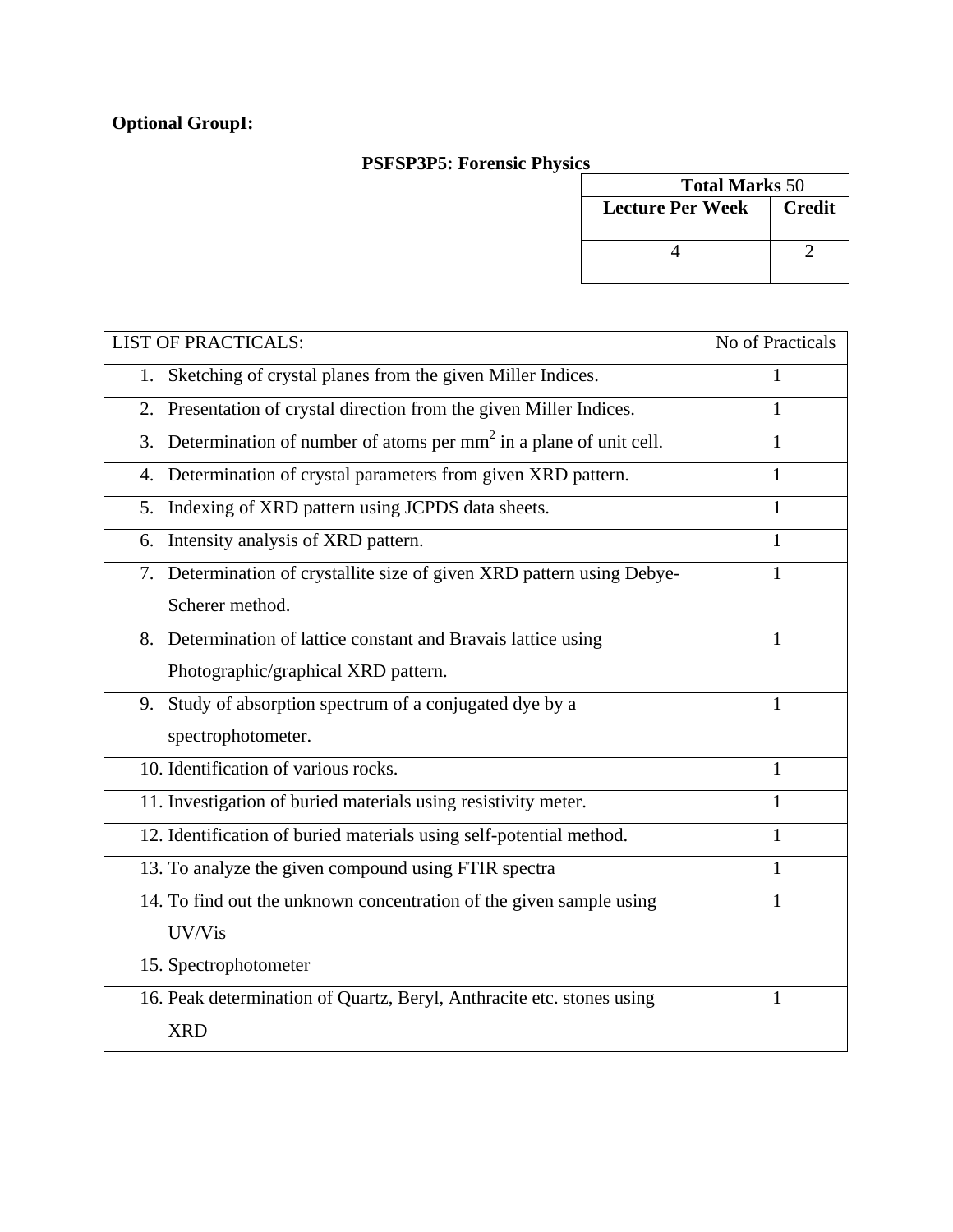#### **REQUIREMENTS:**

Crystal Models and graph papers, XRD patterns of various samples and JCPDS data sheets, Raman Spectrometer, constant deviation spectrometer/spectrograph, Constant deviation quartz prism spectrograph, Plane diffraction grating (15000 LPI), simple spectrometer, Glass tube with uniform 4 cm bore and 1 meter length containing Iodine vapours, High wattage filament lamp or auto vehicle head lamp of 48 watt, bull lens, KMnO4 solution, Beckman model DU spectrophotometer, various organic dyes. Induced Coupled Plasma (ICP), Laser Ablation ICP-MS, Various types of Rocks, Minerals, Resistivity meter, GPS, Arial Photograph, satellite image.

#### **PSFSP3P6: Forensic Ballistics**

| <b>Total Marks 50</b> |               |  |
|-----------------------|---------------|--|
| Lecture Per Week      | <b>Credit</b> |  |
|                       |               |  |
|                       |               |  |
|                       |               |  |

#### **Practicals**

| <b>LIST OF PRACTICALS:</b>                                                                 | No of Practicals |
|--------------------------------------------------------------------------------------------|------------------|
| Barrel wash examination<br>$1_{-}$                                                         |                  |
| Examination for serviceability/working condition of firearm<br>2.                          |                  |
| Examination of firearm or parts thereof/manufacturing tool<br>3.                           |                  |
| Examination of firearm, prone to accidental discharge<br>4.                                | 1                |
| Restoration of erased marking on firearm<br>5.                                             | 1                |
| Identification of shots and pellets<br>6.                                                  |                  |
| 7. Linkage of fired bullet/bullet fragments with rifled firearm                            | 1                |
| 8. Linkage of fired bullet/bullet fragments with unrifled firearm                          | 1                |
| 9. Measurement of wound ballistic parameters                                               | 1                |
| 10.<br><b>Test Firing:</b>                                                                 | 1                |
| To ascertain whether the firearm is in working order or liable to<br>accidental fire.      |                  |
| To obtain test cartridges and test fired bullets for linkage.                              |                  |
| To obtain test targets for range determination (also angle of fire/<br>direction of fire). |                  |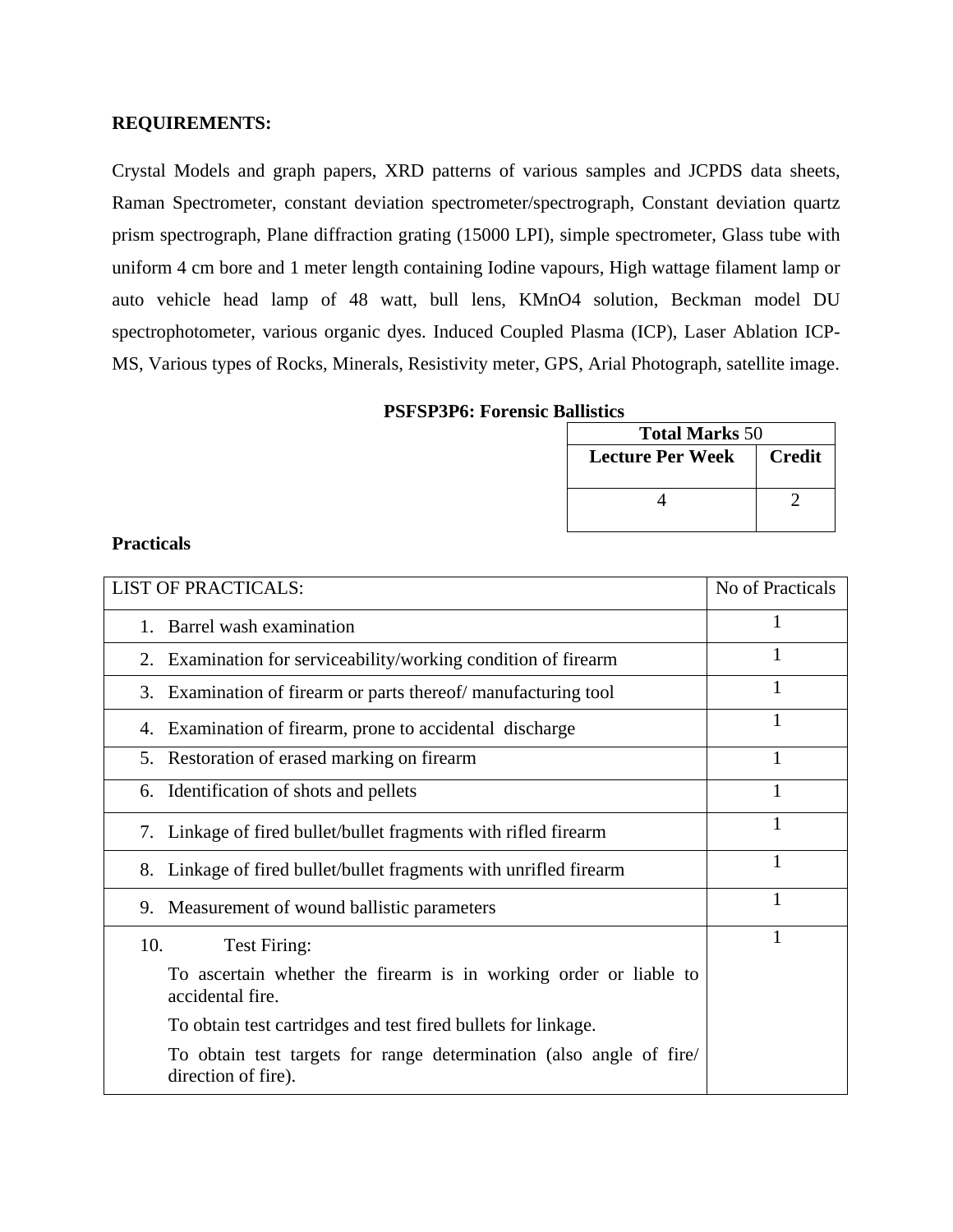|     | To measure the trajectory parameters.                                                                          |  |
|-----|----------------------------------------------------------------------------------------------------------------|--|
| 11. | To obtain test specimens of relevant firing marks for linkage                                                  |  |
| 12. | Automatic examination and comparison of fired bullets/<br>cartridge cases and creation of a National Database. |  |
| 13. | Study of restoration of erased numbers on documents.                                                           |  |
| 14. | Physical examination of wires, cables.                                                                         |  |

### **Optional Group II:**

### **PSFSC3P5: Forensic Toxicology-I**

| <b>Total Marks 50</b> |               |  |
|-----------------------|---------------|--|
| Lecture Per Week      | <b>Credit</b> |  |
|                       |               |  |
|                       |               |  |
|                       |               |  |

| <b>PRACTICAL</b> |                                                                                                                  | <b>No. of Practicals</b> |
|------------------|------------------------------------------------------------------------------------------------------------------|--------------------------|
|                  | Separation of ternary organic mixture.                                                                           | 02                       |
|                  | Extraction of plant poisons (cannabis, dhatura) from plant<br>material – Method development and analysis by TLC. | 02                       |
| 3                | Analysis of plant poison by IR spectroscopy for functional<br>group detection.                                   | 02                       |
| 4                | Analysis of plant material (poison) by HPLC, GC-MS analysis.                                                     | 02                       |
| 5                | Drug extraction from urine and UV- visible, GC-MS analysis.                                                      | 02                       |

### **PSFSC3P6: Forensic Chemistry-I**

| <b>Total Marks 50</b>   |               |  |
|-------------------------|---------------|--|
| <b>Lecture Per Week</b> | <b>Credit</b> |  |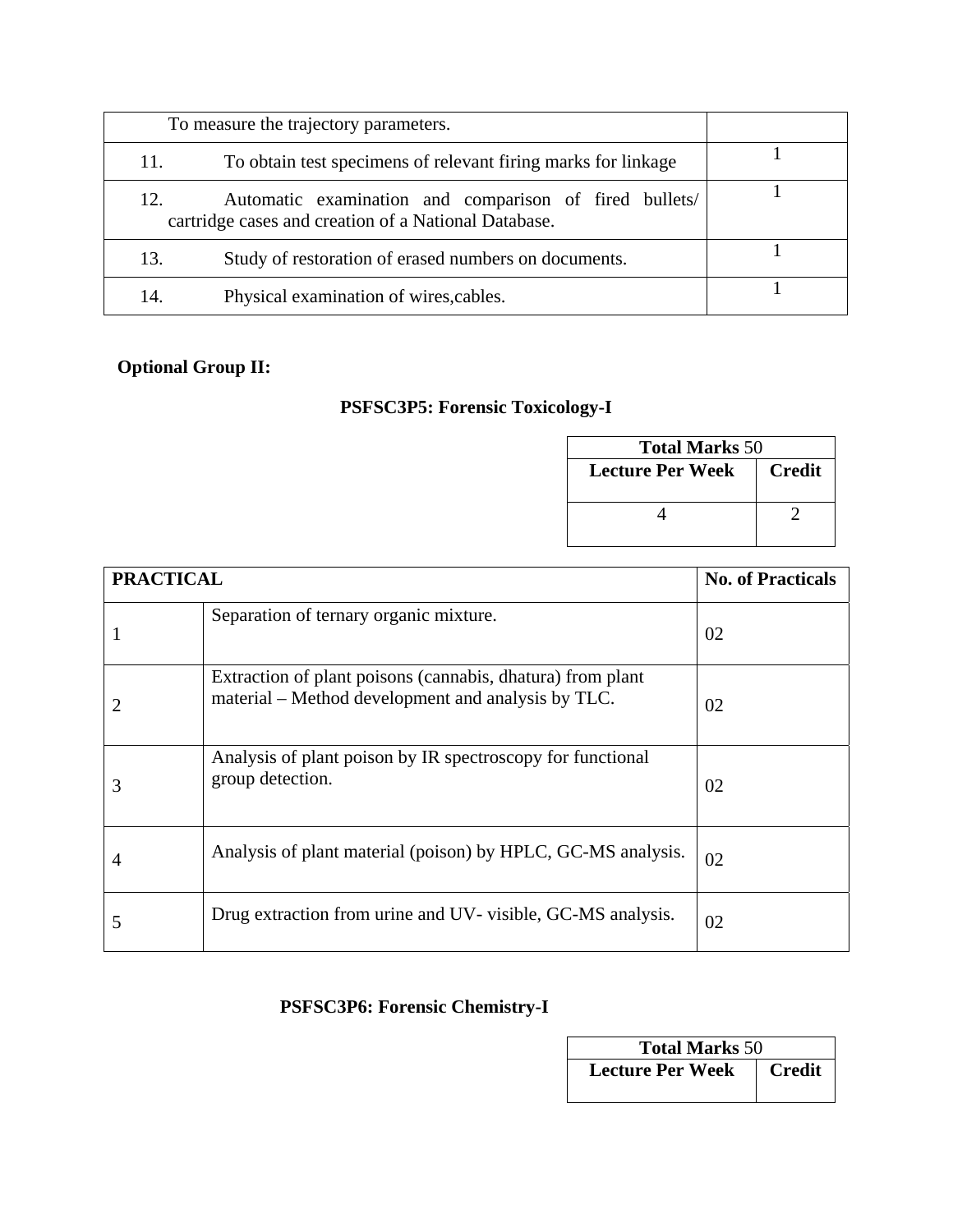$\overline{1}$ 

| <b>PRACTICAL</b> |                                                                                                                                              | <b>No. of Practicals</b> |
|------------------|----------------------------------------------------------------------------------------------------------------------------------------------|--------------------------|
| 1                | Examination of paints and pigments by microscopic method,<br>micro-chemical tests, TLC.                                                      | 02                       |
| 2                | Examination of paints and pigments by microscopic method by<br>FTIR.                                                                         | 02                       |
| 3                | Identification of narcotic drugs, opium and alkaloids, morphine<br>and heroine, cannabis by colour test, TLC and instrumental<br>techniques. | 02                       |
| 4                | Experiment of FTIR spectra of benzodiazepines                                                                                                | 02                       |
| 5                | Analysis of bromine content in cold drinks by chemical and<br>instrumental method.                                                           | 02                       |

## **Optional Group III:**

### **PSFSB3P5: Forensic Serology and Biology**

| Marks 50   |         |  |
|------------|---------|--|
| Period per | Credits |  |
| Week       |         |  |
|            |         |  |

| <b>PRACTICAL</b> |                                                  | <b>No. of Practicals</b> |
|------------------|--------------------------------------------------|--------------------------|
|                  | To perform a tetramethylbenzidine test for blood |                          |
|                  | detection                                        |                          |
|                  | To perform ABA card Hematrace test for           |                          |
|                  | detection of human blood                         |                          |
|                  | To perform Luminol test for blood detection.     |                          |
|                  | Jaffe Test for urine detection.                  |                          |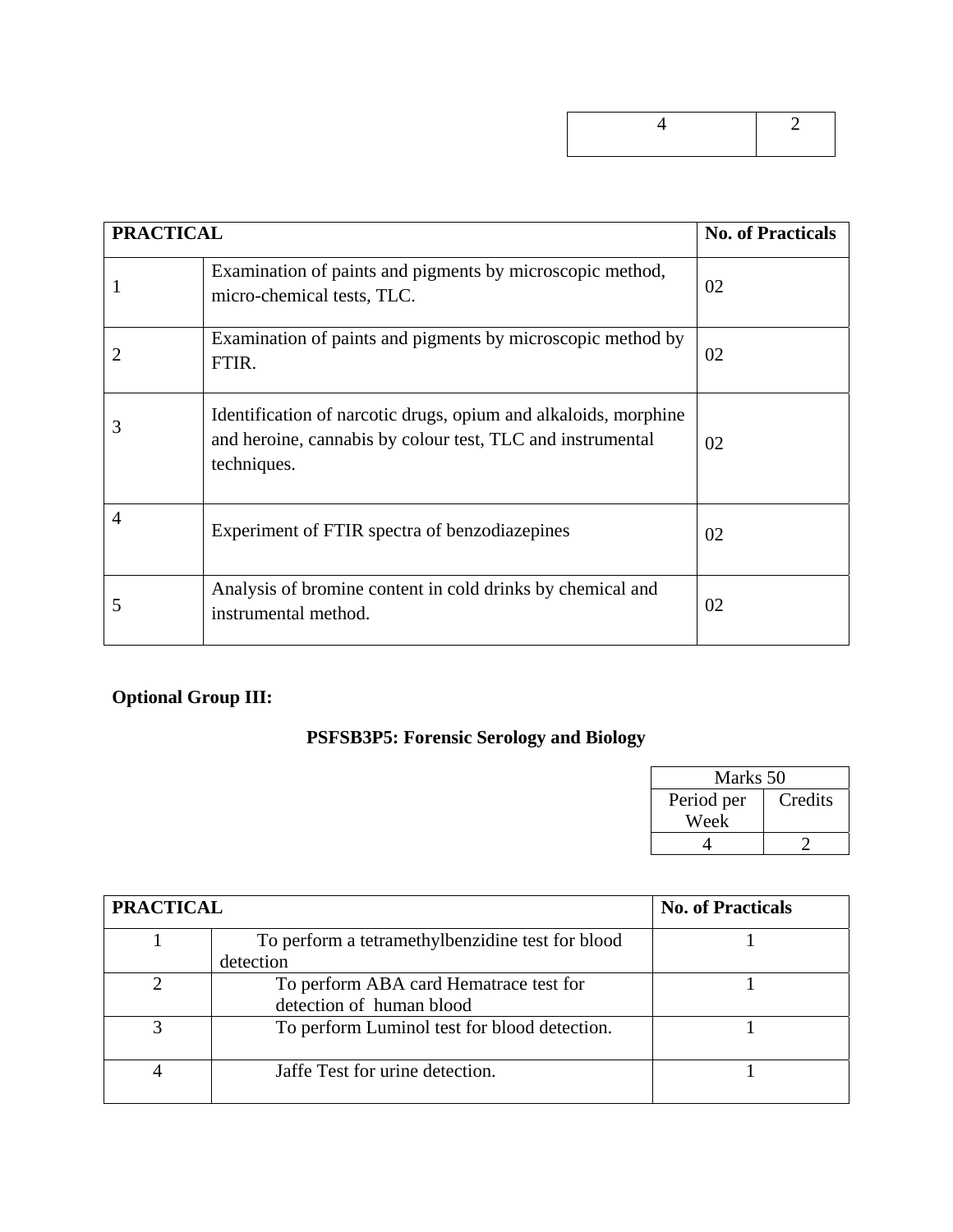| 5  | Urobilinogen test for fecal matter detection.                                               |                       |
|----|---------------------------------------------------------------------------------------------|-----------------------|
| 6  | Identification of semen using Seratec PSA                                                   |                       |
|    | Semiquant.                                                                                  |                       |
| 7  | Christmas Tree staining for spermatozoa<br>detection.                                       |                       |
| 8  | Blood Grouping using biological fluids other<br>than blood by Absorption Elution Technique. | $\mathcal{D}_{\cdot}$ |
| 9  | Preparation of Dental Chart.                                                                |                       |
| 10 | Recording of Bite marks by Photography &<br>Casting.                                        |                       |
| 11 | Examination of dental radiogram                                                             |                       |
| 12 | Examination of skeletal trauma using x-ray<br>results                                       |                       |

### **PSFSB3P6: Forensic DNA Analysis**

| Marks 50   |         |  |
|------------|---------|--|
| Period per | Credits |  |
| Week       |         |  |
|            |         |  |

|                             | <b>Practical</b>                                               | No. of<br><b>Practicals</b> |
|-----------------------------|----------------------------------------------------------------|-----------------------------|
|                             | Preparation & storage of various Molecular biology<br>reagents |                             |
| $\mathcal{D}_{\mathcal{L}}$ | Extraction of DNA from Envelope Flaps and Stamps               |                             |
| 3                           | <b>Extraction of DNA from Cigarette Butts</b>                  |                             |
| 4                           | <b>Extraction of DNA from Hair Samples</b>                     |                             |
| 5                           | Extraction of DNA from Chewing Gum                             |                             |
| 6                           | RNA extraction from various forensic samples                   |                             |
| 7                           | Quantitative estimation of DNA / RNA                           | $\overline{2}$              |
| 8                           | To perform a hot-start PCR, Nested PCR, Touch-<br>Down PCR     | 3                           |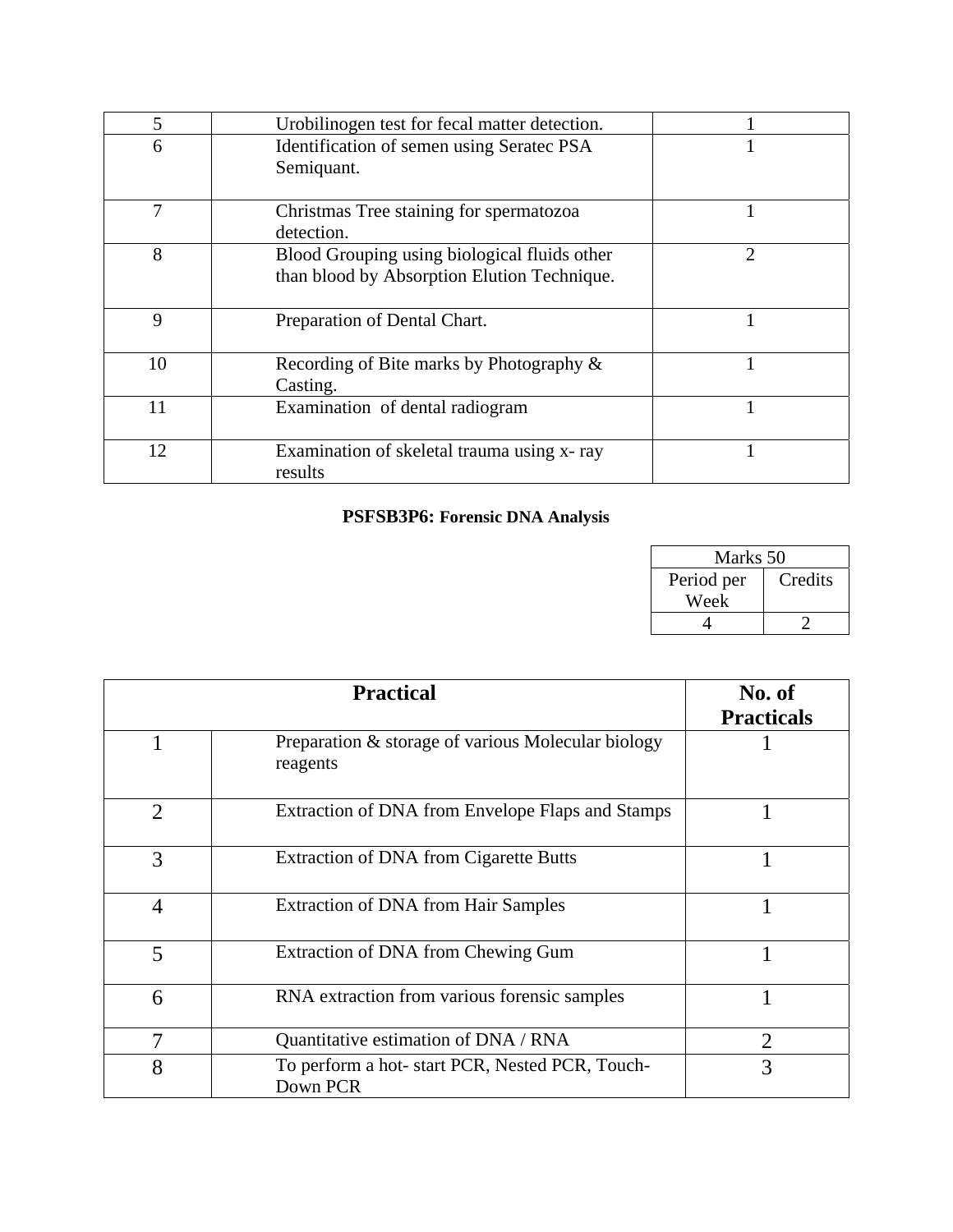| Extraction of mitochondrial DNA from forensic<br>samples      |  |
|---------------------------------------------------------------|--|
| To perform a gel-elution and purification of extracted<br>DNA |  |
| Extraction of DNA from soil sample                            |  |

#### **M. Sc. FORENSIC SCIENCE Semester IV - Theory PSFS401: Emerging Trends in Forensic Science (Compulsory Subjects)**

| <b>Total Marks 100</b>  |               |
|-------------------------|---------------|
| <b>Lecture Per Week</b> | <b>Credit</b> |
|                         |               |
|                         |               |
|                         |               |
|                         |               |

| Units with Description                                                                                                                                                                                                                                                                                                                                                                                   | No. lectures |
|----------------------------------------------------------------------------------------------------------------------------------------------------------------------------------------------------------------------------------------------------------------------------------------------------------------------------------------------------------------------------------------------------------|--------------|
| Unit I:<br><b>Forensic Engineering II</b>                                                                                                                                                                                                                                                                                                                                                                | 15           |
| Forensic photogrammetry; Introduction; Materials in distress;<br>Establishing the load transfer path; Engineering forensic tools;<br>Failure due to manufacturing fault; Fluid transport; Failure of<br>storage vessels; Accidents in the workplace; Failure of medical<br>implements; Component failure in road accidents; Fraudulent<br>insurance claims; Criminal cases; Intellectual property cases. |              |
| Unit II: Forensic Archaeology                                                                                                                                                                                                                                                                                                                                                                            | 15           |
| Introduction, Forensic archaeologist's role, Archaeological<br>methods & Principles in searches; Crime scene, and<br>applications of forensic archaeology; Stratigraphic excavation<br>of evidential data from forensic excavation, Accurate recording<br>of bodies, body parts and ballistics; Recording context of<br>remains for accurate interpretation of events; Applications.                     |              |
| Unit III<br><b>Geological and Soil Forensics</b>                                                                                                                                                                                                                                                                                                                                                         | 15           |
| Introduction; Types of soil evidence; Color analysis; Particle<br>analysis; Mineralogical analysis; Major and trace element<br>composition; Size and type analysis; Analysis of individual<br>particles; Pollen analysis; diatom analysis; Other microfossils;                                                                                                                                           |              |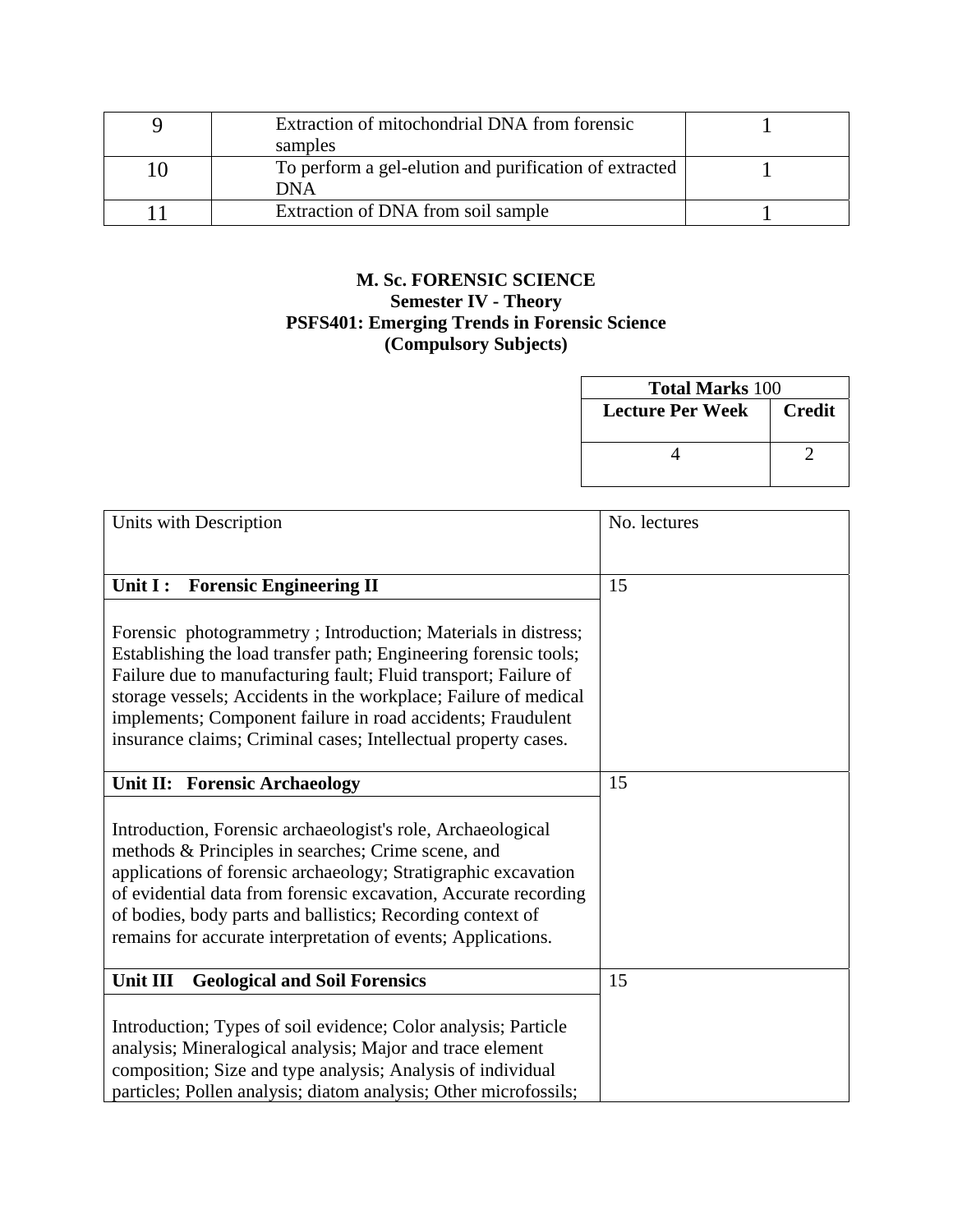| Water and air samples; Procedures for soil and sediment<br>sampling and storage; Analysis of gems/colored stones<br>Evaluation of the significance of geological evidence.                                                                                                                                                                                                                                                                                                                                                                                                                                                          |    |
|-------------------------------------------------------------------------------------------------------------------------------------------------------------------------------------------------------------------------------------------------------------------------------------------------------------------------------------------------------------------------------------------------------------------------------------------------------------------------------------------------------------------------------------------------------------------------------------------------------------------------------------|----|
| <b>Unit IV Forensic Art Illustration</b>                                                                                                                                                                                                                                                                                                                                                                                                                                                                                                                                                                                            | 15 |
| Forensic art – the foundation; Introduction to forensic art<br>illustration; History of forensic art; The human face; Drawing<br>the face; Finding and identifying the living; The interview;<br>Composite imagery; Age progression and aging; Image<br>assessment and modification; Postmortem drawing; Skull<br>protection and preparation for reconstruction; Two-and-three<br>dimensional facial reconstruction on the skull; Methods of<br>superimposition; Additional responsibilities; Professional ethics<br>and conduct; Printing and graphics reproduction; Dealing with<br>the news media; The forensic artist in court. |    |

### **PSFS402: Modern Instrumental Techniques – II**

| <b>Total Marks</b> 100 |               |  |
|------------------------|---------------|--|
| Lecture Per Week       | <b>Credit</b> |  |
|                        |               |  |
|                        |               |  |
|                        |               |  |

| <b>Units with Description</b>                                                                                                                                                                | <b>Total Lectures</b> |
|----------------------------------------------------------------------------------------------------------------------------------------------------------------------------------------------|-----------------------|
| <b>Semester-IV</b>                                                                                                                                                                           |                       |
| Unit -I: Spectral Techniques                                                                                                                                                                 |                       |
| Atomic absorption Spectroscopy: - Instrumentation and techniques, interference<br>$\bullet$<br>in AAS, background correction methods, and quantitative analysis, Applications.               |                       |
| Raman Spectroscopy:- Instrumentation, sample handling and illumination,<br>structural analysis, polarization measurements and Dispersive $\&$ FT analysis,<br>Applications.                  | 15                    |
| X-ray Spectroscopy:- X-ray absorption and fluorescence methods, X-ray<br>diffraction, Auger mission spectroscopy (AES), electron spectroscopy for<br>chemical analysis (ESCA), Applications. |                       |
| <b>Unit-II: Separation Techniques</b>                                                                                                                                                        |                       |
| Solvent Extraction:- Introduction, Methods of separation, Distribution Ratio,<br>$\bullet$<br>Techniques for solvent Extraction, Principle of separation, Applications.                      | 15                    |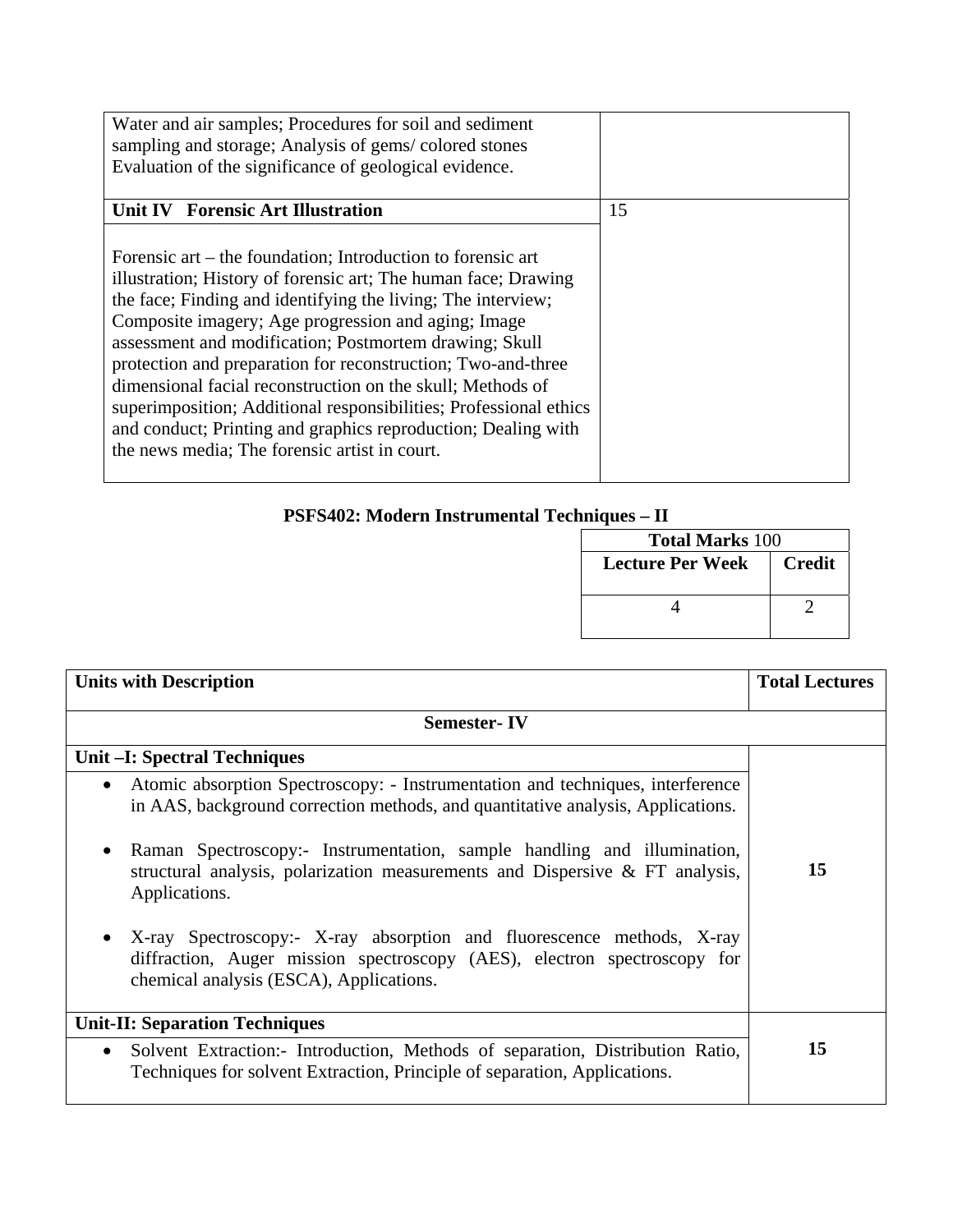| Electrophoresis:- Introduction, Principle, Types of Electrophoresis,<br>$\bullet$<br>Instrumentation, Factors affecting migration of ions, Applications.                                                                                                                                                                                                                                                                                |    |
|-----------------------------------------------------------------------------------------------------------------------------------------------------------------------------------------------------------------------------------------------------------------------------------------------------------------------------------------------------------------------------------------------------------------------------------------|----|
| <b>Unit-III: Microscopy</b>                                                                                                                                                                                                                                                                                                                                                                                                             |    |
| Microscope:- Main Parts and Functions, Types – Simple & Compound,<br>$\bullet$<br>Illumination, Condenser, Lens, Abbreviations, Eye Piece and their types,<br>Resolution, Magnification, Numerical Aperture.<br>Special Types of Microscopes, Instrumentation & Applications:- Polarizing<br>$\bullet$<br>Microscope, Phase Contrast Microscope, Phase Contrast Microscope,<br>Fluorescent Microscope, Electron Microscope – SEM & TEM. | 15 |
|                                                                                                                                                                                                                                                                                                                                                                                                                                         |    |
| Unit-IV : Miscellaneous Techniques                                                                                                                                                                                                                                                                                                                                                                                                      |    |
| Polaragraphy:- Introduction, Principle, Polarographic Apparatus, Applications<br>$\bullet$<br>Amperometry:- Introduction, Methodology, Titration Curves, Applications<br>$\bullet$<br>Measurement of Potential & pH:- Electrode Potential, Electrochemical Cell,<br>$\bullet$<br>Reference Electrode, Indicator Electrode, Method of detecting End Point.                                                                               | 15 |

### **PSFS403: Speaker Identification**

| <b>Total Marks</b> 100  |               |
|-------------------------|---------------|
| <b>Lecture Per Week</b> | <b>Credit</b> |
|                         |               |

| <b>Units with Description</b>                                | <b>No. lectures</b> |
|--------------------------------------------------------------|---------------------|
|                                                              |                     |
| The Speech Signal: Production, Perception,<br><b>Unit I:</b> | 15                  |
| and Acoustic-Phonetic Characterization.                      |                     |
| Introduction to speech recognition, The paradigm for speech  |                     |
| Recognition, The process of speech production and            |                     |
| perception in human being. The speech production process,    |                     |
| Representing speech in the time and frequency domains        |                     |
| ,Speech sounds and features (The vowels, Diphthongs,         |                     |
| Semivowels, Nasal consonants, unvoiced fricatives, Voiced    |                     |
| fricatives, Voiced and unvoiced stoops)                      |                     |
| Approaches to automatic Speech Recognition by machine        |                     |
|                                                              |                     |
| Unit II: Forensic speaker identification                     | 15                  |
|                                                              |                     |
| Why voices are difficult to discriminate forensically        |                     |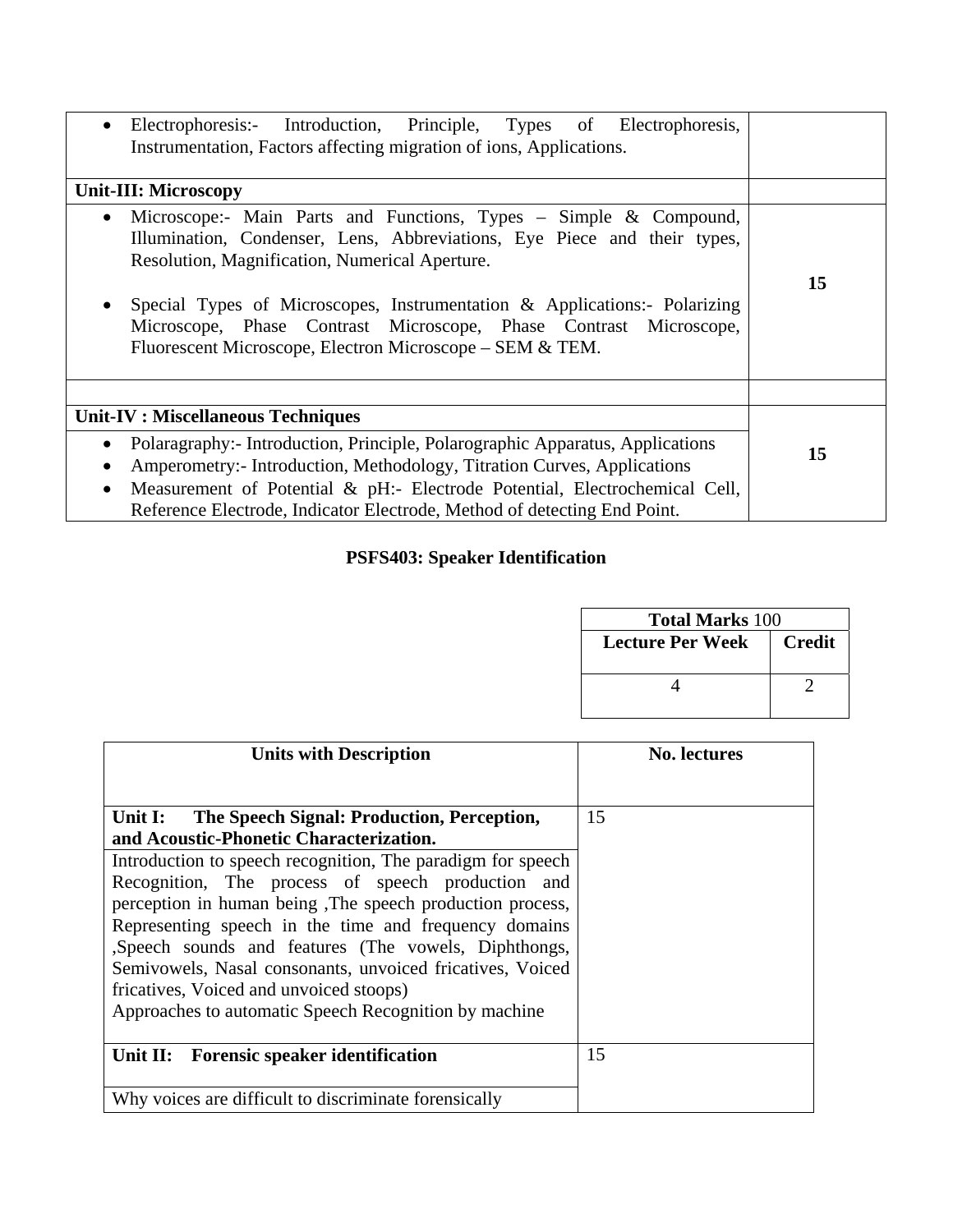| o Between-speaker and within-speaker variation<br>o Probabilities of evidence<br>o Distribution in speaker space<br>o Multidimensionality<br>o Discrimination in forensic speaker identification<br>o Dimensional resolving power<br>o Ideal vs. realistic conditions                                                                                                                                                                                                                                                                                                                                             |    |
|-------------------------------------------------------------------------------------------------------------------------------------------------------------------------------------------------------------------------------------------------------------------------------------------------------------------------------------------------------------------------------------------------------------------------------------------------------------------------------------------------------------------------------------------------------------------------------------------------------------------|----|
| o Lack of control over variation<br>o Reduction in dimensionality                                                                                                                                                                                                                                                                                                                                                                                                                                                                                                                                                 |    |
| o Representativeness of forensic data<br>o Legitimate pooling of unknown samples                                                                                                                                                                                                                                                                                                                                                                                                                                                                                                                                  |    |
| <b>Unit III</b><br><b>Forensic-phonetic parameters</b>                                                                                                                                                                                                                                                                                                                                                                                                                                                                                                                                                            | 15 |
| Types of parameters<br>Acoustic vs. auditory parameters<br>Traditional vs. automatic acoustic parameters<br>Linguistic vs. non-linguistic parameters<br>Linguistic sources of individual variation<br>Forensic significance: linguistic analysis<br>Quantitative and qualitative parametrs<br>Discrete and continuous parameters<br>Requirements on forensic-phonetic parameters                                                                                                                                                                                                                                  |    |
| Unit IV<br><b>Characterizing forensic speaker identification</b>                                                                                                                                                                                                                                                                                                                                                                                                                                                                                                                                                  | 15 |
| Speaker recognition ,Speaker identification and verification<br>Relationship between forensic speaker identification and<br>speaker identification/verification ,Summary: Verification<br>and identification, Naive and technical speaker recognition<br>Technical speaker recognition , Conditions on forensic-<br>phonetic speaker identification experiments ,Naive speaker<br>recognition<br>,Naive<br>speaker<br>recognition:<br>Discussion,<br>Familiarisation<br>forensic<br>auditory<br>in<br>analysis<br>Aural-spectrographic (voiceprint) identification , Linguistic<br>controversy, Legal controversy |    |

### **PSFS404: Law, Psychology and Case studies**

| <b>Total Marks</b> 100 |               |
|------------------------|---------------|
| Lecture Per Week       | <b>Credit</b> |
|                        |               |
|                        |               |
|                        |               |

| Units with description<br>. | Total lectures |
|-----------------------------|----------------|
|                             |                |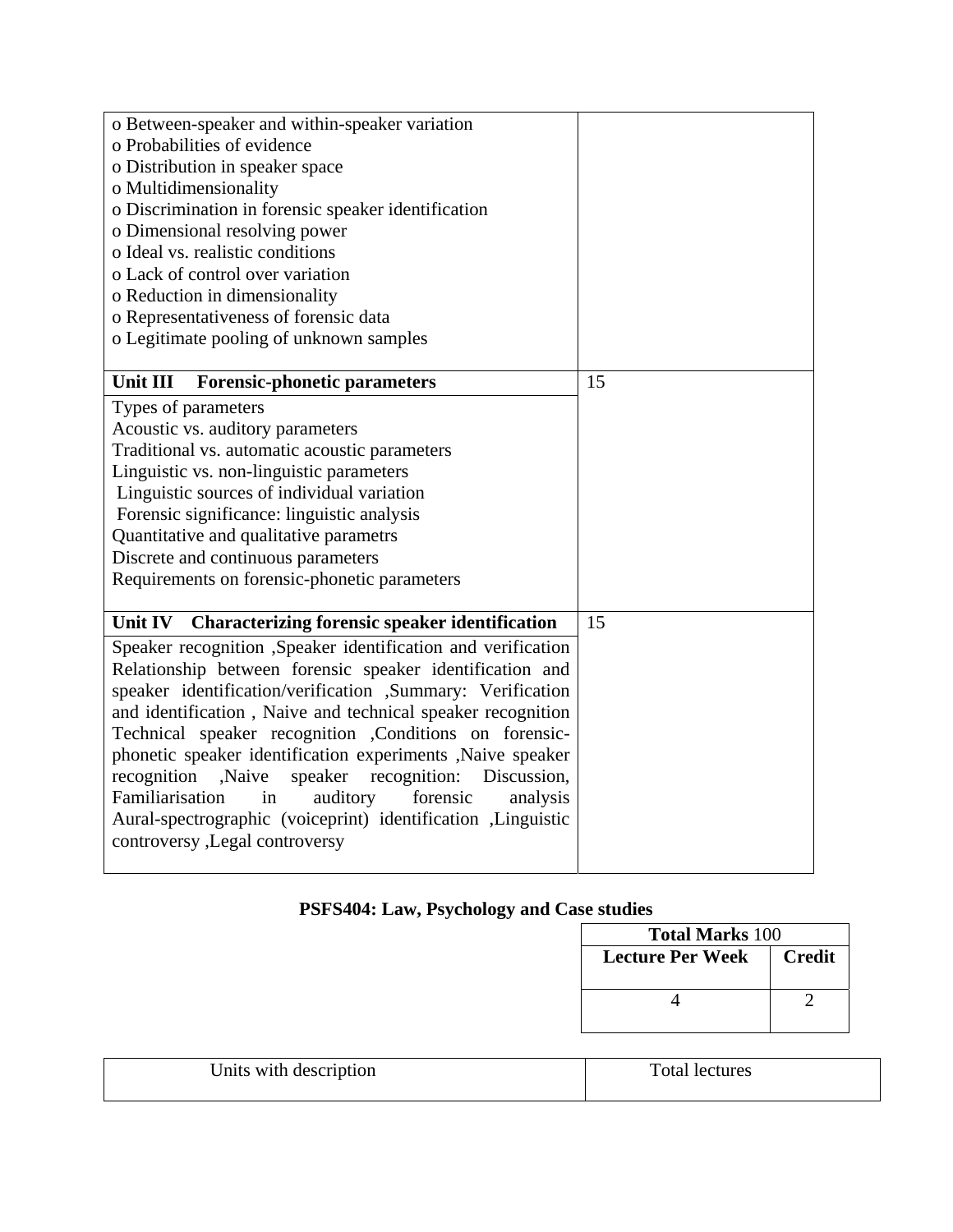| <b>UNIT I - Forensic Psychology in India</b>                                                          | 15 Lectures |
|-------------------------------------------------------------------------------------------------------|-------------|
| Ethical issues of "Informed Consent"<br>$\bullet$                                                     |             |
| <b>NHRC Guidelines For Forensic Psychology</b>                                                        |             |
| <b>Indian Courts Perspective</b>                                                                      |             |
| <b>Rehabilitation Program</b>                                                                         |             |
| <b>UNIT II- Research Methodology and Statistics</b>                                                   | 15 Lectures |
| Significance and relevance in Psychology<br>$\bullet$                                                 |             |
| Test development, conceptualization, pilot-work,<br>writing items, item format                        |             |
| Reliability, Validity, and its types                                                                  |             |
| Parametric and Non-parametric tests                                                                   |             |
| Unit III: Medical Jurisprudence and Law- I                                                            | 15 Lectures |
| Meaning, concept and scope of medical jurisprudence.<br>$\bullet$                                     |             |
| Privileged communication                                                                              |             |
| Consent: Informed and implied                                                                         |             |
| Malpractice and negligence in medical practice<br>(Illegal abortions, Prenatal Diagnostic Techniques) |             |
| Liability arising out of medical negligence (Tort,<br>Criminal and Contractual, Vicarious liability)  |             |
| Unit IV: Medical Jurisprudence and Law- II                                                            | 15 Lectures |
| Evidence and legal aspect:<br>$\bullet$                                                               |             |
| a. Insanity                                                                                           |             |
| b. Poisons                                                                                            |             |
| c. Injury                                                                                             |             |
| d. Identity: DNA, race, age, religion, sex.                                                           |             |
| e. Deaths (Brain Death) and Autopsy                                                                   |             |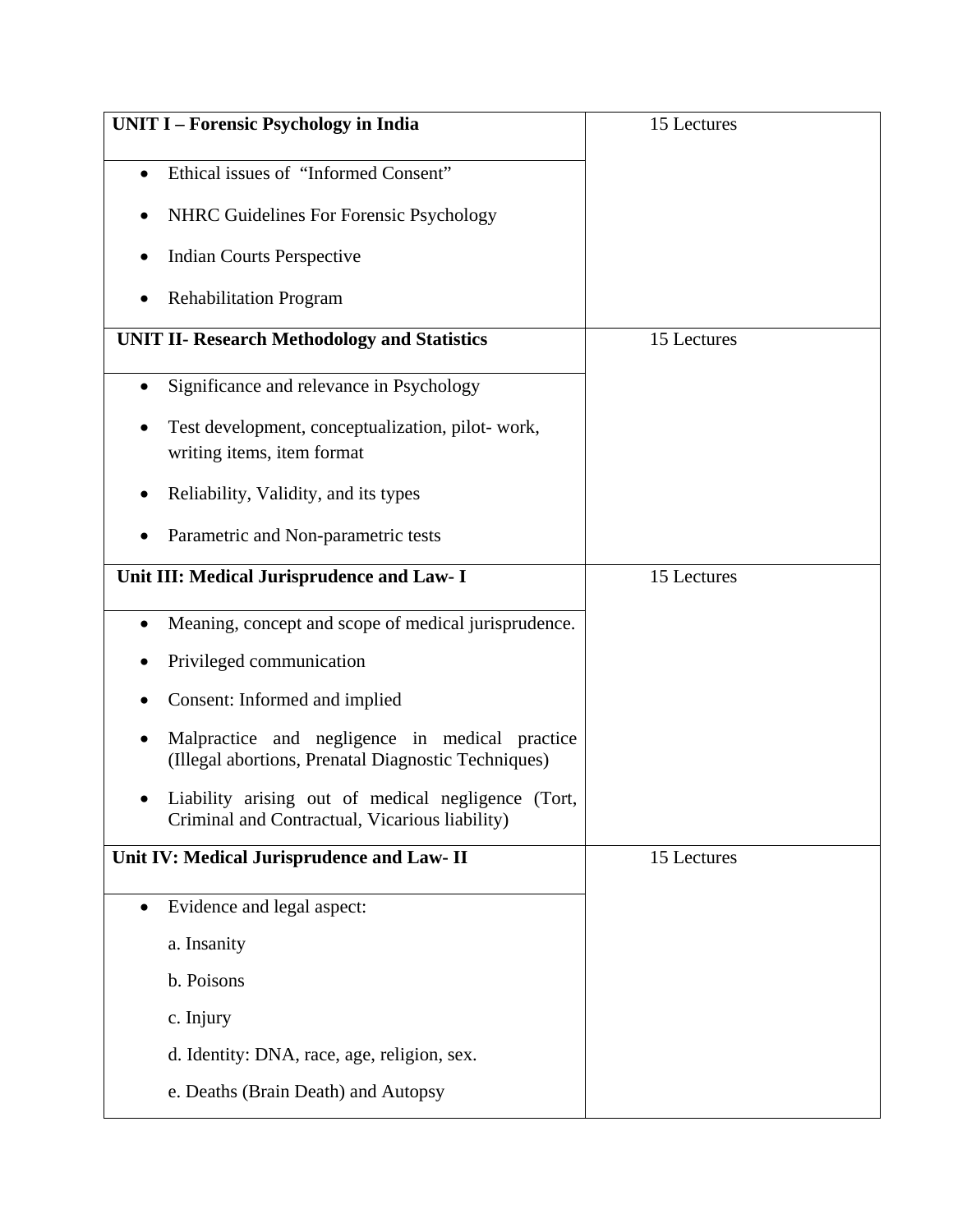| Medical jurisprudence in Civil (Abortion, Marriage,<br>legitimacy and inheritance etc.) and Criminal cases<br>(Murder, rape, assault etc.) |  |
|--------------------------------------------------------------------------------------------------------------------------------------------|--|
| Benefits of medical jurisprudence, Role of Medico<br>legal experts in various criminal cases.                                              |  |

### **Optional Group I:**

### **PSFSP405: Forensic Physics**

| <b>Total Marks 100</b>  |               |
|-------------------------|---------------|
| <b>Lecture Per Week</b> | <b>Credit</b> |
|                         |               |
|                         |               |

| <b>Units with Description</b>                                                     | No. lectures |
|-----------------------------------------------------------------------------------|--------------|
| Unit $-I$                                                                         | 15           |
| <b>Examination of counterfeit coins and currency</b>                              |              |
| Introduction; definition: coin, counterfeiting; manufacture and circulation of    |              |
| Indian coins; minting process of genuine coins; types of counterfeit coins: cast, |              |
| counterfeit process using moulds, powder moulds, metal moulds; detection of       |              |
| cast counterfeit coins; struck counterfeit coins its detection; collection of     |              |
| evidence                                                                          |              |
| <b>Counterfeit Currency</b>                                                       |              |
| Introduction; production of government currency notes; characteristics of         |              |
| genuine currency notes; methods employed by counterfeiters: process made          |              |
| forgery, hand engraved blocks, photographic process, lithographic process, hand   |              |
| drawn forgery; methods for detecting counterfeit notes, search for evidence       |              |
| Unit II:                                                                          | 15           |
| <b>Forensic Photography</b>                                                       |              |
| Exposing, development and printing, different kinds of developers and fixtures,   |              |
| Modern developments in photography, linkage of cameras and film negatives,        |              |
| digital photography, digital water marking and digital imaging, photogrammetry,   |              |
| videography / high speed videography, crime scene and laboratory photography.     |              |
| <b>Unit III</b>                                                                   |              |
| <b>Microtraces</b>                                                                | 15           |
| Glass: - Glass: Types of Glass-Soda lime glass, borosilicate glass, safety glass, |              |
| Laminated, Light sensitive glass, Tampered/toughened glass, Wire glass,           |              |
| Coloured glass. Matching; Physical parameters: Fluorescence under UV              |              |
| radiation, Density or Specific gravity, Density measurements for bigger           |              |
| fragments of glass, Density comparison by flotation and density gradient tubes.   |              |
| Refractive Index Measurement (RI): Immersion method, Becke line concept, RI       |              |
| using the mixture of miscible liquids and hot stage microscope, Elemental         |              |
| analysis, Glass fracture identification. Gem Stones: Analysis of crystalline      |              |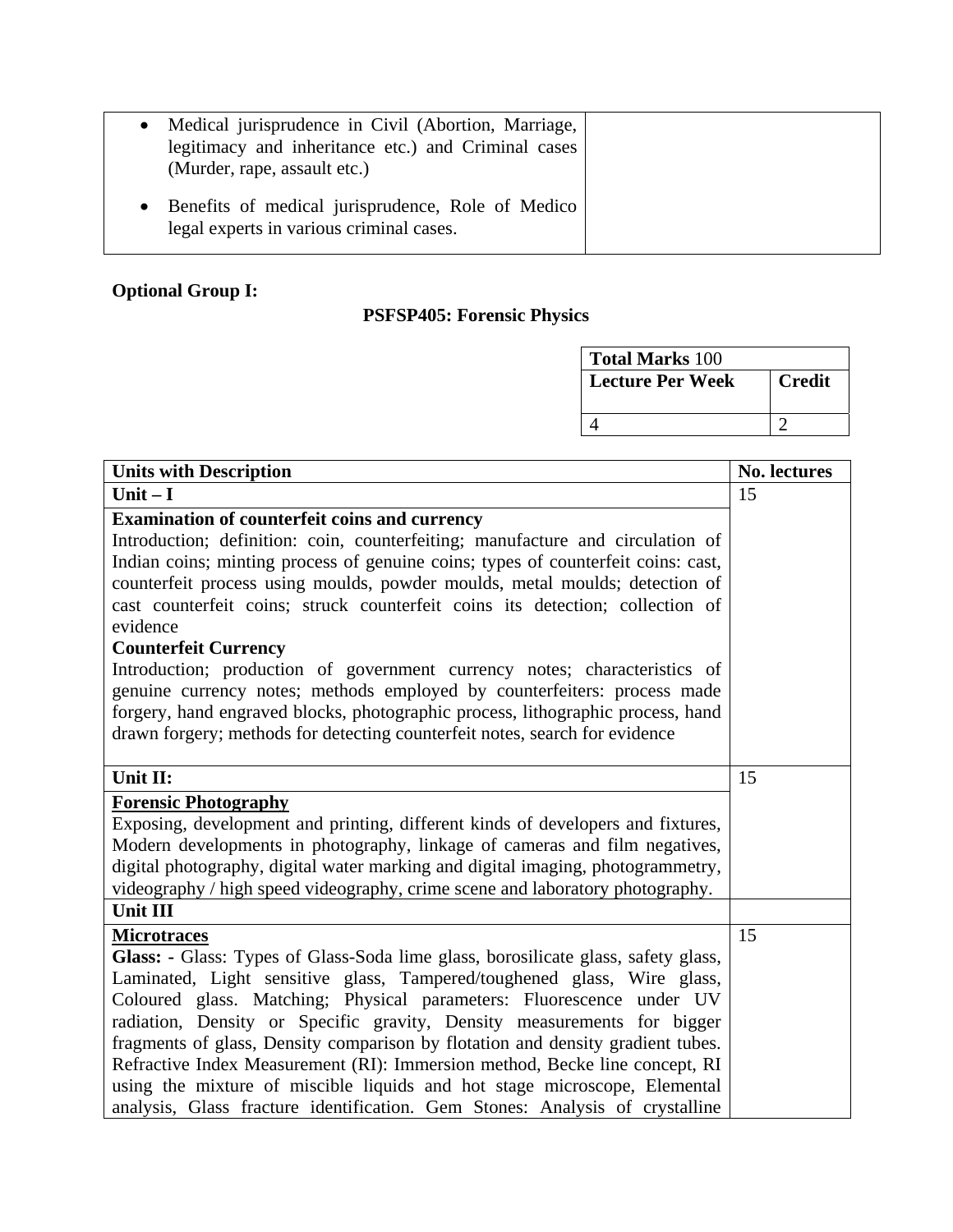| substances, radial and circumferential cacks, forensic examination of glass<br>fractures under different conditions, determination of direction of impact and<br>sequence of shots; cone-fracture, rib marks, hackle marks, backward<br>fragmentation. Case study of glass, Energy dispersive x-ray fluorescence<br>spectroscopy of glass<br><b>Soil:</b> Formation and types of soil, composition and colour of soil, piratical size<br>distribution, turbidity test, microscopic examination density gradient analysis,<br>ignition loss, differential thermal analysis, elemental analysis, interpretation of<br>solid evidence, Energy dispersive x-ray fluorescence spectroscopy of soil |    |
|-----------------------------------------------------------------------------------------------------------------------------------------------------------------------------------------------------------------------------------------------------------------------------------------------------------------------------------------------------------------------------------------------------------------------------------------------------------------------------------------------------------------------------------------------------------------------------------------------------------------------------------------------------------------------------------------------|----|
| Unit IV:<br>Paint: - Types and their composition, macroscopic & microscopic studies,<br>pigment distribution micro-chemical analysis solubility test, pyrolysis<br>chromatographic techniques, TLC, Colorimeter, IR spectroscopy $\&$ X-ray<br>diffraction elemental analysis, collection and interpretation of paint evidence.<br>Energy dispersive x-ray fluorescence spectroscopy of paint                                                                                                                                                                                                                                                                                                 | 15 |

## **PSFSP406: Forensic Ballistics Explosives and Fire.**

| <b>Total Marks 100</b>  |               |
|-------------------------|---------------|
| <b>Lecture Per Week</b> | <b>Credit</b> |
|                         |               |
|                         |               |
|                         |               |

| <b>Units with Description</b>                                                | <b>No. lectures</b> |
|------------------------------------------------------------------------------|---------------------|
| Unit I:                                                                      | 15                  |
| <b>Ballistics</b>                                                            |                     |
| <b>Gunshot residue analysis</b>                                              |                     |
| Nature, collection, evaluation 233 - 242                                     |                     |
| Fraudulent manipulations $260 - 264$                                         |                     |
| <b>Elementary ballistics154 - 164</b>                                        |                     |
| General, heat problems, pressure, recoil, vibration and jump, barrel fouling |                     |
|                                                                              |                     |
| Unit II:                                                                     | 15                  |
| <b>Arm - Ammunition Linkage 197-212</b>                                      |                     |
| Test exhibits: test bullets, test marks from smooth bore,                    |                     |
| <b>Examination</b> : stereo microscopy, comparison microscopy, comparison,   |                     |
| comparison camera, periphery camera, scanning electron microscopy,           |                     |
| striagraphy, cast, macro-photography                                         |                     |
| Unit III:                                                                    | 15                  |
| Explosives $428 - 443$                                                       |                     |
| Explosive devices                                                            |                     |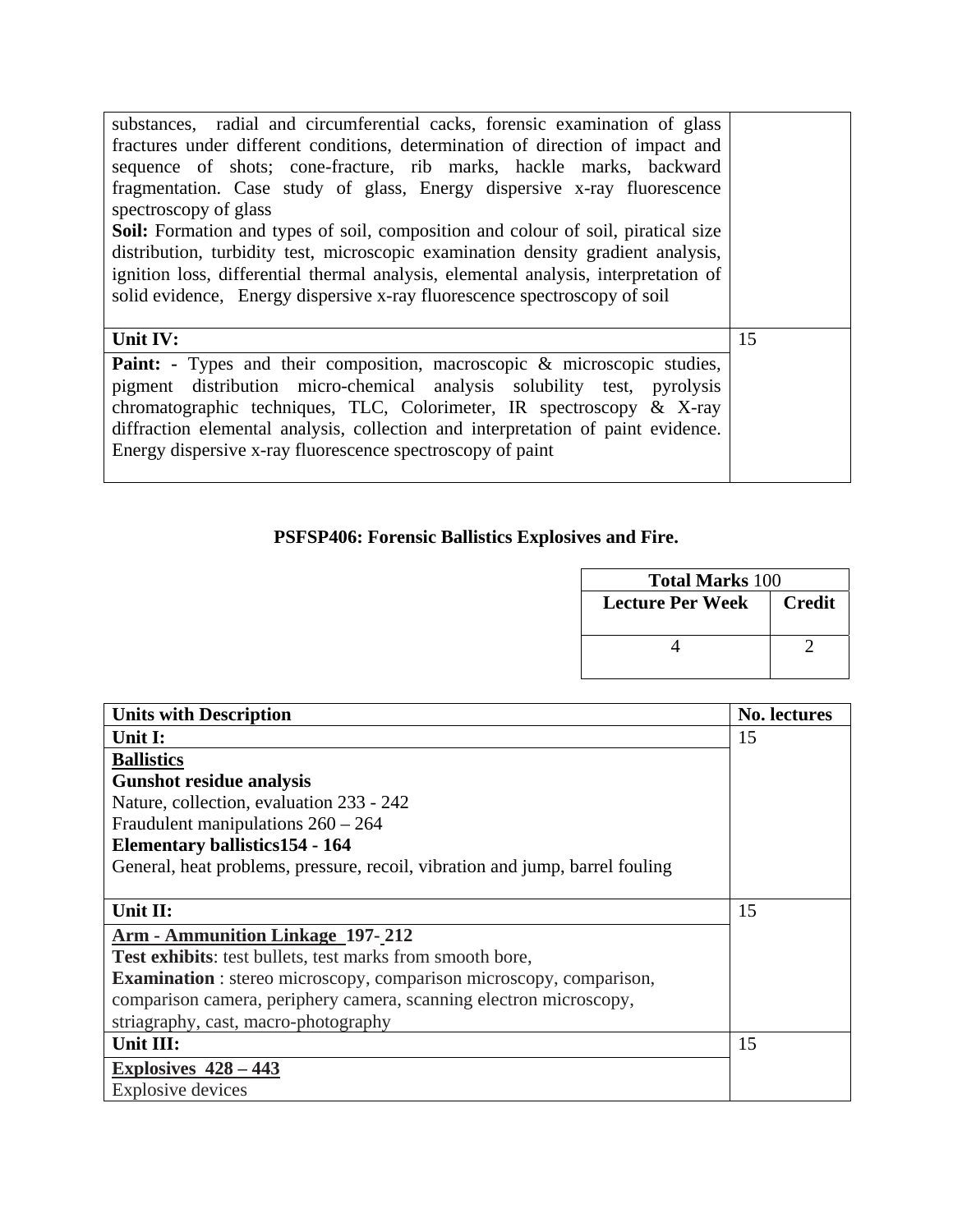| <b>Improvised Explosive Devices</b>                                            |    |
|--------------------------------------------------------------------------------|----|
| Non-Explosive Explosions                                                       |    |
| <b>Hidden Explosives</b>                                                       |    |
|                                                                                |    |
| <b>UNIT IV</b>                                                                 | 15 |
| <b>Fires and Arson</b>                                                         |    |
| <u>fire</u>                                                                    |    |
| Importance 955                                                                 |    |
| Nature 956-963                                                                 |    |
| Collection of Clues and Problems 963-969                                       |    |
| Evaluation 963-975                                                             |    |
| <b>Experts Testimony 975-977</b>                                               |    |
| Case Law 977-981                                                               |    |
| Arson                                                                          |    |
| Arson motives; Building construction – fire problems and precautions;          |    |
| Chemical and behaviour of fire; searching the crime scene, Determining origin  |    |
| and cause; Eliminating accidental causes, collection and preservation of Arson |    |
| evidence, Analysis of flammable residue                                        |    |
|                                                                                |    |
|                                                                                |    |

### **Optional Group II:**

### **PSFSC405: Forensic Toxicology-II**

| <b>Total Marks 100</b> |               |
|------------------------|---------------|
| Lecture Per Week       | <b>Credit</b> |
|                        |               |

| <b>Units with Description</b>                                                                                                                                                                                                 | <b>Total</b> |
|-------------------------------------------------------------------------------------------------------------------------------------------------------------------------------------------------------------------------------|--------------|
|                                                                                                                                                                                                                               | Lectures     |
| <b>Semester-IV</b>                                                                                                                                                                                                            |              |
| Unit -I: Study Of Spinal Poisons And Cardiac Poisons<br><b>Poisons:</b> Kuchila, Strychnine $(C_{21}H_{22}O_2N)$ , Calabar<br>Bean,<br><b>Spinal</b><br>$\bullet$                                                             |              |
| Physostigmine $(C_{15}H_{21}N_3O_2)$ , Carolina Jessamine Or Jasmine                                                                                                                                                          | 15           |
| Cardiac Poisons: Tobacco, Lobelia, Betel Nut, Foxglove, Strrophanthus,<br>٠<br>Quinine $(C_{20}H_{24}N_2O_2)$ , Oleanders, Cerbera Odeollam, Aconite, Monk's<br>Hood, Blue Rocket, Hydrocyanic Acid Or Hydrogen Cynide (HCN). |              |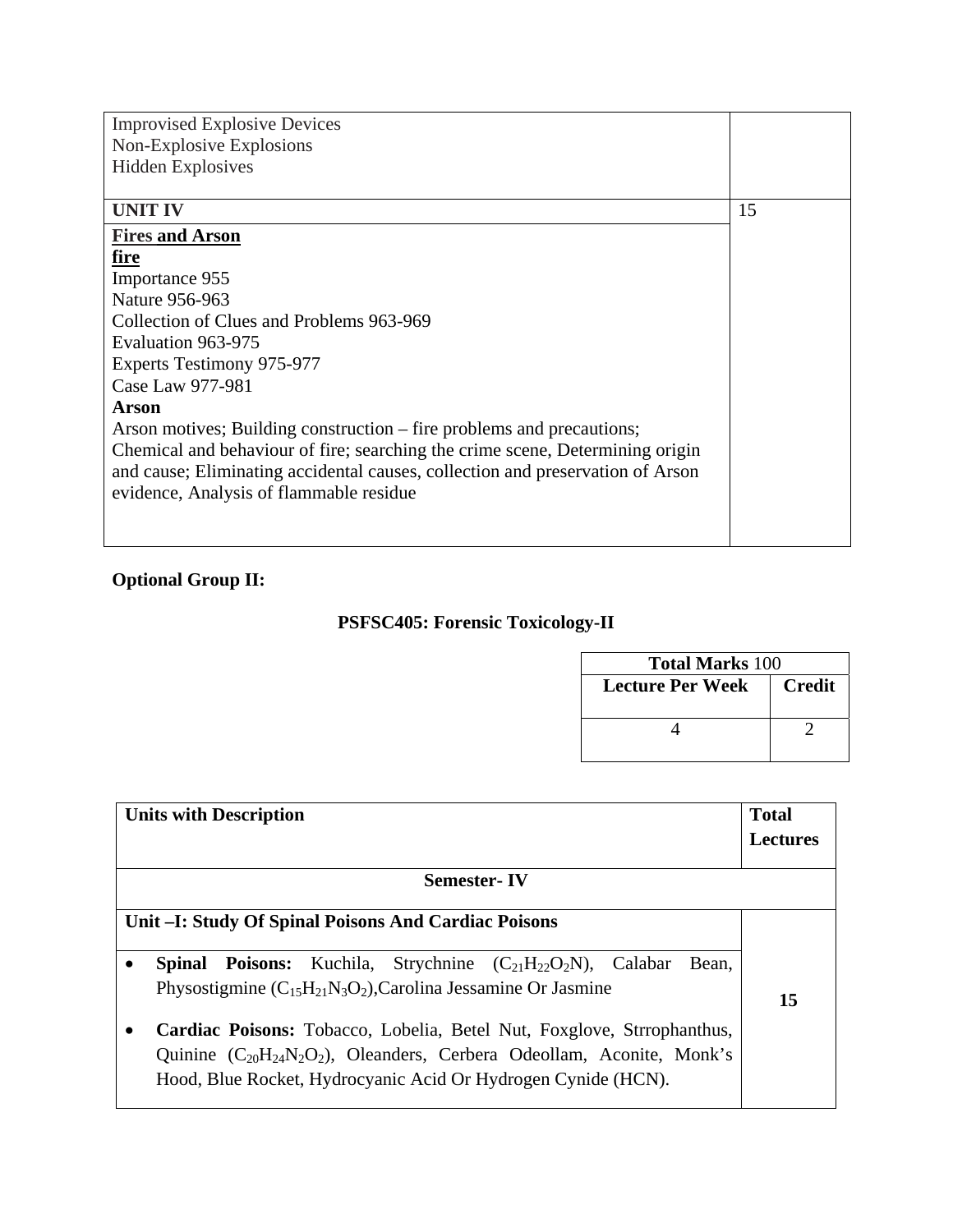| Unit-II: Study Of Asphyxiants, Peripheral Poisons And Miscellaneous<br><b>Poisons</b><br>Asphyxiants: Carbon Dioxide, Carbon Monoxide, Carbon Disulphide,<br>Hydrogen Sulphide, Nitrogen Monoxide, Sulphur Dioxide, War Gases.<br>Peripheral Poisons: Spotted Hemlock, Curare (Curara, Woorara, Woorali)<br><b>Miscellaneous Poisons:</b> Mycotoxins, Poisoning By Hormones.                                                                                                                                                                                                                                                                                                                                                                | 15 |
|---------------------------------------------------------------------------------------------------------------------------------------------------------------------------------------------------------------------------------------------------------------------------------------------------------------------------------------------------------------------------------------------------------------------------------------------------------------------------------------------------------------------------------------------------------------------------------------------------------------------------------------------------------------------------------------------------------------------------------------------|----|
|                                                                                                                                                                                                                                                                                                                                                                                                                                                                                                                                                                                                                                                                                                                                             |    |
| <b>Unit-III: Forensic Pharmacology</b><br>Principles Of Toxicology, Occupational & Environmental Toxicology:<br>$\bullet$<br>Introduction, Hazards And Risks, Routes & Duration Of Exposure,<br>Computational Toxicology: Introduction, Methodologies<br>Toxicogenomics: Aims & Scope, Evolution Of The Field, Biomarkers And<br>Signatures.                                                                                                                                                                                                                                                                                                                                                                                                | 15 |
|                                                                                                                                                                                                                                                                                                                                                                                                                                                                                                                                                                                                                                                                                                                                             |    |
| <b>Unit-IV: Forensic and Clinical Toxicology</b><br>Introduction, Foundations of Forensic Toxicology, Courtroom Testimony,<br>$\bullet$<br>Investigation of Toxicity-Related Death/Injury, Documentation Practices,<br>Considerations for Forensic Toxicological Analysis, Drug Concentrations<br>and Distribution,<br>Laboratory Analyses: Colorimetric Screening Tests, Thermal Desorption,<br>$\bullet$<br>Thin-Layer Chromatography (TLC), Gas Chromatography (GC), High-<br>Performance Liquid Chromatography (HPLC), Enzymatic Immunoassay,<br>Analytical Schemes for Toxicant Detection,<br><b>Clinical Toxicology:</b><br>History Taking, Basic Operating Rules in the Treatment of Toxicosis,<br>Approaches to Selected Toxicoses. | 15 |

### **PSFSC406: Forensic Chemistry-II**

| <b>Total Marks 100</b> |               |
|------------------------|---------------|
| Lecture Per Week       | <b>Credit</b> |
|                        |               |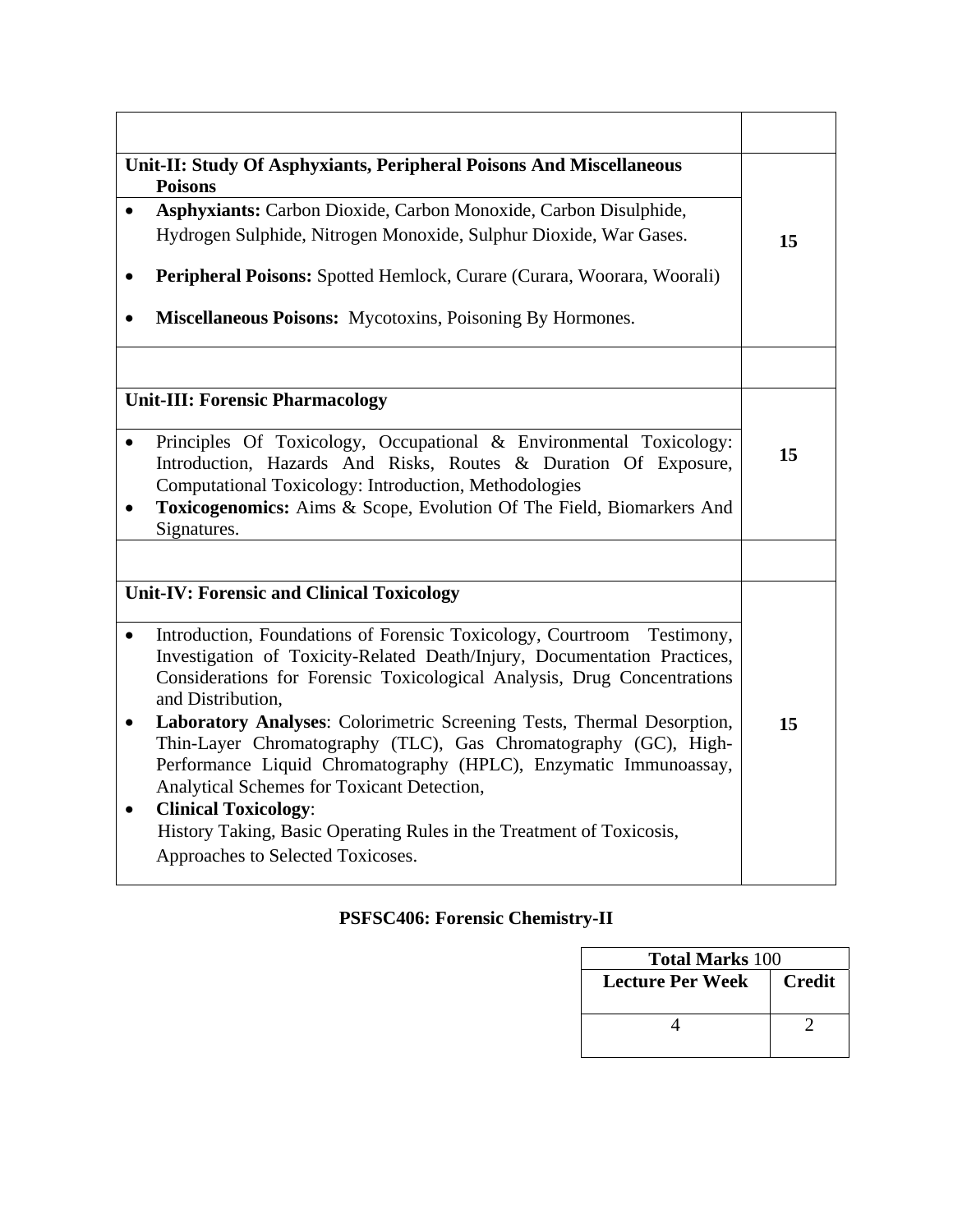| <b>Units With Description</b>                                                                                                                                                                                                                                                                                                                                                                                                                                                                                                              | <b>Total</b>    |
|--------------------------------------------------------------------------------------------------------------------------------------------------------------------------------------------------------------------------------------------------------------------------------------------------------------------------------------------------------------------------------------------------------------------------------------------------------------------------------------------------------------------------------------------|-----------------|
|                                                                                                                                                                                                                                                                                                                                                                                                                                                                                                                                            | <b>Lectures</b> |
| <b>Unit-I: Adulteration Of Food Products</b>                                                                                                                                                                                                                                                                                                                                                                                                                                                                                               |                 |
| Introduction, Preservation of Food, Food Additives (Regulation For<br>$\bullet$<br>Preservatives, Antioxidant, Sweeteners, Colouring Agents, Flavoring<br>Agents), Adulterants, Adulteration in vegetable Oil, Milk, Soft Drinks,<br>Fruit Juices, Red Chilli Powder, Coffee, Tea.<br>Determination of Toxicants and Adulterants In Food: Sampling, Sample<br>$\bullet$<br>Preparation For Analysis By Distillation, Extraction, Solid Phase<br>Extraction, Analysis By Colour Test, TLC, GC, HPLC.<br>Study of Law Cases.                 | 15              |
|                                                                                                                                                                                                                                                                                                                                                                                                                                                                                                                                            |                 |
| Unit-II: Chemical analysis of Biomolecules<br>Carbohydrates: Classification, Structural Chemistry, Purification<br>$\bullet$<br>Methods, Characterization.<br>Proteins: Classification, Structural Chemistry, Purification Methods,<br>$\bullet$<br>Characterization<br>Lipids: Classification, Structural Chemistry, Purification Methods,<br>$\bullet$<br>Characterization<br>Enzymes: Classification, Structural Chemistry, Purification Methods,<br>$\bullet$<br>Characterization                                                      | 15              |
|                                                                                                                                                                                                                                                                                                                                                                                                                                                                                                                                            |                 |
| <b>Unit-III: Fire, Arson And Bride Burning Cases</b><br>Introduction Of Fire, Arson, Crime Related Bride Burning Cases, Crime<br>$\bullet$<br>Scene Management In Arson And Bride Burning Cases<br>Chemistry Of Fire, Scientific Investigation And Evaluation Of Clue<br>$\bullet$<br>Materials, Collection, Preservation Of Evidence.<br>Analysis: Visual And Microscopic Examination Of Debris From Scene.<br>Distillation And Extraction Of Flammable Residue Analysis By GC, GC-<br>MS, And IR Spectroscopy. Law Related Case Studies. | 15              |
|                                                                                                                                                                                                                                                                                                                                                                                                                                                                                                                                            |                 |
| <b>Unit-IV: Aspects Of Explosive Detection</b><br>Detection Problems, Threat And Materials, Colourimetric Detection,<br>$\bullet$<br>Nuclear Technologies, X-Ray Technologies, CT Technology, Detection<br>Of Explosives By Amplified Fluorescence Polymer, Explosive Law<br>Cases.                                                                                                                                                                                                                                                        | 15              |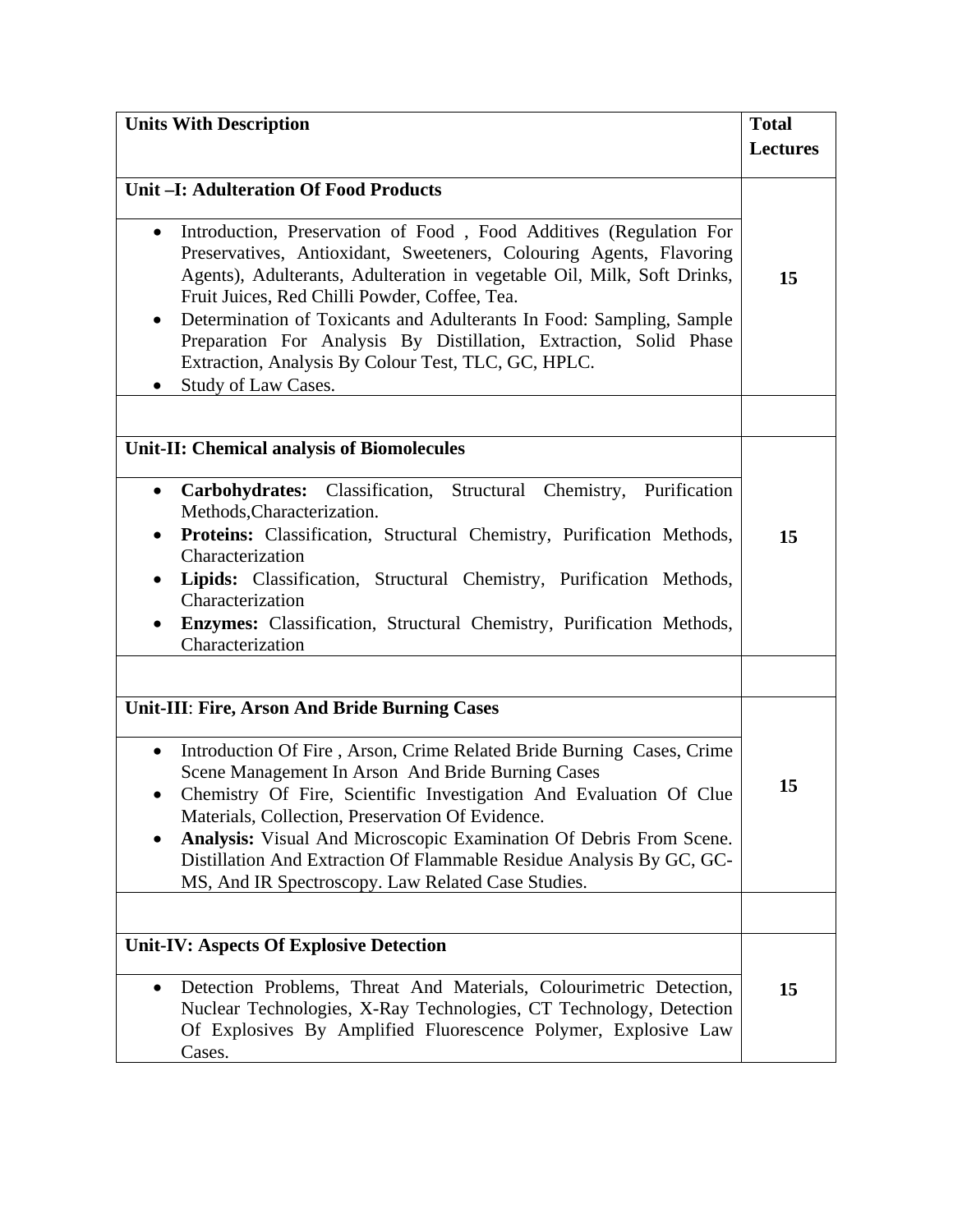### **Optional Group III:**

### **PSFSB405: Forensic Serology and Biology**

| Marks 100    |         |
|--------------|---------|
| Lectures per | Credits |
| Week         |         |
|              |         |

| <b>Units with Description</b>                                                                                                                                                                                                                                                                             | Total no. of Lectures |
|-----------------------------------------------------------------------------------------------------------------------------------------------------------------------------------------------------------------------------------------------------------------------------------------------------------|-----------------------|
| <b>UNIT I: Forensic Medicine</b>                                                                                                                                                                                                                                                                          |                       |
| Medico-legal autopsies: Definitions of medico-legal and<br>$\bullet$<br>clinical/pathological autopsies, Objectives, procedures,<br>formalities of medico-legal autopsies, Preservation of articles<br>of importance, during autopsy, Preservation of body fluids $\&$<br>viscera in suspected poisoning. | 15 lectures           |
| Sexual Jurisprudence: Potency and impotency, Fertility and<br>Sterility, criminal abortion, paternity, incest, rape, sodomy,<br>lesbianism, buccal coitus, bestiality, Fetichism,<br>sadism<br>necrophagia, masochism                                                                                     |                       |
| Medico legal aspects of : Still born and dead born and their<br>causes, Live born and Neonatal deaths, Infanticide, Cot death<br>- Sudden infant death syndrome, Battered Baby Syndrome                                                                                                                   |                       |
| UNIT II: Recent trends in forensic investigation                                                                                                                                                                                                                                                          |                       |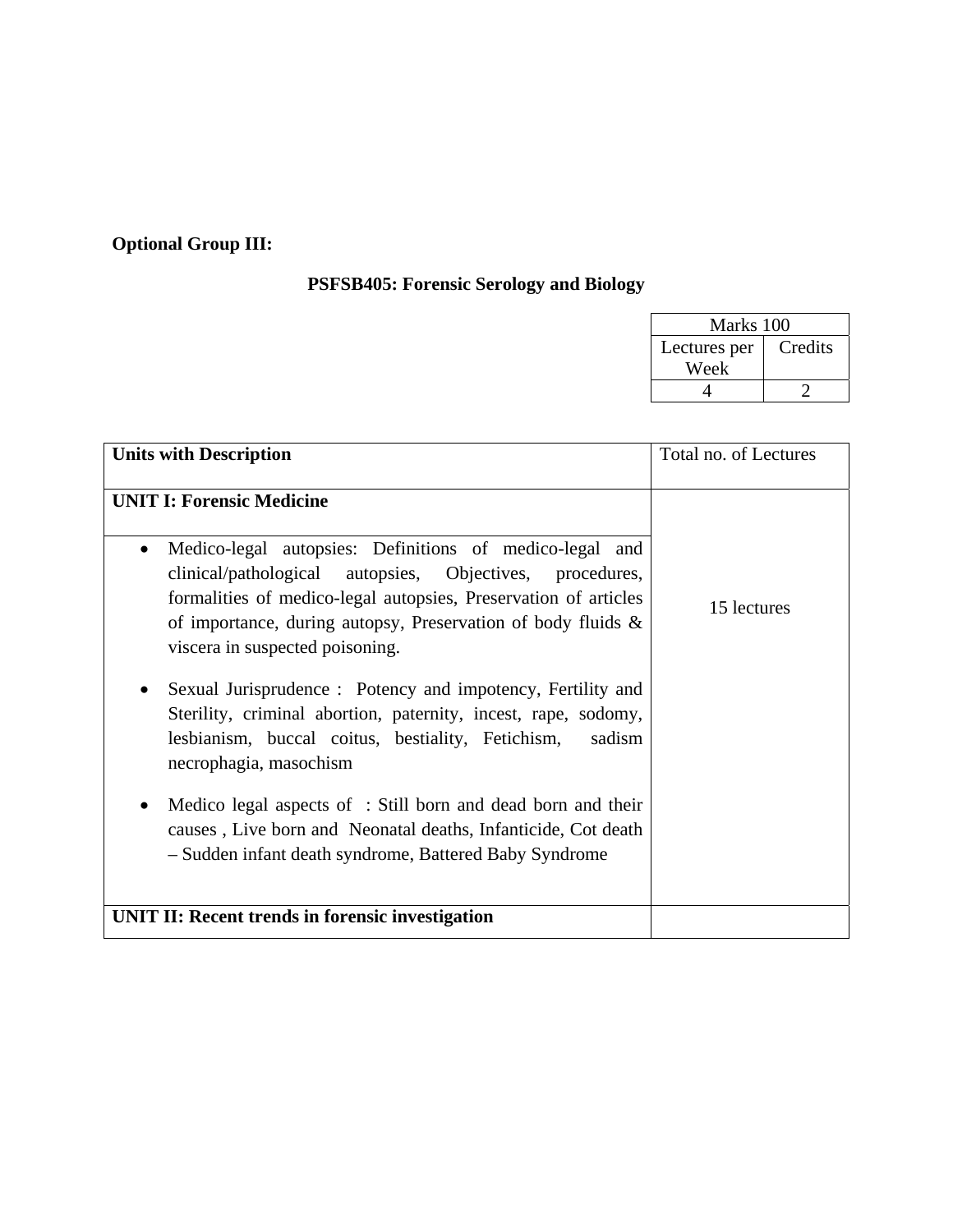| Radiography in the Identification of Human Remains, Human<br>$\bullet$<br>Profiling and Radiography, Radiogenic Trace Element<br>Isotopes in Human Tissue<br>Current and developing technologies for bioweapon detection:<br>$\bullet$<br>Processing of samples, challenges to detection, quantification<br>of viruses, phage display techniques, Bioluminescence based<br>detection, Sensor based detection systems, FAME analysis,<br>Immunological detection devices, BV technology, DELFIA,<br>SPR- based biosensors. | 15 lectures |
|---------------------------------------------------------------------------------------------------------------------------------------------------------------------------------------------------------------------------------------------------------------------------------------------------------------------------------------------------------------------------------------------------------------------------------------------------------------------------------------------------------------------------|-------------|
| <b>UNIT III: Soft Tissue Pathology in Biological Human</b><br><b>Identification</b>                                                                                                                                                                                                                                                                                                                                                                                                                                       |             |
| Age-Related Changes and Soft Tissue Pathology (Skin, Central<br>Nervous System, Cardiovascular System, Respiratory System,<br>Gastrointestinal System, Biliary System, Genitourinary<br>System, Lymphoreticular System, Endocrine System<br>Musculoskeletal system).<br>Occupational Disorders, Pathology of Industrial Disease.<br>$\bullet$<br>Drug Misuse, Toxicology.<br>$\bullet$<br>Sex Identity and Soft Tissue Pathology.                                                                                         | 15 lectures |
| <b>UNIT IV: Biostatistics in forensic Biology &amp; Serology</b>                                                                                                                                                                                                                                                                                                                                                                                                                                                          |             |
| Gene frequencies, bi-allelic system<br>$\bullet$<br>Hardy-Weinberg equilibrium, measurement of frequency<br>distribution, closeness of fit with HWE, combined frequency<br>of occurrence, probability of match and discrimination,<br>discrimination power, power of exclusion,<br>Paternity index, likelihood of paternity.                                                                                                                                                                                              | 15 lectures |

## **PSFSB406: Forensic DNA Analysis**

| Marks 100    |         |
|--------------|---------|
| Lectures per | Credits |
| Week         |         |
|              |         |

| <b>Units with Description</b> | Total no. of Lectures |
|-------------------------------|-----------------------|
| UNIT I: Instrumentation       |                       |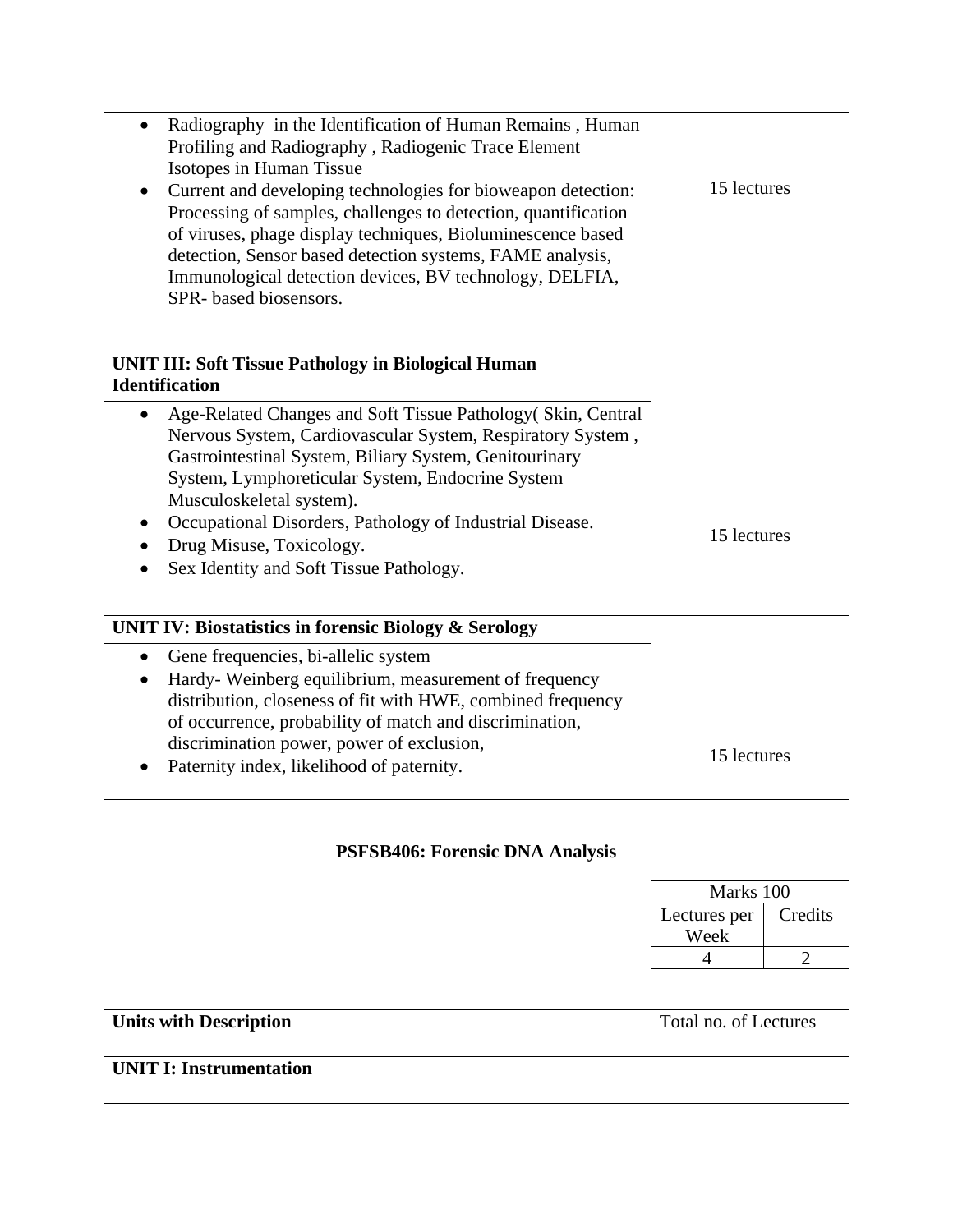|                                     | Principle, Working, Maintenance, Application and<br>Troubleshooting of various laboratory Instruments: Microplate<br>reader, Water-Bath, Centrifuge, Refrigerators, PH meter<br>digital balance, Gel documentation unit, Microscope, Thermal<br>cycler, Automated DNA sequencer, Biological safety cabinet,<br>Micropipette UV-Visble spectrophotometer, colorimeter,<br>homogenizer, hybridization unit,                                                                                                                                                                                                                                      | 15 lectures |
|-------------------------------------|------------------------------------------------------------------------------------------------------------------------------------------------------------------------------------------------------------------------------------------------------------------------------------------------------------------------------------------------------------------------------------------------------------------------------------------------------------------------------------------------------------------------------------------------------------------------------------------------------------------------------------------------|-------------|
|                                     | <b>UNIT II: Advanced techniques:</b>                                                                                                                                                                                                                                                                                                                                                                                                                                                                                                                                                                                                           |             |
| $\bullet$<br>$\bullet$              | Easy DNA, uniparentally inherited genetic markers in ethnic<br>and geographical origin detection,<br>DNA fingerprinting of degraded samples, Slot-blot, DNA,<br>DNA-DNA Hybridization, in situ hybridization (FISH) in<br>gender identification, footprinting, pyrosequencing, biochip<br>technology.<br>Oligonucleotide probe synthesis, artificial gene synthesis,<br>primer designing<br><b>CODIS</b> and NDIS                                                                                                                                                                                                                              | 15 lectures |
|                                     | <b>UNIT III: Recent trends in forensic DNA analysis</b>                                                                                                                                                                                                                                                                                                                                                                                                                                                                                                                                                                                        |             |
| $\bullet$                           | Nano- particle technology in PCR, Drug DNA intereaction,<br>SNP microarray for supplementary paternity testing.<br>Genetic analysis of chromosome X (pentaplex/heptaplex PCR<br>assay), multicopy Y-STR analysis, mitochondrial DNA<br>analysis, DNA multi-reverse parental analysis, cytochrome b<br>analysis, eDNA<br>Personal Effects and DNA analysis (sources and problems)                                                                                                                                                                                                                                                               | 15 lectures |
|                                     | <b>UNIT IV: Forensic DNA evidence interpretation:</b>                                                                                                                                                                                                                                                                                                                                                                                                                                                                                                                                                                                          |             |
| $\bullet$<br>$\bullet$<br>$\bullet$ | Interpretation of DNA typing results: Complicating Factors<br>(Multiple contributors, degradation, extraneous substances),<br>System-specific Interpretational Issues (RFLP, PCR systems)<br>Assessing strength of evidence: Determination of Genetic<br>Concordance, Evaluation of Results, Frequency Estimate<br>Calculations, Population Substructure, Likelihood Ratios, and<br>Uniqueness of DNA Profile.<br>Admissibility standards: Frye, Daubert, and the Federal Rules<br>of Evidence, Landmark cases, The State of Debate.<br>Prosecutor's fallacy, defendant's fallacy.<br>Ethics of DNA analysis and Post conviction DNA analysis. | 15 lectures |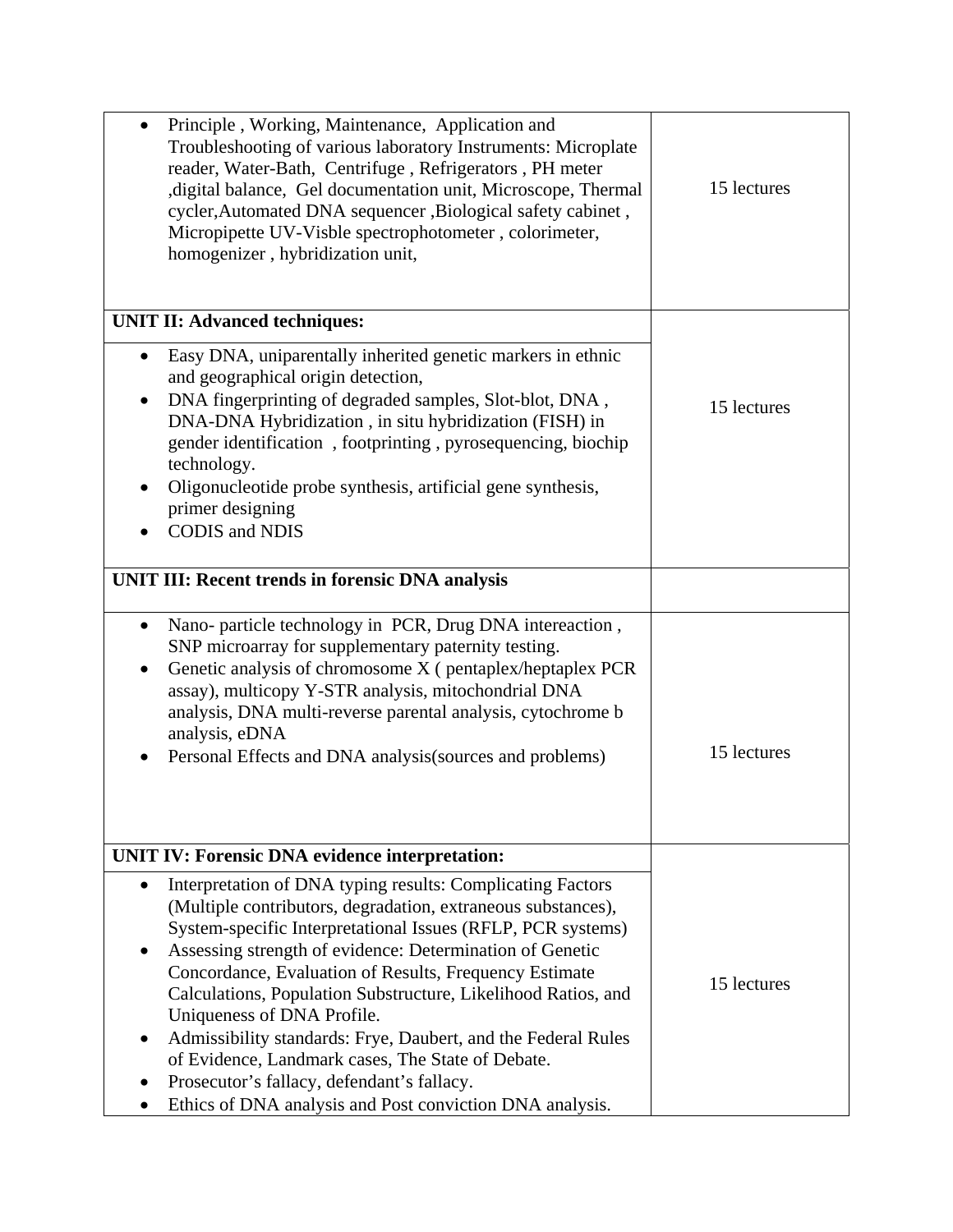#### **M. Sc. FORENSIC SCIENCE SEMESTER IV- PRACTICALS PSFS4P1: Emerging Trends in Forensic Science**

| Marks: 50        |         |  |
|------------------|---------|--|
| Period per Week  | Credits |  |
| $(60$ Min. Each) |         |  |
|                  |         |  |

| S.No. | <b>Name of Practicals</b>                                      | <b>No. of Practicals</b> |
|-------|----------------------------------------------------------------|--------------------------|
| 1.    | Reconstruction of different crime scenes using photogrammetry  |                          |
|       | techniques                                                     |                          |
| 2.    | Analysis and measurement of Water Quality-suspended solids,    |                          |
|       | dissolved oxygen and oxygen demand, Total Organic Carbon,      |                          |
|       | pH, Acidity                                                    |                          |
| 3.    | Analysis of archeological samples.                             |                          |
| 4.    | Analysis of Soil: pH Measurement, Microscopic Examination,     |                          |
|       | Microscopical Observation with Chemical Regents, Particle Size |                          |
|       | Distributions , Ignition Test, Density gradient test.          |                          |
| 5.    | To determine composition of soil.                              |                          |
| 6.    | Analysis of gems/colored stones.                               |                          |
| 7.    | Facial Sketching based on verbal description                   |                          |

### **PSFS4P2: Modern Instrumental Techniques – II**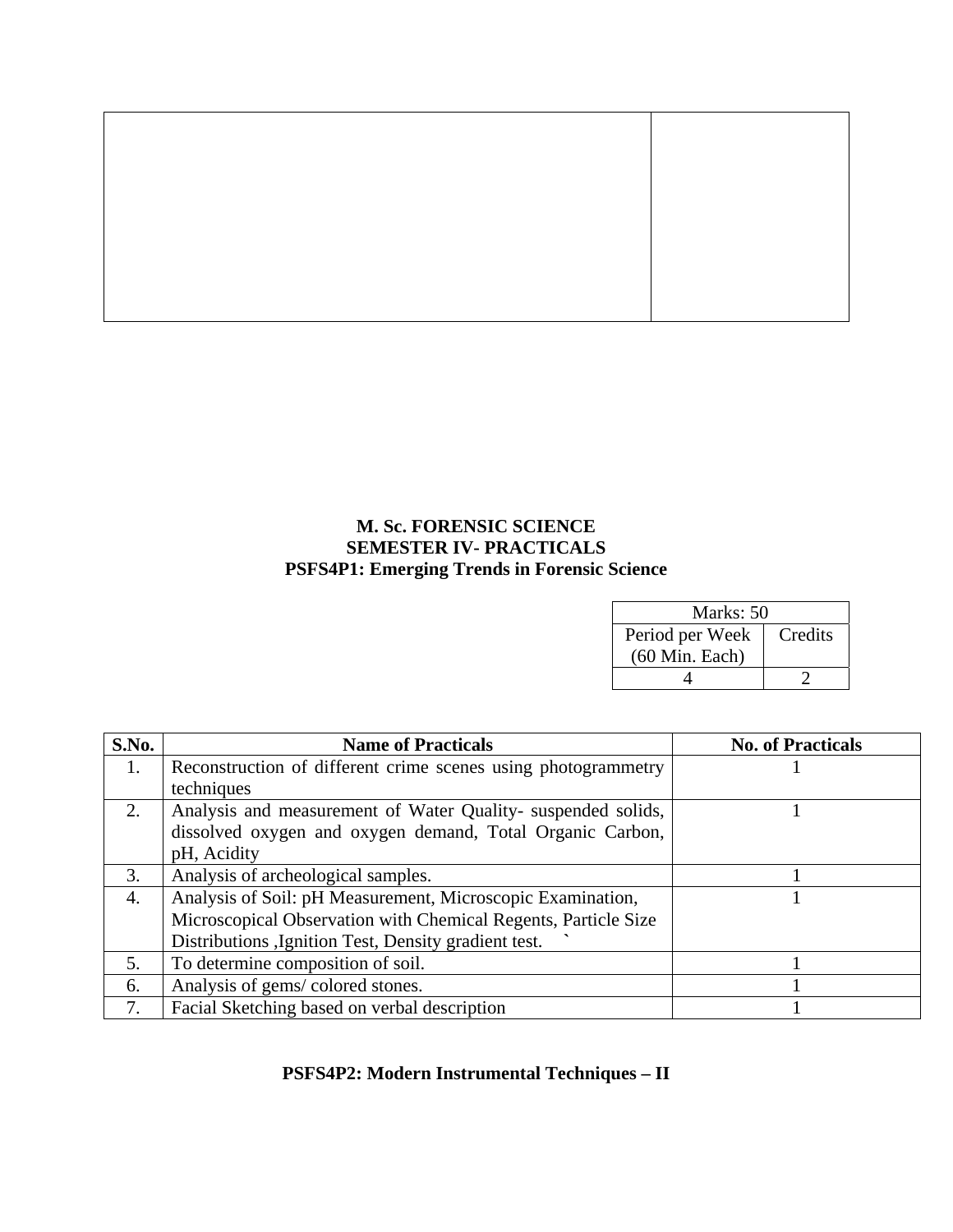| <b>Total Marks</b> | <b>Credit</b> |
|--------------------|---------------|
| 50                 |               |

| <b>PRACTICAL</b> |                                                 | <b>Marks</b> |
|------------------|-------------------------------------------------|--------------|
| 1                | <b>Final Project Work Presentation / Poster</b> | 25           |
| $\overline{2}$   | <b>Vice-Voce</b>                                | 25           |

### **PSFS4P3: Speaker Identification**

| <b>Total Marks</b> | <b>Credit</b> |
|--------------------|---------------|
| 50                 | 02            |

| <b>PRACTICALS</b>                                                | No. of practicals |
|------------------------------------------------------------------|-------------------|
| 1. Collecting Audio Samples from different sources.              |                   |
| 2. Auditory Analysis of a given Speech Sample.                   |                   |
| 3. Open Set and Close Set Comparisons of given Speech<br>Samples |                   |
| Spectrogram Analysis.                                            |                   |

### **PSFS4P4: Law, Psychology and Case studies**

|                    |                         | <b>Total Marks 50</b> |  |
|--------------------|-------------------------|-----------------------|--|
|                    | <b>Lecture Per Week</b> | <b>Credit</b>         |  |
|                    |                         |                       |  |
| Final Project Work | 50 Marks                |                       |  |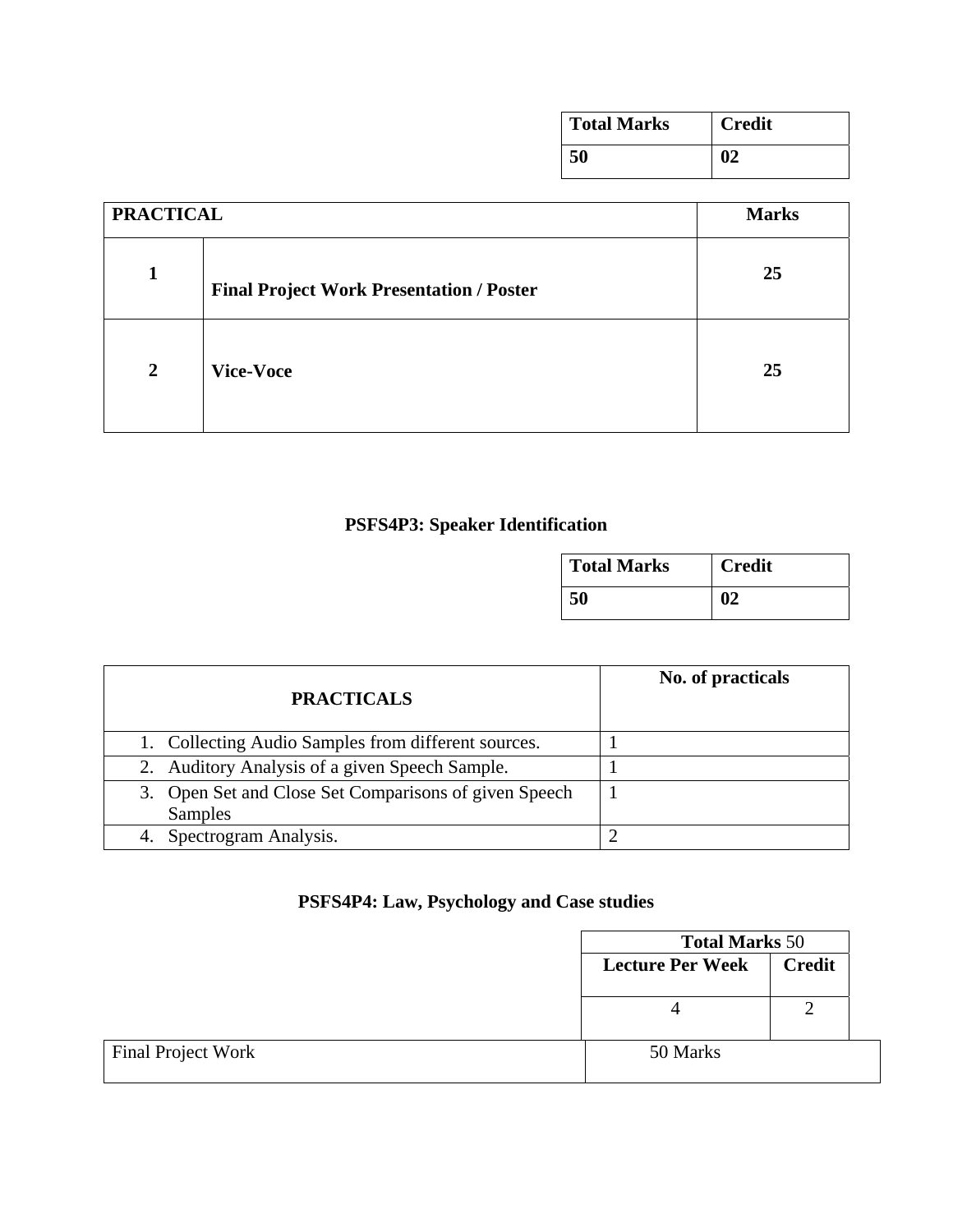#### **PSFSP4P5: Forensic Physics**

| <b>Total Marks</b> 50 |               |  |
|-----------------------|---------------|--|
| Lecture Per Week      | <b>Credit</b> |  |
|                       |               |  |

### **Practicals:**

| <b>LIST OF PRACTICALS:</b>                                                                                                       | No of Practicals |
|----------------------------------------------------------------------------------------------------------------------------------|------------------|
| To find out the refractive index of the mixture of solution.                                                                     |                  |
| Radial, Concentric, hackle and Rib Marks identification on Glass<br>2.<br>fracture                                               |                  |
| 3. Measurement of physical parameters (colour, density, refractive index)<br>on glass samples                                    | 1                |
| Comparison of Compression, striated and combination of both marks.<br>4.                                                         | 1                |
| Comparison of paint chips under microscope<br>5.                                                                                 |                  |
| Microscopic examination of various fibres<br>6.                                                                                  |                  |
| 7. Measurements of physical parameters of fibers (Number of strands,<br>Diameter of strand, Dye marks, Twist, Colour, thickness) |                  |
| 8. Soil comparison using density gradient tubes                                                                                  | 1                |
| Restoration of erased numbers on metallic surfaces<br>9.                                                                         |                  |
| 10. Restoration of registration numbers on plates                                                                                |                  |
| 11. Anthropometric measurements in facial recognition from a still image/<br>photograph.                                         |                  |
| 12. Identification of cameras from film negatives                                                                                |                  |
| 13. Identification of genuine and counterfeit coins                                                                              |                  |

### **PSFSP4P6: Forensic Ballistics Explosives and Fire**

| <b>Total Marks</b> 50 |               |
|-----------------------|---------------|
| Lecture Per Week      | <b>Credit</b> |
|                       |               |
|                       |               |

**Practicals:**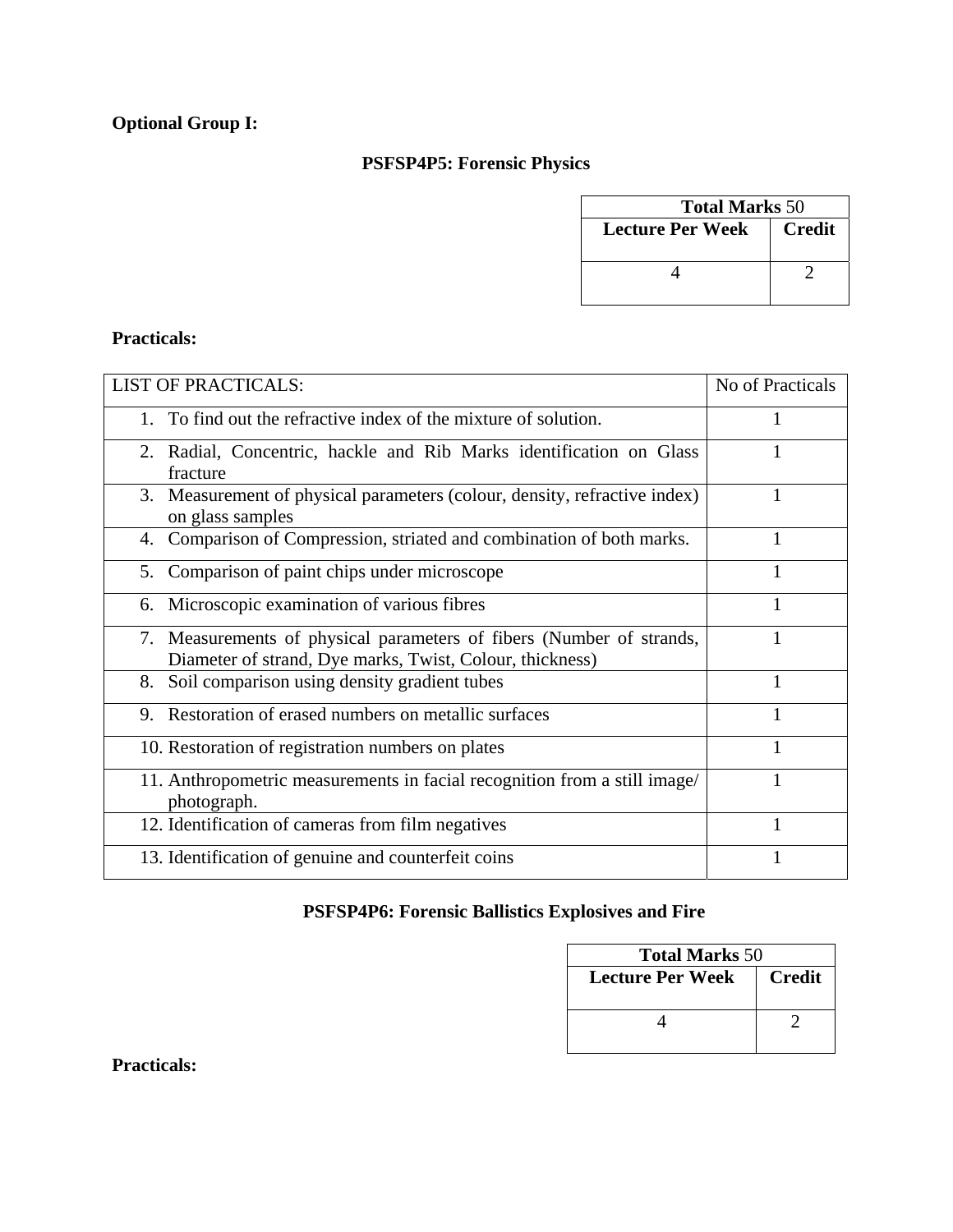| <b>LIST OF PRACTICALS:</b>                                            | No of Practicals |
|-----------------------------------------------------------------------|------------------|
| 1. Colour test for nitrate explosives (Griess, DPA, Brucine sulphate) |                  |
| 2. Colour test for TNT& Tetryl (Alcoholic KOH, Sodium sulphite)       |                  |
| 3. Colour test and analysis of Black powder (Griess, DPA, Sodium      |                  |
| 4. cobaltinitrate, NaOH, Sodium nitroprusside, Flame test)            |                  |
| 5. Analysis of Pyrotechnique mixtures                                 |                  |
| 6. Analysis of components of crackers                                 |                  |
| 7. Measurement of wound ballistic parameters                          |                  |

### **Optional Group II:**

| <b>PSFSC4P5: Forensic Toxicology-II</b> |  |  |
|-----------------------------------------|--|--|
|                                         |  |  |

| <b>Total Marks</b> 50 |               |  |
|-----------------------|---------------|--|
| Lecture Per Week      | <b>Credit</b> |  |
|                       |               |  |

| <b>PRACTICAL</b> |                                                                                                                                          | <b>No. of Practicals</b> |
|------------------|------------------------------------------------------------------------------------------------------------------------------------------|--------------------------|
|                  | Identification of common plant kaner, dhatura and Nux<br>vomica, aconite by colour test and instrumental techniques.                     | 02                       |
| 2                | Analysis of animal and inset toxins.                                                                                                     | 02                       |
| 3                | Detection and identification of ammonium drugs and poison in<br>pharmaceutical preparation by colour test and instrumental<br>technique. | 02                       |
| 4                | Systematic analysis of Viscera and blood in case of poisoning                                                                            | 02                       |
| 5                | Extraction of poisons and drugs from hair samples                                                                                        | 02                       |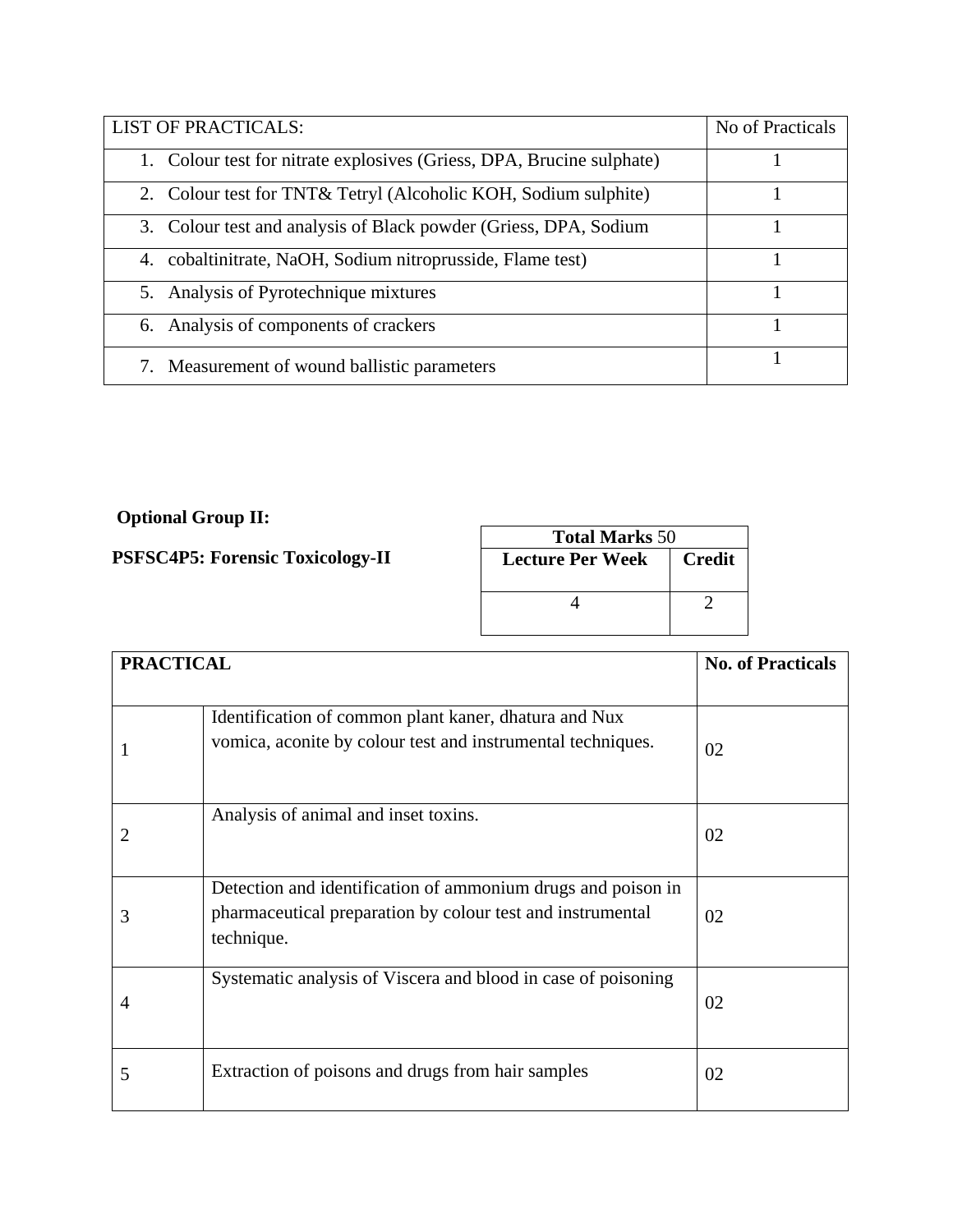### **PSFSC4P6: Forensic Chemistry-II**

| <b>Total Marks 50</b> |               |  |
|-----------------------|---------------|--|
| Lecture Per Week      | <b>Credit</b> |  |
|                       |               |  |

| <b>PRACTICAL</b> |                                                                                                                                                       | <b>No. of Practicals</b> |
|------------------|-------------------------------------------------------------------------------------------------------------------------------------------------------|--------------------------|
| л                | Analysis of viscera and food material in case of food poisoning<br>by chemical microscopic and instrumental techniques.                               | 02                       |
|                  | Determination of phosphine in poisoning cases due to<br>Aluminium phosphide and zinc phosphide in Viscera by<br>chemical and instrumental techniques. | 02                       |
| 3                | Analysis of pharmaceutical sample by UV IR and NMR<br>spectroscopy.                                                                                   | 02                       |
| $\overline{4}$   | Explosive analysis by spot tests and IR                                                                                                               | 02                       |
| 5                | Analysis of residue material in fire and arson cases by TLC,<br>UV spectrophotometer and GC.                                                          | 02                       |

### **Optional Group III:**

### **PSFSB4P5: Forensic Serology and Biology**

| Marks 50   |         |  |
|------------|---------|--|
| Period per | Credits |  |
| Week       |         |  |
|            |         |  |

| <b>PRACTICAL</b> | No.<br>of Practicals |
|------------------|----------------------|
|                  |                      |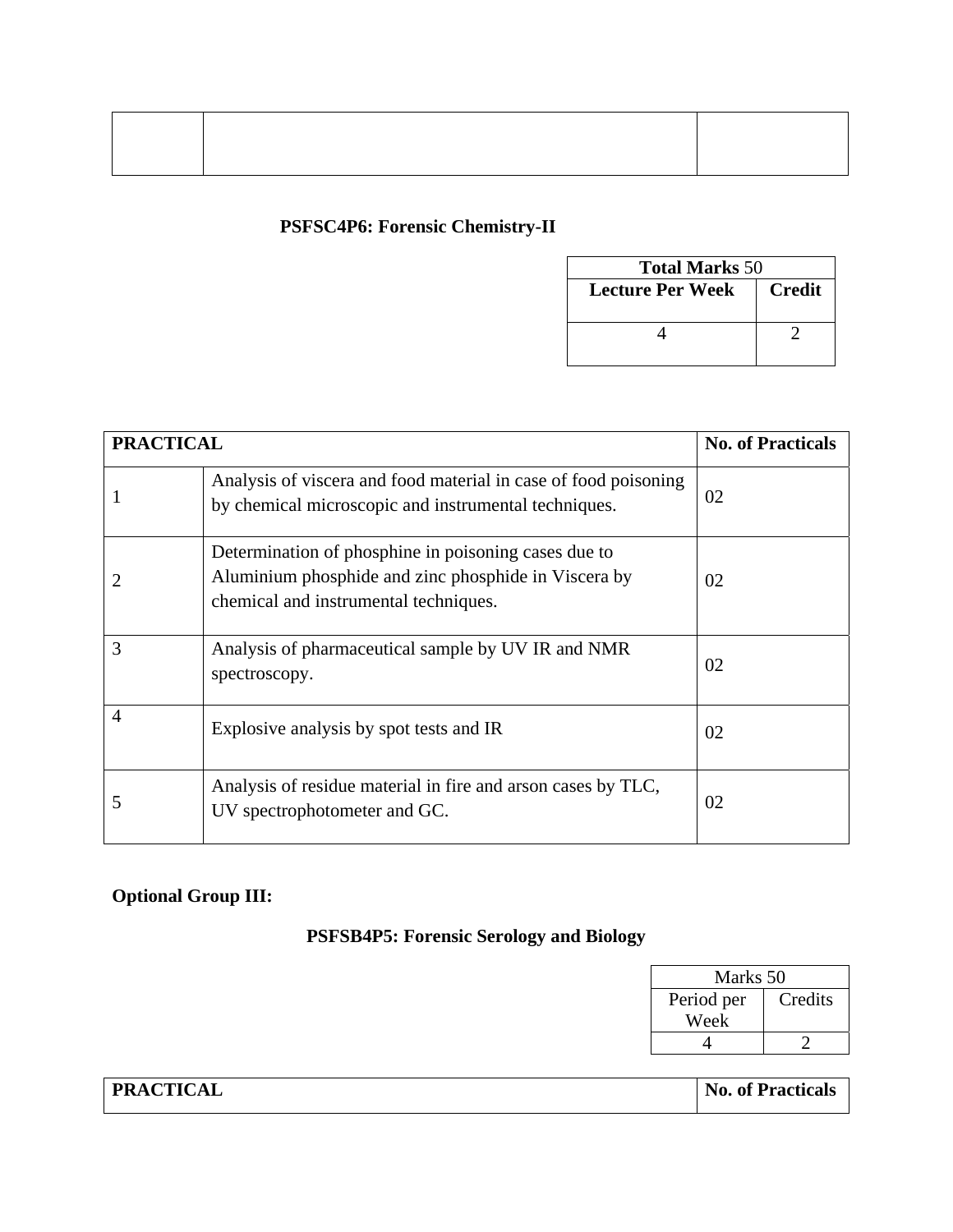|                | To determine the combined frequency of occurrence.               |   |
|----------------|------------------------------------------------------------------|---|
| $\overline{2}$ | To determine the discrimination power and power of<br>exclusion. |   |
| 3              | To determine paternity index using serum profile.                |   |
| $\overline{4}$ | Case study based on Sudden Infant Death Syndrome.                | 1 |
| 5              | Case study based on unnatural sexual offences                    | 2 |
| 6.             | Case study based on deaths due to occupational<br>hazards.       | 2 |

### **PSFSB4P6: Forensic DNA Analysis**

| Marks 50   |         |  |
|------------|---------|--|
| Period per | Credits |  |
| Week       |         |  |
|            |         |  |

| <b>PRACTICAL</b>            |                                                                                       | <b>No. of Practicals</b> |
|-----------------------------|---------------------------------------------------------------------------------------|--------------------------|
|                             | To perform Calibration of refrigerator, centrifuge,<br>micropipette, digital balance. |                          |
| $\mathcal{D}_{\mathcal{A}}$ | To perform primer designing using bioinformatics<br>tools.                            |                          |
| 3                           | To perform Homogenization of various forensic<br>sample.                              |                          |
| 4                           | Case study based on mass disasters.                                                   |                          |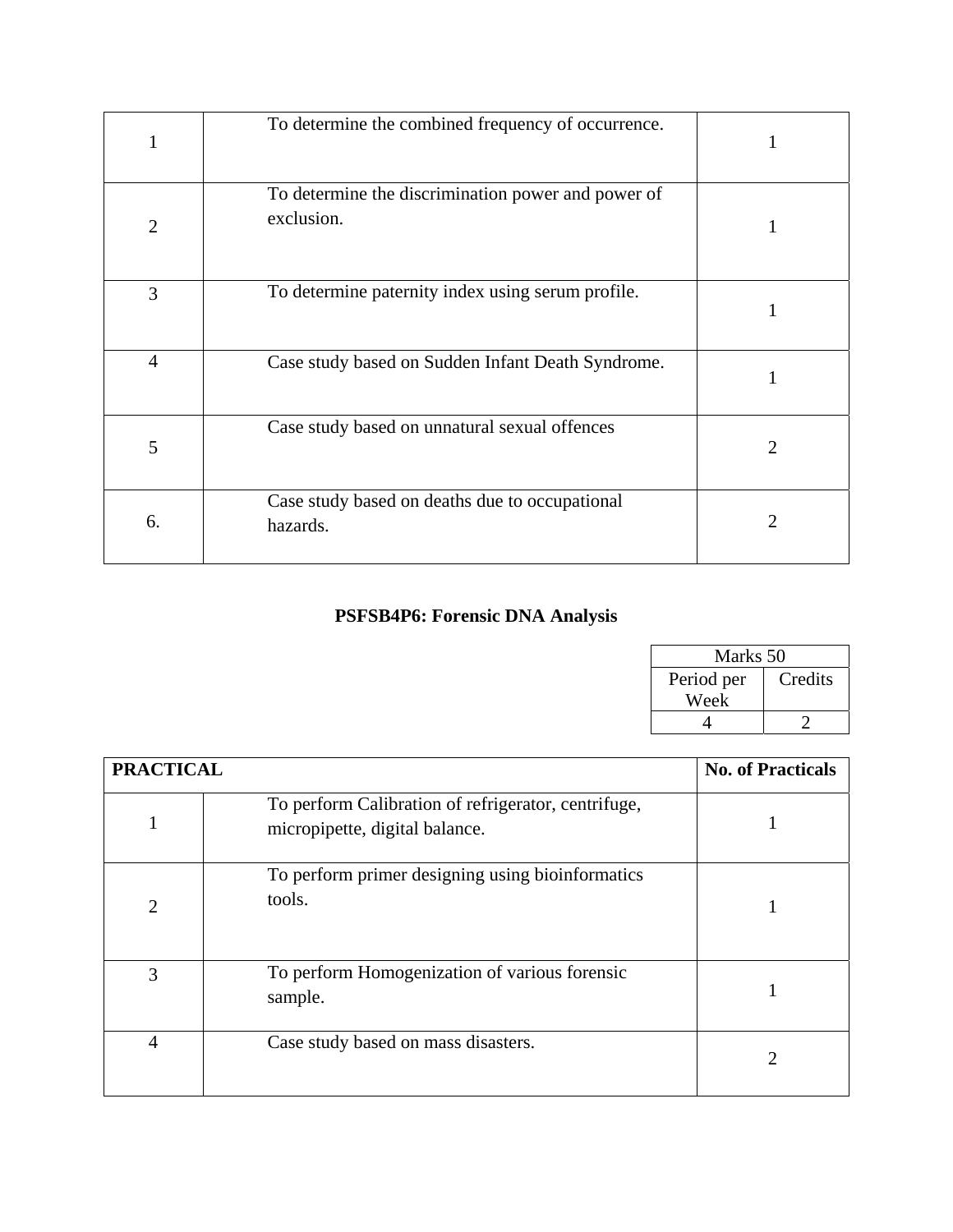|    | Case study based on sexual assaults.    |  |
|----|-----------------------------------------|--|
| 6. | Case study based on homicide.           |  |
| 7. | Case study based on paternity disputes. |  |

#### **PSFS301**

#### **Text Books**

- 1. James, SH and Nordby, J.J., Forensic Science- An Introduction to Scientific and investigative Techniques, Second Edition, CRC Press, USA. Page no. 27- 42 , 471- 487.
- 2. B G Brogdon, M.D, Forensic Radiology, CRC Press INC, 2001.
- 3. Kenneth L. Carper 2001, Forensic Engineering, Second Edition, CRC Press, 2001.
- 4. Virginia A. Lync, Janet Barber Duval , Forensic Nursing Science, Second Edition , Elsevier Mosby, 2006.

#### **Reference Books:**

- 1. Parikh's textbook of Medical Jurisprudence, Forensic Medicine & toxicology, Sixth Edition, CBS Publications & Distributors. Page no 1.61-1.65.
- 2. Gary L. Lewis, Guidelines for Forensic Engineering Practice, ASCE Publications, 01- Jun-2003.
- 3. Brian S. Neale, Forensic Engineering: The Investigation of Failures : Proceedings of the Second International Conference on Forensic Engineering Organized by the Institution of Civil Engineers and Held in London, UK, on 12-13 November, 2001,Thomas Telford, 2001.
- 4. Randall Noon, Forensic Engineering Investigation, CRC Press INC, 2001.
- 5. Donna M. Garbacz Bader, L. Sue Gabriel, Forensic Nursing: A Concise Manual, CRC Press, 2010

#### **PSFS302**

#### **Text Books**

- 1. A Textbook of Pharmaceutical Analysis (Instrumental Methods), Vol-2, Nirali Prakashan by Dr. A.V. Kasture, Dr. K.R. Mahadik, Dr. S.G. Wadodkar & Dr. H.N. More (pg. 169- 168, 207-221). (pg. 169-168, 207-221). (pg. 18-30, 48-57, 58-75). (pg. 258-263)
- 2. Instrumental Methods of Chemical Analysis, Ed. 3, Pragati Prakashan by Dr. H. Kaur (pg. 814-825, 798-813, 826-841).(pg. 737-747, 748-755, 756-760). (pg. 946-965, 939- 945).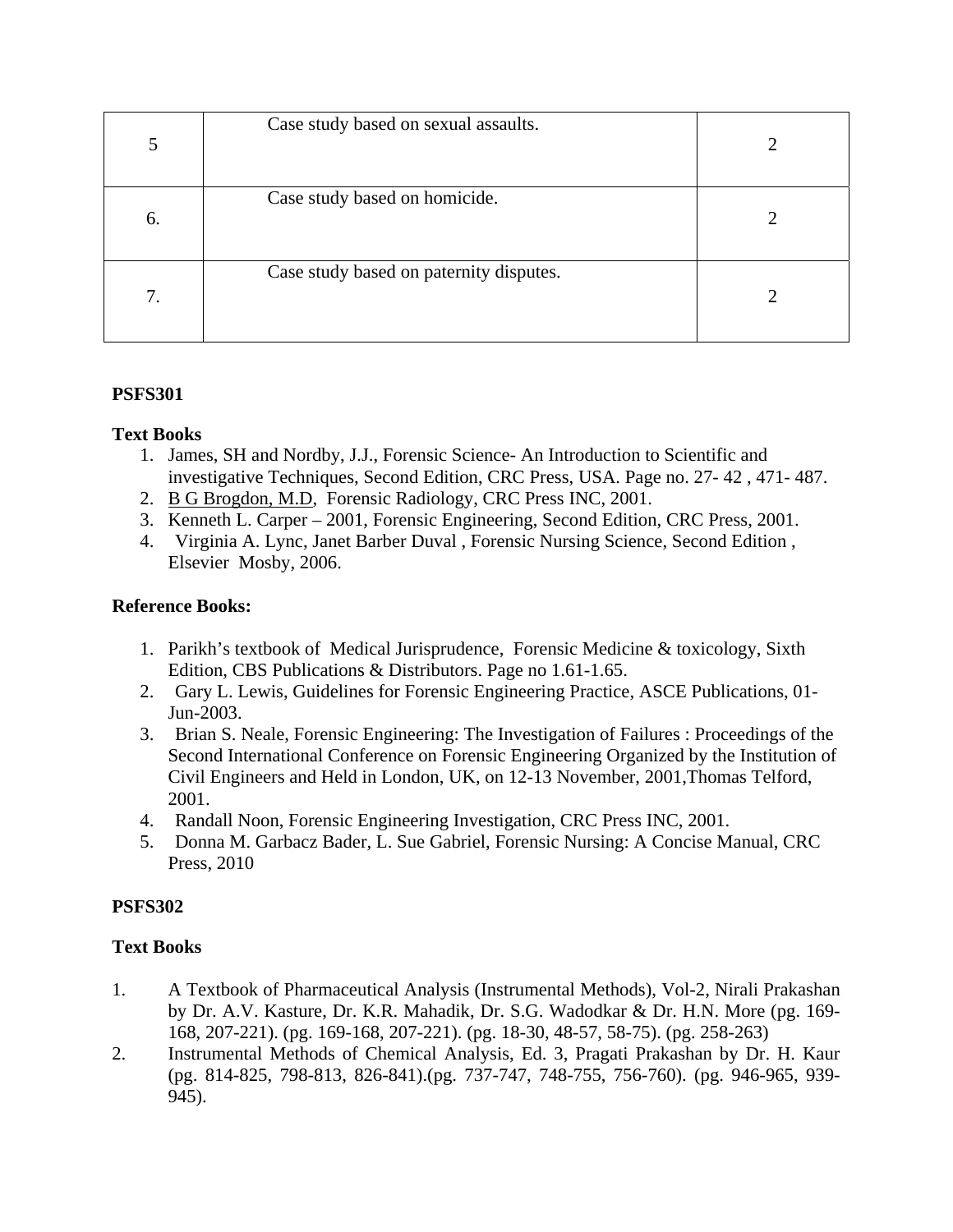- 3. P.S. Kalsi, Organic spectroscopy
- 4. Y.R. Sharma, Organic spectroscopy.
- 5. W. Kemp, Organic spectroscopy.

#### **PSFS303**

#### **References:**

- 1. Introduction to Biometrics, By Anil K. Jain, Arun A. Ross, Karthik (Chapter 1).
- 2. Introduction to Biometrics, Anil K. Jain, Arun A. Ross, Karthik (Chapter 7)
- 3. Paul Reid, Biometrics for network security (Chapter 3, 9, 10, 11).
- 4. Biometric Technologies and Verification Systems By: John R. Vacca (Chapter 1 & 2).

#### **PSFS304**

#### **Textbooks:**

1) 'Criminology' by Larry Siegel

2) 'Introduction to Forensic Psychology' by Bruce Arrigo. (Page 115-140)

3) 'Forensic & Criminal Psychology' by Dennis Howitt. (Page 55-58)

4) 'Handbook of Forensic Psychology' by Prof. Dr.VimalaVeeraraghavan. (Page 17-31, 215- 218, 198-217)

5) 'Forensic Psychology' by Graham Towel & David Crighton (Page 73-87)

6) 'Psychological Testing' by Anne Anastasi, Susana Urbina, Seventh Edition. (Page 85-112, 114-136, 173-200)

7) 'Psychological Testing' by Cohen & Swerdlik. (Page 426-438)

8) Introduction to the Constitution of India,  $4<sup>th</sup>$  Edition, By Sharma B.K (Page- 27 to 33, 42 to 48)

9) Forensic Evidence: Science and the Criminal Law, By Terrence F. Kiely, 2006, second edition, (Page- 1 to 39)

10) Forensic Medicine: Clinical and Pathological Aspects by Jason Payne-James, Anthony Busuttil, William S. Smock, 2003 (Page 39 to 48)

11) Forensic Archaeology and Human Right Violations by Roxana Ferllini, 200, (Page 3 to 21, & 55 to 61)

12) The Challenge of Human Rights: Past, Present and Future by David Keane, Yvonne McDermott, 2012, (Page 114 to 139)

13) Law & Medicine, by Dr. Lily Srivastava, 2010, Universal law Publishing Co, New Delhi, (Page 36 to 72)

14) Textbook of Forensic Medicine & Toxicology: Principles & Practice,  $4^{\text{th}}$  edition, 2009, by Krishan Vij, (Page 466 to 481)

15) Textbook of Forensic Medicine & Toxicology: Principles & Practice, Krishan Vij, 4th Edition, 2009, (Page 25, 26, 49, 50, 57, 58, 74, 75, 83, 94, 95, 96, 103, 104, 494, 495, 496, 520 to 524)

16) Field's Medico-Legal Guide: For Doctors and Lawyers by George W. Field

17) Parikh's Textbook of Medical Jurisprudence, Forensic Medicine & Toxicology for Classrooms and Courtrooms,  $6<sup>th</sup>$  edition, 2010, CBS Publishers & Distributors, (Page- 1to2 to 1to58)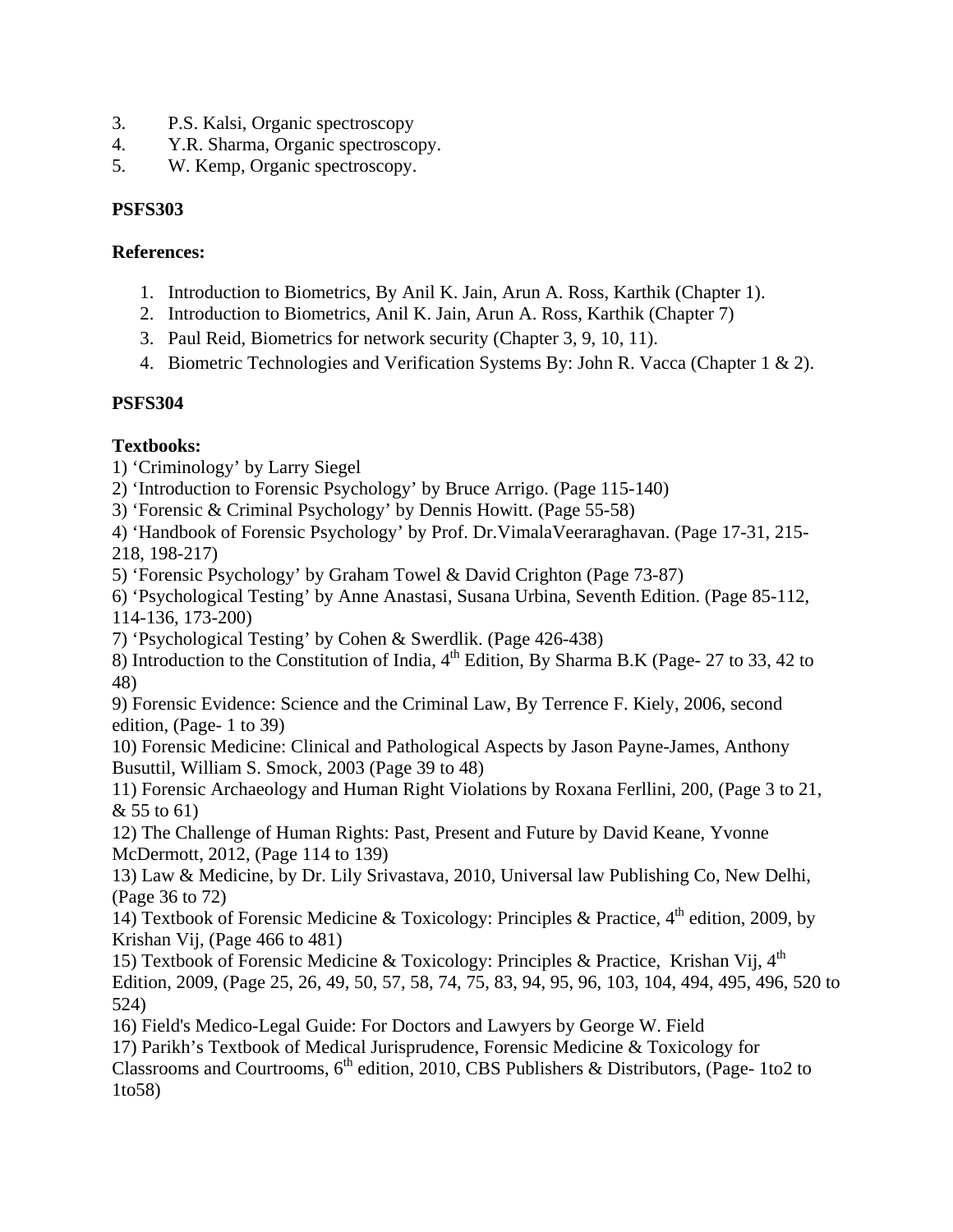#### **Reference Books:**

1) 'Abnormal Psychology' by Halgin & Whitbourne.

2) 'Abnormal Psychology', by Robert C. Carson, James N. Butcher, Susan Mineka, Jill M. Hooley thirteenth Edition, Thirteenth Edition.

3) 'Encyclopedia of Forensic Science' by Jay A. Siegel, PekkaJ. Saukko, Geoffey C. Knupfer, Volume-1 to Volume-5.

4) 'Mental Disorders and Treatment' by Katherine Marsland.

5) 'Handbook of Polygraph Testing' by Murray Kleine.

6) 'Brain Mapping-The Methods' by Arthur W. Toga & John C. Mazziotta, Second Edition.

7) 'Criminal Profiling and Introduction to Behavioural Evidence Analysis' by Brent Turve Second Edition.

12) Krishnamurthy, R., Introduction to Forensic Science in Crime Investigation, 2011, Selective & Scientific Books, New Delhi.

14) Serial Crime, Theoretical & Practical issues in Behavioral Profiling, Petherick, Woodworth Publication.

16) Diagnostic & Statistical Manual-IV TR, American Psychological Association

17) DSM-IV Mental Disorders Diagnostics, Etiology and Treatment, by Michaen, Allan.

19) 'Psychological Testing' by Robert J. Gregory, Fourth Edition.

20) No Magic Wand: The Idealization of Science in Law by David Stanley Caudill, Lewis H. LaRue, 2006.

23) Encyclopedia of War Crimes and Genocide by Leslie Alan Horvitz, Christopher Catherwood, 2006.

24) Forensic Medicine and Toxicology By Rabindra Nath Karmakar, 2007

25) Medical Law for the Dental Surgeons by George Paul, 2004.

26) Textbook of Forensic Medicine & Toxicology: Principles & Practice,  $5<sup>th</sup>$  edition, 2011, by Krishan Vij.

27) Forensic Toxicology: Medico-Legal Case Studies by Kalipatnapu N. Rao

#### **Optional Groups I**

#### **PSFSP305:**

#### **Text Books :**

- 1. Instrumental Methods of Chemical Analysis Gurdeep R. Chatwal and Sham K. Anand, Himalaya Publishing House.
- 2. Gurdeep R. Chatwal & Sham K. Anand; Instrumental Methods of Chemical Analysis, Himalaya Pub. House(2004).
- 3. Hobart H. Willard, Lynne L. Merrett Jr, John A Dean Frank A. Settle Jr.; Instrumental Methods of Analysis, 7th Edn. CBS pub. & Distributors (1986)
- 4. James, SH and Nordby, J.J., Forensic Science- An Introduction to Scientific and investigative Techniques, Second Edition, CRC Press, USA.
- 5. Douglas A. Skoog, F.James Holler & Timothy A. Nieman; Principles of Instrumental Analysis, 5th Edn. Thomas Books Co. (2003)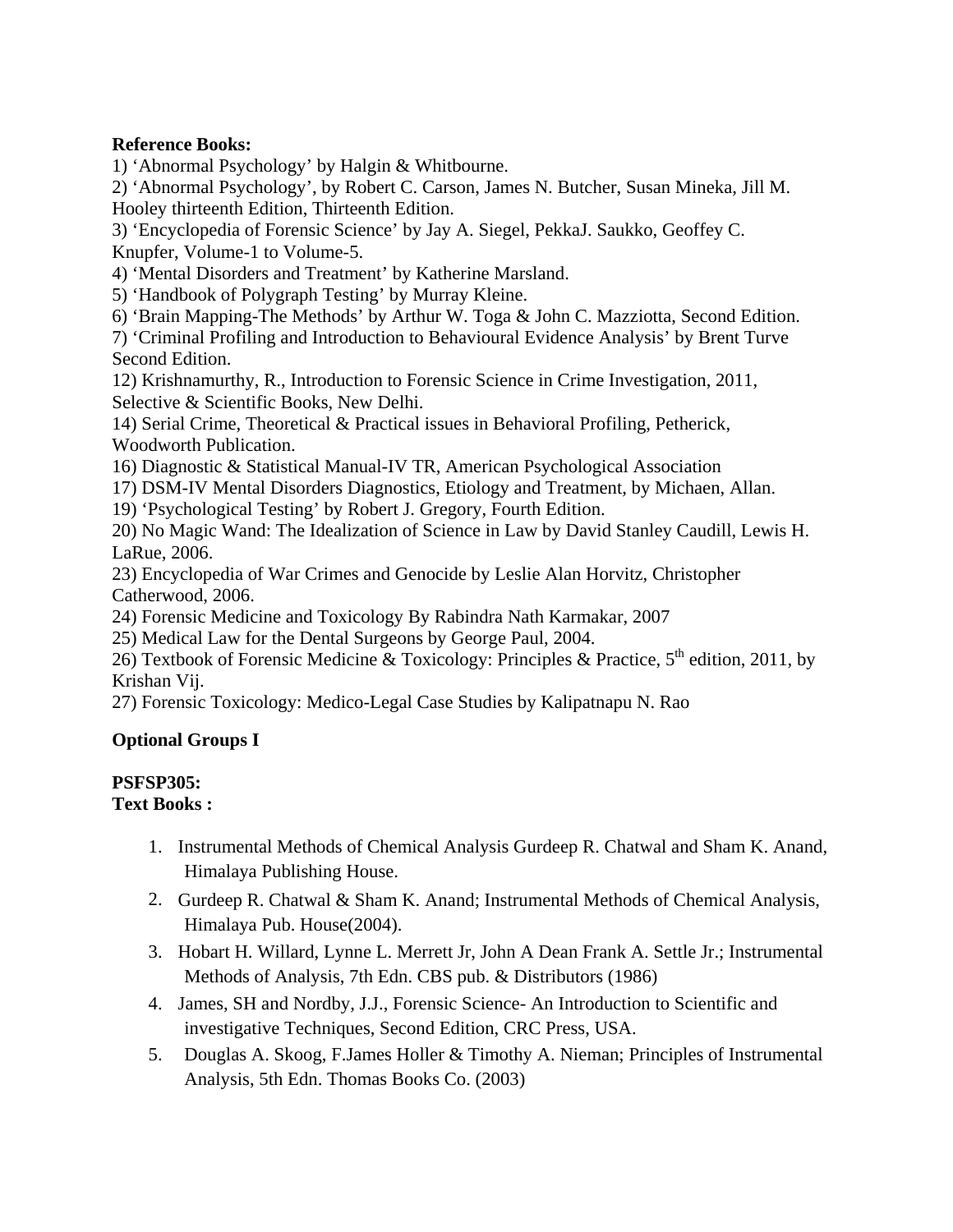- 6. H. E. White, Introduction to Atomic Spectra, McGraw-Hill (1934)
- 7. Introduction to Solid State Physics Charles Kittel  $7<sup>th</sup>$  edition Wiley India PVT LTD.
- 8. Solid State Physics S.O.Pillai  $6<sup>th</sup>$  edition New Age Publication.
- 9. Modern Physics by S.L.Kakani, Shubhera Kakani, Viva Books PVT LTD New Delhi.
- 10. Engineering Physics by R.K.Gaur and S.L.Gupta, Dhanapat Rai Publications LTD New Delhi.
- 11. Engineering Physics by M.N.Avadhanulu and P.G.Kshirsagar, S.Chand Pblication.
- 12. Solid State Physics P.K.Palanisamy, Sci-Tech Publication.
- 13. Condensed Matter Physics by Kumar and Gupta Meerut Publication.
- 14. Fundamentals of Molecular Spectroscopy 4<sup>th</sup> edition by Colin Banwell, Elaine Mccash Mc-Graw Hill Publishing Company
- 15. X-ray Methods Clive Whiston Wiley India PVT LTD John Wley and Sons, Newyork.
- 16. Advanced Practical Physics Vol. I by Dr. S.P.Singh Pragati Prakashan, Meerut.
- 17. Instrumental Methods of Analysis seventh edition Willard Merritt Dean Settle CBS Publishers and Distributors PVT.LTD New Delhi.
- 18. Pye, K., Croft, D.J. (eds) Forensic Geoscience: principles, techniques and applications.Special Publications of the Geological Society of London. (2004)
- 19. Houck, M.M. (Ed.). (2003). *Mute Witnesses*. Academic Press, London. 188 pp.
- 20. Jarvis, K.E., Gray, A.L., and Houk, R.S. (2003). *Inductively Coupled Plasma Spectrometry*. Viridian Publishing,
- *21. Journal of Forensic Sciences*
- 22. Murray, R.C. and Tedrow, J.C.F. (1975). *Forensic Geology*. Rutgers University Press, New Brunswick, New Jersey.
- 23. Murray, R.C. and Tedrow, J.C.F. (1992). *Forensic Geology*, 2nd ed. Prentice Hall Inc., Englewood Cliffs, New Jersey.
- 24. Murray, R.C. (2004). *Evidence from the Earth: Forensic Geology and Criminal Investigation*. Mountain Press, Publishing Company, Missoula, Montana.
- 25. Petraco, N., Kubic, T. (2000). A density gradient technique for use in forensic soil analysis. *Forensic Science International*.
- 26. Reynolds, J.M. (1997). *An introduction to applied and environmental geophysics*. John Wiley & Sons, Ltd, Chichester.
- 27. Pye, K. (2007). *Geological and soil evidence forensic applications*, CRC Press, Taylor & Francis group.
- 28. Ruffell, A., McKinely, J. (2005). Forensic geoscience: applications of geology, geomorphology and geophysics to criminal investigations. *Earth-Science Review*,.
- 29. Ruffell, A., McKinely, J. (2008). *Geoforensics*. John Wiley & Sons, Ltd.
- 30. Saferstein, R.E. (2002). *Forensic Science Handbook*. Prentice Hall, New Jersey.
- 31. Sheriff, R.E. (1994). *Encyclopedic dictionary of exploration geophysics.* Society of Exploration Geophysics, Tulsa.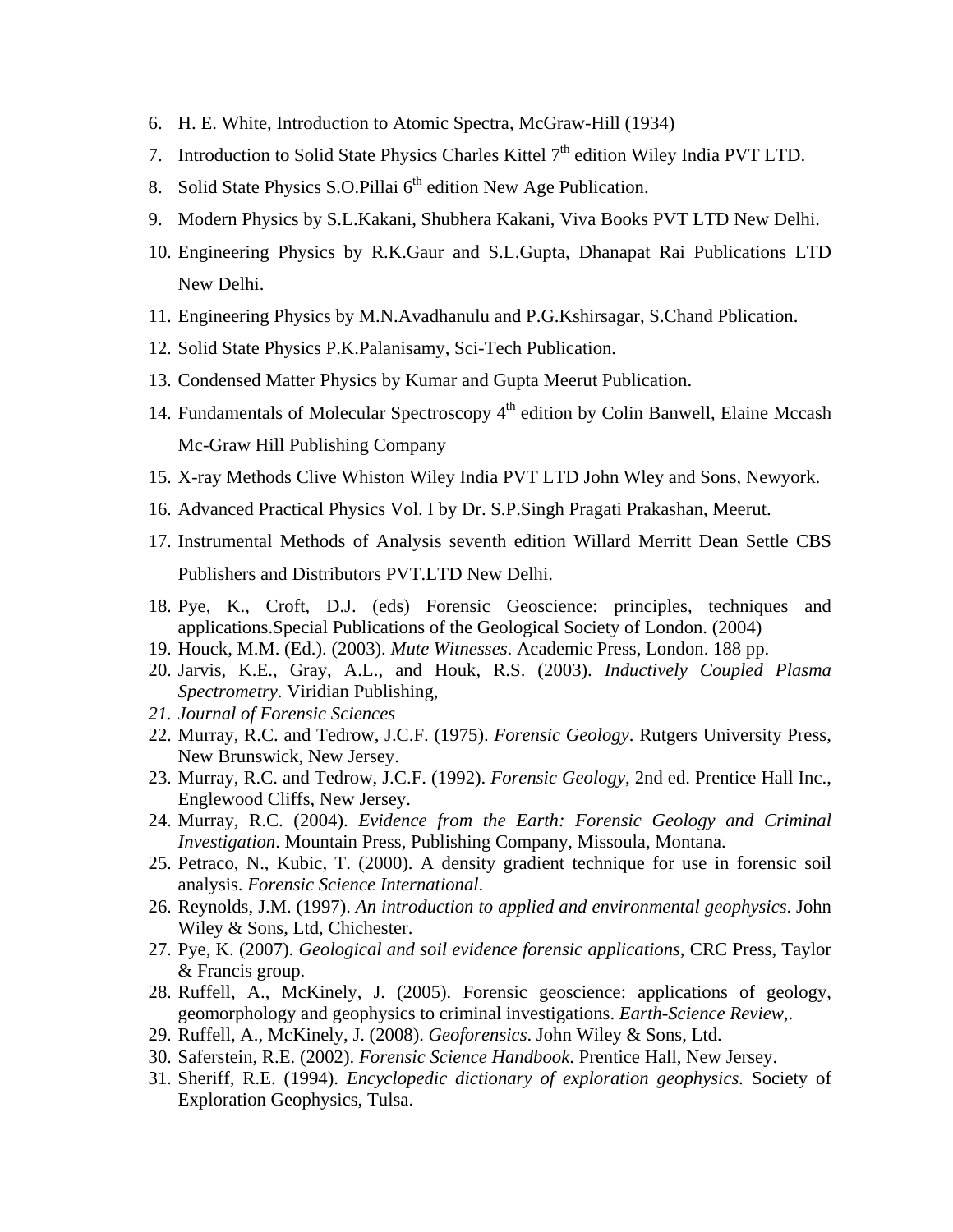32. Srodon, J., Drits, V.A., McCarty, D.K., Hsieh, J.C.C., Eberl, D.D. (2001). Quantitative X-ray diffraction analysis of clay-bearing rocks from random preparations. *Clays and Clay Minerals*.

#### **PSFSP306**

#### **Reference:**

- 1 Arms Act, 1959. and Arms Rule, 1962.
- 2 Beyer, J. (Ed) (1962) Wound Ballistics, Office of Surgeon General, Dept. of Army, Washington DC.
- <sup>3</sup>Bhattacharyya C.N., (2000) Particle Analysis for Detection of Gunshot Residues –A State-of-the-Art Technique, The Indian Police Journal, BPR&D, Vol.XLVII, No. 4, pp. 113-127
- 4 Burrad, G., (1951) The Identification of Firearm and Forensic Ballistics, Herbert Jenkins, London.
- 5 J.S. Bates, (Feb, 1973) Cleaning of Rusted Firearms, AFTE Journal, Vol 5, no. 1, p.11.
- 6 Smith, W.H.B., (1968) Book of Pistols and Revolvers, The Stackpole Book Co., Harrisburg, USA.
- 7 Text Book of Small Arms, (1929) The Holland Press, Harrisburg, Pennsylvania, USA.
- 8Whelen, T., (1946) Small Arms Design and Ballistics, Small Arms Technical Publishing Company, Georgetown, South Carolina, USA, Vol. I & II.
- <sup>9</sup>Williams, Sorensen; (April 1971), Barrel Corrosion and it's Effect on Identification, AFTE Journal, N.L. #13, pp. 34-41.
- 10 Sellier, K.G., & Kneubu, B.P., (1994) Wound Ballistics and Scientific Background, Elseveir, Netherlands, Canada, USA.
- <sup>11</sup>J.K. Sinha et al., (1977) Unusual Rifling Marks for identifying Lead Core and Non-Identifiable Jacket Pieces, Forensic Science, (Elsevier), 9 pp. 139-144.
- 12 Hogg, I.V., (1993) The Cartridge Guide, Arms & Armour Press, London, UK.
- <sup>13</sup>Hatcher, J.S., Jury, F.J. & Weller, J., (1957) Firearms Investigation, Identification and Evidence, The Stackpole Co., Harrisburg, Pennsylvania, USA.
- 14 Gander, T.J. and Hogg, I.V., 25th Edition, Jane's Infantry Weapons, Biddles Ltd, Guildford, UK.
- 15 Feigl, F., (1962) Spot Tests in Inorganic Analysis, Elsevier Publishing Co.,
- 16 Dominic Denio, (July 1981), Making a Rusted Barrel Functional, AFTE Journal, Vol. 13, pa 3; pp. 29-30.
- 17 DiMaio, J.M., (1985) Gunshot Wounds, Elseveir, USA.
- 18 Davis, J.E., (1958) An Introduction to Toolmarks, Firearms and the Striagraph, Charles C Thomas, Springfield, Illinois, USA.
- <sup>19</sup>Cowgill, J.P., (1975) The Newest Look of Handgun Ballistics, The American Rifleman, Vol. 123, No. 10.
- 20 Cordell G. Brown, (Oct, 1981), Non-Destructive Rust Removal From Ferrous Objects, AFTE Journal, Vol 13, no. 4; pp. 85-89.
- 21 Jauhari, M., (1980) Identification of Firearms, Ammunition and Firearm Injuries, Bureau of Police Research and Development, Govt. of India, New Delhi, India.
- 22 . Kumar, K., (1987) Forensic Ballistics in Criminal Justice, Eastern Book Co., Lucknow, India.
- 23 Maiti, P.C., (1973) Powder Pattern around Bullet Hole in Blood Stained Articles, Journal of Forensic Science Society, p 147.
- 24. Mathew, J.H., (1962) Firearms Identification, Vol. I, The University of Wisconsin Press, Madison, USA.
- 25 Mattoo, B.N. & Wani, A.K., (1969) Causality Criteria for Wounds from Firearms with special reference to Shot Penetration, Journal of Forensic Sciences, Vol. 14, No. 1.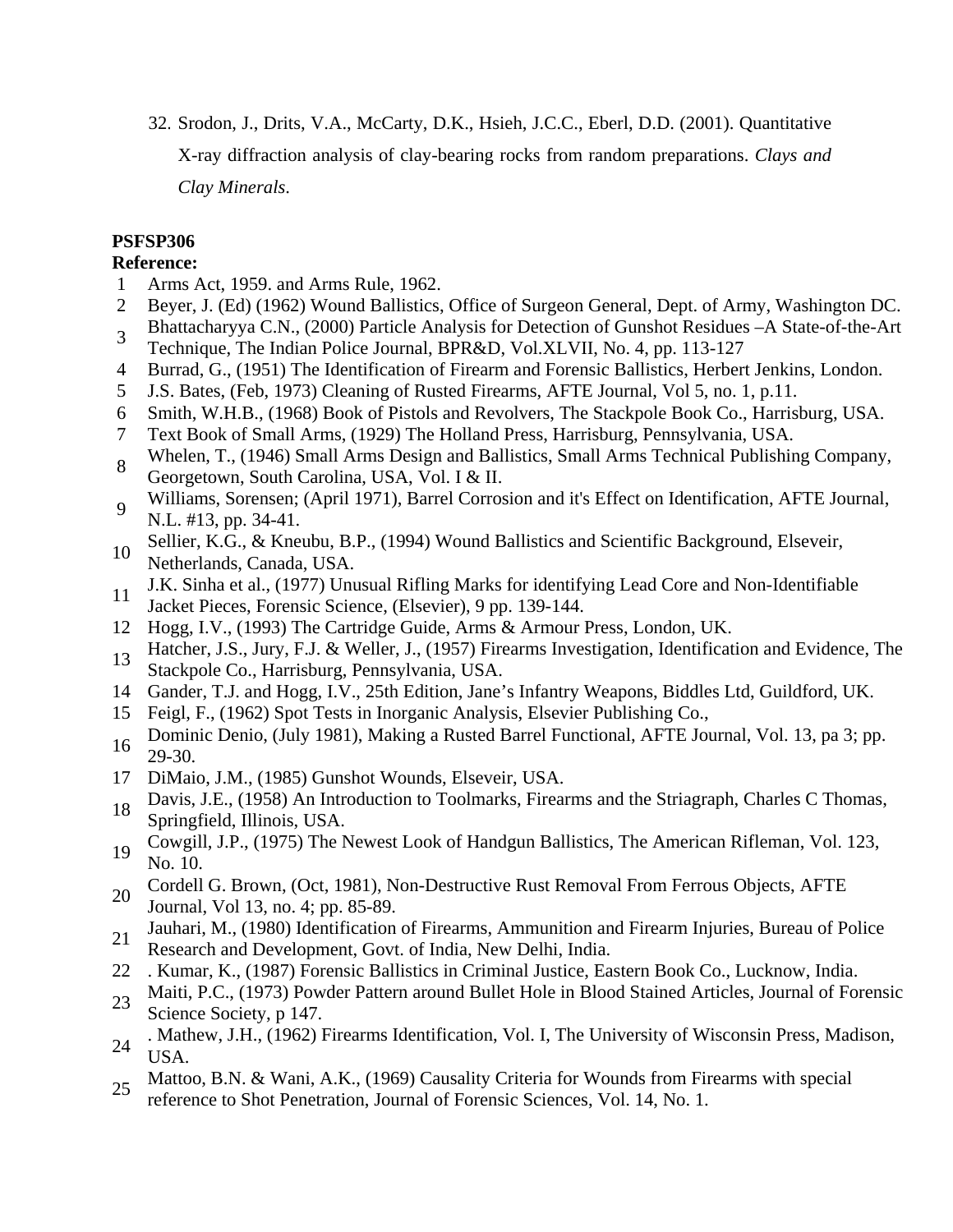- 26 Proof Marks, Firearms Identification, Interpol, ICPO, General Secretariat, Paris, France.
- 27 Saferstein, R., (1995) Criminalistics An Introduction to Forensic Science, Prentice Hall, Englewood Cliffs, NJ 07632, USA.

#### **Group II: PSFSC305:**

#### **Text Books**

- 1. Modi's Medical Jurisprudence and Toxicology-23<sup>rd</sup> Ed. Publisher-Lexis Nexis Butterworths Wadhwa. (P, 9-18, 217-289,401-459,261-277).
- 2. Prevention of Food Adulteration Act, Prevention of Corruption Act, Arms Act, Wild Life Protection Act.
- 3. Text book of Micro chemistry of poisons including their physiological, pahalogical and legal relation.-Theodore George Wormley: Internet ref: book.google co.in.
- 4. Parikh's Textbook of Medical Jurisprudence, Forensic medicine and Toxicology- C.K. Parikh, CBS Publishers and Distributors.6<sup>th</sup> Ed. Pages: 2.1-2.9, 19-22.
- 5. Casarett & Doll Toxicology, The basic Science of Poisons.
- 6. Clark, E.G.C.; Isolation and Identification of Drugs, Vol. I and Vol. II, Academic Press, (1986).
- 7. A Textbook Of Modern Toxicology by Ernest Hodgson

#### **Reference Books**

- 8. Sunshine I; Year book of Toxicology, CRC Press Series, USA (1989 93).
- 9. Michael J. Deverlanko etal: Hand Book of Toxicology CRC Press, USA (1995).
- 10. Prakash M. et.al; Methods in Toxicology Anmol Publication, New Delhi (1998).
- 11. Balraj S. Parmar etal; Pesticide Formulation, CBS Publishers, New Delhi (2004).
- 12. Reiss C et.al; Advance in Molecular Toxicology, Utrecht, Netherlands (1998).
- 13. Morgan B.J.T; Statistics in Toxicology, Clarendon Press, Oxford (1996).
- 14. Jorg Rombke etal; Applied & Ecotoxicology Lewis publishers NY (1995).
- 15. Shayne C.Gad etal; Acute Toxicology Testing Academic Press California USA (1998).
- 16. Chadha PV; Hand Book of Forensic Medicine and Toxicology, Jaypee Brothers New Delhi (2004) Semester-II FS-10832.
- 17. Turner Paul; Recent Advances in Pharmacology & Toxicology, Churchill Livingstone, Elenburgh (1989).
- 18. Chadha PV; Hand Book of Forensic Medicine and Toxicology, Jaypee Brothers New Delhi (2004) Semester-II FS-10832.
- 19. Cravey R.H, Baselt, R.C; Introduction to Forensic Toxicology, Biochemical Pub. Davis C A (1981).
- 20. S. N. Tiwari, Analytical Toxicology, Govt. of India publications, New Delhi 1987.
- 21. Willard H. H. et. al : Instrumental Methods of Analysis 1974.
- 22. Moonesens A. A. et. al. : Scientific Evidence in Criminal Cases 1973.
- 23. Lundquist and Curry: Methods of Forensic Sciences 1963.
- 24. Arena Poisoning, Chemistry Symptoms and treatment.
- 25. Analysis of Plant Poisons, Dr. M P Goutam.
- 26. Drug Abuse Handbook, Karch.s.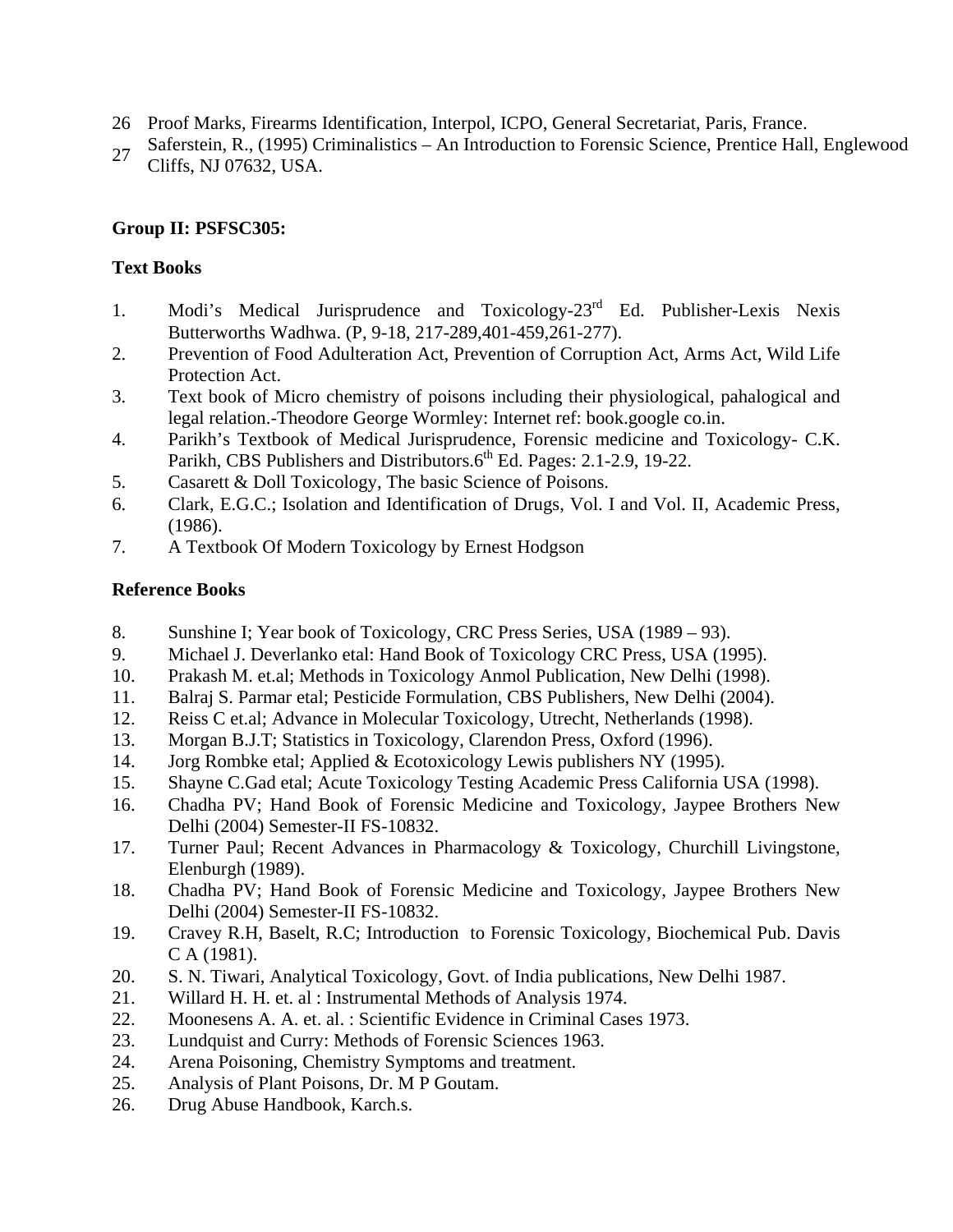- 27. Constitution of India.
- 28. Indian Evidence Act.
- 29. Criminal Procedure code.
- 30. Indian Penal Code.
- 31. Bare Acts with short notes on the following: Narcotic Drugs & Psychotropic Substances Act, Drugs & Cosmetics Act, Explosive Substances Act, Dowry Prohibition Act.

#### **PSFSC306:**

#### **Text Books**

- 1. J Mendham,R.C.Denney, J D Barenes,M J K Thomas, Vogel's textbook of quantitative chemical analysis,  $,6^{\text{th}}$  edition(P.312-495)
- 2. Jerry March,Advanced organic chemistry.
- 3. S.Warren,Organic synthesis,the disconnection approach.
- 4. M.Boyd,Organic chemistry.
- 5. Skoog,Hollaer,Nieman,Principles of Instrumental analysis
- 6. Dr.R. Krushanamurti, Forensic science in crime investigation, (p.317).
- 7. B.S.Nabar, Forensic science in crime investigation, (p.267).
- 8. James E.Girad, Criminalistics, Forensic science in crime.
- 9. Dr.M.S.Rao, Dr.B.P.Maithil, K.V.Ravikumar, Crime scene management(p.162,264).
- 10. P.S. Kalsi, Organic spectroscopy.
- 11. Y.R. Sharma, Organic spectroscopy.
- 12. W. Kemp, Organic spectroscopy.

#### **References Books**

- 13. Chadha PV; Hand Book of Forensic Medicine and Toxicology, Jaypee Brothers New Delhi (2004) Semester-II FS-10832.
- 14. Turner Paul; Recent Advances in Pharmacology & Toxicology, Churchill Livingstone, Elenburgh (1989).
- 15. Cravey R.H, Baselt, R.C; Introduction to Forensic Toxicology, Biochemical Pub. Davis C A (1981).
- 16. Working Procedure Manual Toxicology, BPR&D Publication (2000).
- 17. Ballantyne B; General and Applied Toxicology Vol-1-3 2nd Ed., Macmillan, NY (2000).
- 18. Gossel T.A; Principles of Clinical Toxicology 3rd Ed., Roven, NY (1994).
- 19. Grossel S S; Handbook of Highly Toxic Materials handling and Management, Marcel Dekker NY (1995).
- 20. Niesink RJM; Toxicology- Principles and Applications, CRC Press (1996).
- 21. Organic Electronic spectral data; Vol.-I; Mortiman Kamlet.
- 22. Organic Electronic spectral data; Vol.-III; Mortiman Kamlet.
- 23. Inorganic Semi micro qualitative analysis; Griffin & Plunky.
- 24. Peerson's Chem. Analysis of food; H.Egan, Kirk.
- 25. Vogel's Book of Macro & Semi micro qualitative inorganic Analysis; G.Svehla.
- 26. Explosive (4th Rev.Ed); J.Kohler, Redolf.
- 27. Clerk's Analysis of Drugs & Poisons VOL.-I & II; Clerk.
- 28. Development & Validation of Analytical Methods; Christopher, M.Riley, Thomas W.
- 29. Scientific protocols for fire investigation; John J. Lentini.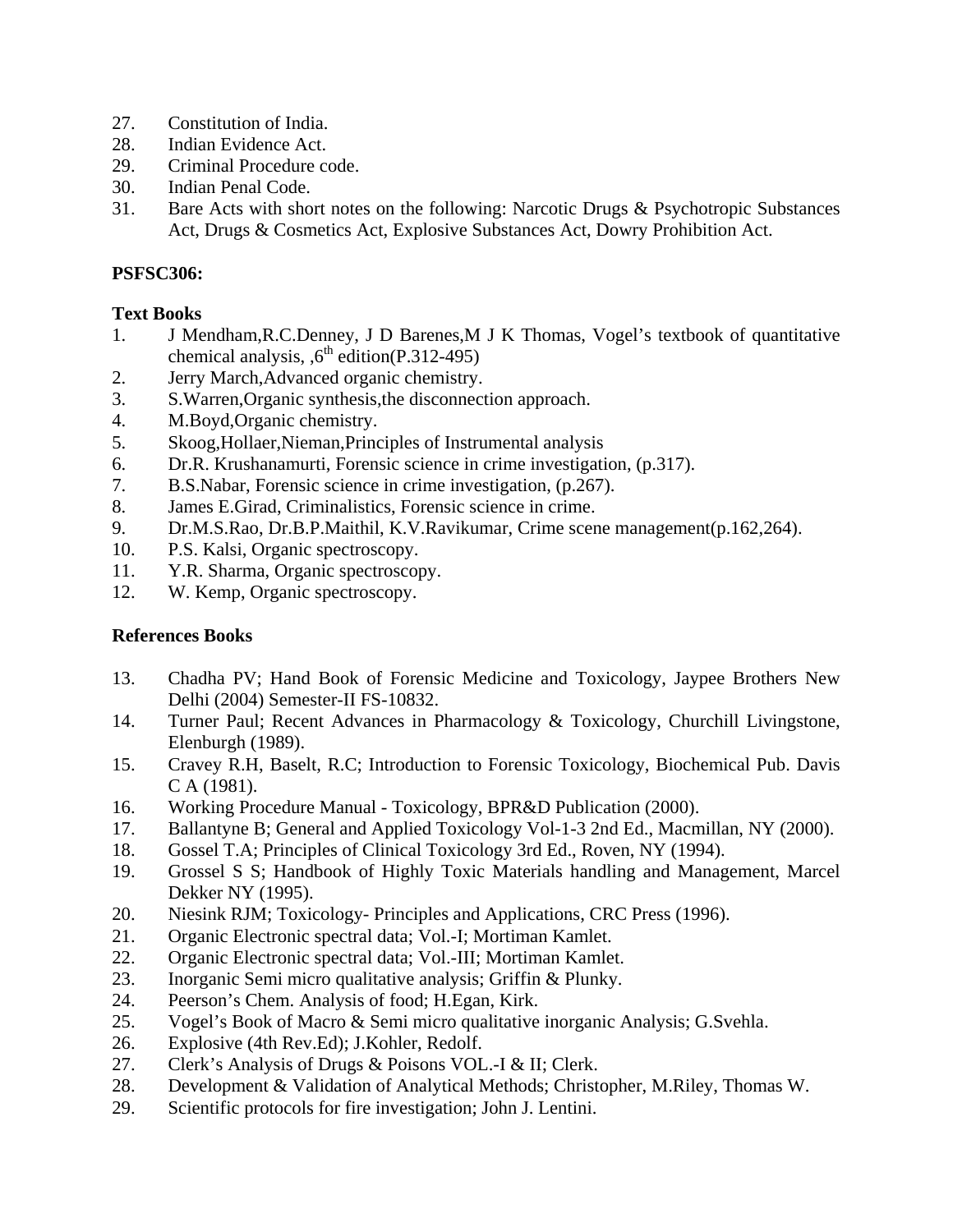- 30. Steroid analysis by HPLC; Marie P. Kautsky.
- 31. TLC VOL.-II; Jork, Funk & Others.
- 32. Settle F. A.: Handbook of Instrumental Technique for Analytical Chemistry, Prentice Hall 1997.
- 33. Borrow: Molecular Spectroscopy 1980.
- 34. Willard H. H. et. al : Instrumental Methods of Analysis 1974.
- 35. Moonesens A. A. et. al. : Scientific Evidence in Criminal Cases 1973.
- 36. Lundquist and Curry: Methods of Forensic Sciences 1963.
- 37. Micro-Extraction Techniques In Analytical Toxicology:Short Review, R. J. Flanagan, P. E. Morgan, E. P. Spencer, R. Whelpton, Biomedical Chromatography, *Biomed. Chromatogr*. 20: Wiley Interscience ,530–538 (2006)
- 38. Basheer C, Lee HK and Obbard JP. Application of liquid-phase microextraction and gas chromatography-mass spectrometry for the determination of polychlorinated biphenyls in blood plasma. *Journal of Chromatography A* 2004; **1022**: 161–169.
- 39. Bhamra RK, Flanagan RJ and Holt DW. High-performance liquid chromatographic method for the measurement of mexiletine and flecainide in blood plasma or serum. *Journal of Chromatography* 1984; **307**: 439–444.
- 40. Blanchard J. Evaluation of the relative efficacy of various techniques for deproteinizing plasma samples prior to high-performance liquid chromatographic analysis*. Journal of Chromatography* 1981; **226**: 455–460.

#### **Group III:**

#### **PSFSB305:**

#### **Text books:**

- 1. Sourcebook in Forensic Serology, Immunology and Biochemistry, publication of National Institute of Justice, R. E. Gaennslen, page 73-120, 149-180, 183-199.
- 2. Nabar B.S., Forensic Science in Crime Investigation, page 119-121, 122-126
- 3. Analytical Molecular Biology: Quality and Validation, edited by Ginny Saunders, page 15-26
- 4. Forensic Science -2008, Embar-Seddon, A and Pass A (Ed), Volumes 1-3, page (431, 555, 670)
- 5. Pickering R., Bachman D., The Use of Forensic Anthropology, Second edition, page 145- 159).

#### **References:**

- 1. Sourcebook in Forensic Serology, Immunology and Biochemistry, publication of National Institute of Justice, R. E. Gaennslen
- 2. Guidelines for Forensic Science laboratories ILAC-G19:2002
- 3. White T.D., Folkens P.A., The Human Bone Manual.
- 4. An Analysis of Forensic Anthropology Cases submitted to the Smithsonian Institution by FBI from 1962-1994, Gretchen A. Grisbaum and Douglas H. Ubelaker.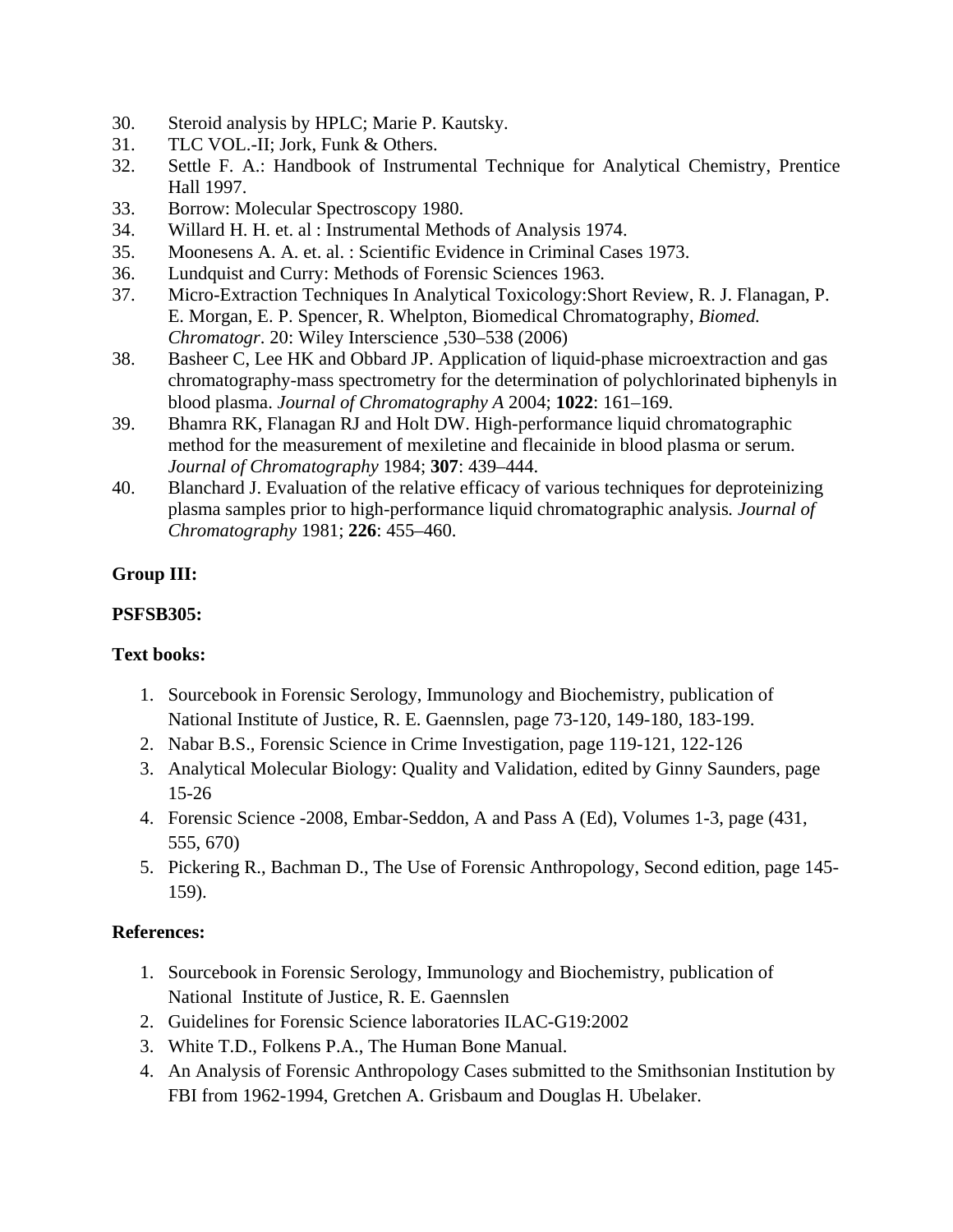- 5. Pickering R., Bachman D., The Use of Forensic Anthropology, Second edition.
- 6. Forensic biology by Rechard li

#### **PSFSB306:**

#### **Text books:**

- 1. Butler J. M., Advanced topics in Forensic DNA Typing, page 1-28, 29-48
- 2. Butler J. M., Fundamentals of Forensic DNA Typing, page 291-313
- 3. James S. And Nordby J., Forensic Science: An Introduction to Scientific and Investigative Techniques, page 683
- 4. Rudin N. and Inman K, Introduction to Forensic DNA Analysis, page 69-70
- 5. Lucy D., Introduction to statistics for forensic scientists, page 7-14, 17-27, 29-42, 55-69, 155-159,161-176
- 6. Forensic Science -2008, Embar-Seddon, A and Pass A (Ed), Volumes 1-3 (page 365, 366,

#### **Reference:**

- 1. Sourcebook in Forensic Serology, Immunology and Biochemistry, publication of National Institute of Justice, R. E. Gaennslen.
- 2. Butler J. M., Advanced topics in Forensic DNA Typing
- 3. Guidelines for Forensic Science laboratories ILAC-G19:2002
- 4. Marzilli A., DNA Evidence.
- 5. Missing people, DNA analysis and Identification of Human Remains, ICRC.
- 6. Fundamentals of forensic science,  $2<sup>nd</sup>$  edition, Max M. Houck, Jay A. Seigel.
- 7. Methods in Molecular Biolgy: Mitochondrial DNA Methods and protocols, William C. Copeland.
- 8. Molecular Cloning Laboratory manual (Vol 1, 2, 3), Sambrook, Russell.
- 9. PCR protocols,  $2<sup>nd</sup>$  edition, John M.S. Bartlett, David Stirling.
- 10. Essential Molecular Biology, Vol. one , 2nd edition, T. A. Brown
- 11. CRC Handbook for Laboratory safety,  $5<sup>th</sup>$  edition, A. Keith Furr.
- 12. Forensic biology by Rechard li

#### **PSFS401**

#### **Text Books**

- 5. James, SH and Nordby, J.J., Forensic Science- An Introduction to Scientific and investigative Techniques, Second Edition, CRC Press, USA. Page no. 27- 42 , 471- 487.
- 6. Kenneth L. Carper 2001, Forensic Engineering, Second Edition, CRC Press, 2001. Page no. 10- 56, 176-200.
- 7. Reeve Roger, Introduction to Environmental Analysis, Wiley India Pvt. Ltd., 2010. Page No. 35- 73, 77- 128, 146- 154, 175- 206.
- 8. Forensic Ecology Handbook: From Crime Scene to Court (2012), By Nicholas Márquez-Grant, Julie Roberts, Wiley Publishers, Pg. (23-48).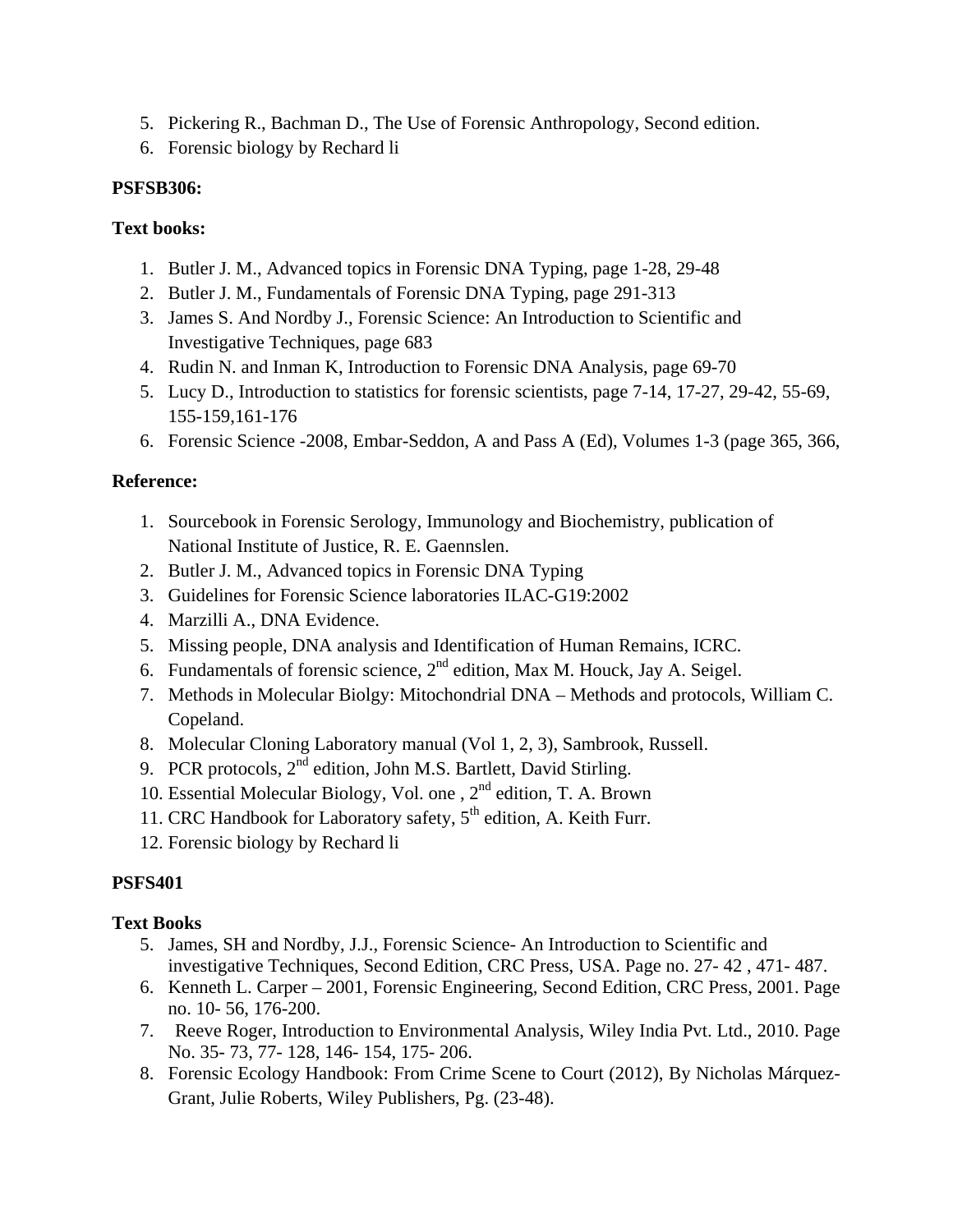#### **References:**

- 6. James, SH and Nordby, J.J., Forensic Science- An Introduction to Scientific and investigative Techniques, Second Edition, CRC Press, USA.
- 7. Forensic Ecology Handbook: From Crime Scene to Court (2012), By Nicholas Márquez-Grant, Julie Roberts, Wiley Publishers, Pg. (153-167) & (23-48).
- 8. Forensic Ecology Handbook: From Crime Scene to Court (2012), By Nicholas Márquez-Grant, Julie Roberts, Wiley Publishers, Pg. (23-48).
- 9. Kenneth L. Carper 2001, Forensic Engineering, Second Edition, CRC Press, 2001.
- 10. Gary L. Lewis, Guidelines for Forensic Engineering Practice, ASCE Publications, 01- Jun-2003.
- 11. Brian S. Neale, Forensic Engineering: The Investigation of Failures : Proceedings of the Second International Conference on Forensic Engineering Organized by the Institution of Civil Engineers and Held in London, UK, on 12-13 November, 2001,Thomas Telford, 2001.
- 12. Randall Noon, Forensic Engineering Investigation, CRC Press INC, 2001.
- 13. Reeve Roger, Introduction to Environmental Analysis, Wiley India Pvt. Ltd., 2010. Page No. 35- 73, 77- 128, 146- 154, 175- 206

#### **PSFS402**

#### **Text Books**

- 1) A Textbook of Pharmaceutical Analysis (Instrumental Methods), Vol-2, Nirali Prakashan by Dr. A.V. Kasture, Dr. K.R. Mahadik, Dr. S.G. Wadodkar & Dr. H.N. More (pg. 156- 168, 234-239). (pg. 250-257). (pg. 134-143, 144-147, 106-123).
- 2) Instrumental Methods of Chemical Analysis, Ed. 3, Pragati Prakashan by Dr. H. Kaur (pg. 407-420, 439-456, 518-542, 319-384). (pg. 859-857). (pg. 668-690, 658-666, 691- 705).
- 3) P.S. Kalsi, Organic spectroscopy.
- 4) Y.R. Sharma, Organic spectroscopy.
- 5) W. Kemp, Organic spectroscopy.

#### **PSFS403**

#### **References**

- 1. Fundamentals of Speech Recognition Lawrence Rabiner, Biing-Hwang Juang (chapter 1 and 2)
- 2. Forensic Speaker Recognition, Philip Rose, Publisher, Taylor & Francis (Chapter 2)
- 3. Forensic Speaker Recognition, Philip Rose, Publisher, Taylor & Francis (Chapter 3)
- 4. Forensic Speaker Recognition, Philip Rose, Publisher, Taylor & Francis (Chapter 5)
- 5. Part I Forensic Case Work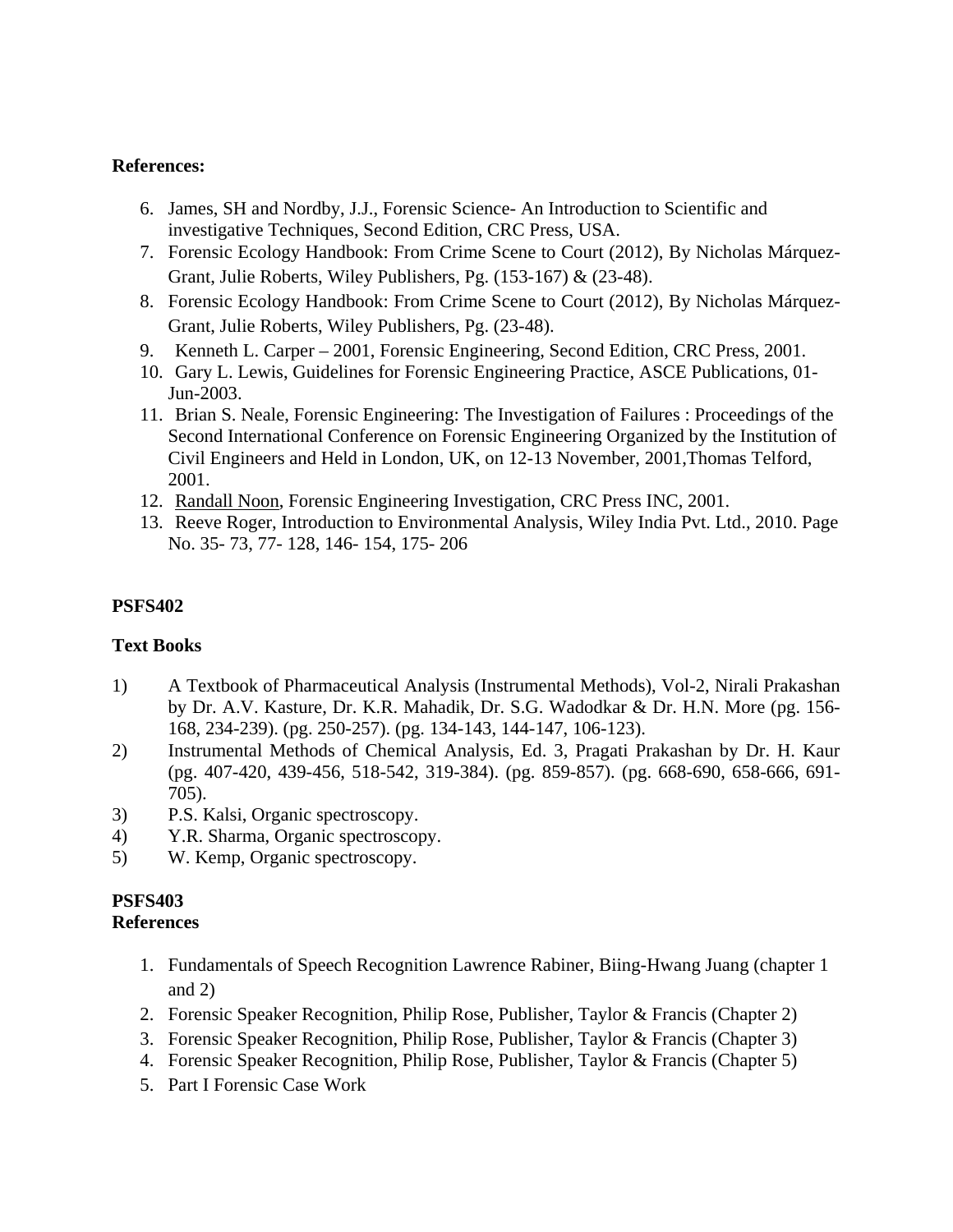- 6. Historical and Procedural Overview of Forensic Speaker Recognition as a Science 3 Kanae Amino, Takashi Osanai, Toshiaki Kamada, Hisanori Makinae and Takayuki Arai
- 7. Automatic Speaker Recognition for Forensic Case Assessment and Interpretation 21 Andrzej Drygajlo
- 8. Aural/Acoustic vs. Automatic Methods in Forensic Phonetic Case Work 41 Anders Eriksson
- 9. Speaker Profiling: The Study of Acoustic Characteristics Based on Phonetic Features of Hindi Dialects for Forensic Speaker Identification 71
- 10. Manisha Kulshreshtha, C. P. Singh and R. M. Sharma Part II Speech Signal Degradation: Managing Problematic Conditions Affecting Probative Speech Samples
- 11. Speech Under Stress and Lombard Effect: Impact and Solutions for Forensic Speaker Recognition 103 John H. L. Hansen, Abhijeet Sangwan and Wooil Kim
- 12. Speaker Identification over Narrowband VoIP Networks 125 Hemant A. Patil, Aaron E. Cohen and Keshab K. Parhi
- 13. Noise Robust Speaker Identification: Using Nonlinear Modeling Techniques 153 Raghunath S. Holambe and Mangesh S. Deshpande
- 14. Robust Speaker Recognition in Noisy Environments: Using Dynamics of Speaker-Specific Prosody 183 Shashidhar G. Koolagudi, K. Sreenivasa Rao, Ramu Reddy, Vuppala Anil Kumar and Saswat Chakrabarti

#### **PSFS404**

#### **Textbooks:**

1) 'Criminology' by Larry Siegel

2) 'Introduction to Forensic Psychology' by Bruce Arrigo. (Page 115-140)

3) 'Forensic & Criminal Psychology' by Dennis Howitt. (Page 55-58)

4) 'Handbook of Forensic Psychology' by Prof. Dr.VimalaVeeraraghavan. (Page 17-31, 215- 218, 198-217)

5) 'Forensic Psychology' by Graham Towel & David Crighton (Page 73-87)

6) 'Psychological Testing' by Anne Anastasi, Susana Urbina, Seventh Edition. (Page 85-112, 114-136, 173-200)

7) 'Psychological Testing' by Cohen & Swerdlik. (Page 426-438)

8) Introduction to the Constitution of India,  $4<sup>th</sup>$  Edition, By Sharma B.K (Page- 27 to 33, 42 to 48)

9) Forensic Evidence: Science and the Criminal Law, By Terrence F. Kiely, 2006, second edition, (Page- 1 to 39)

10) Forensic Medicine: Clinical and Pathological Aspects by Jason Payne-James, Anthony Busuttil, William S. Smock, 2003 (Page 39 to 48)

11) Forensic Archaeology and Human Right Violations by Roxana Ferllini, 200, (Page 3 to 21, & 55 to 61)

12) The Challenge of Human Rights: Past, Present and Future by David Keane, Yvonne McDermott, 2012, (Page 114 to 139)

13) Law & Medicine, by Dr. Lily Srivastava, 2010, Universal law Publishing Co, New Delhi, (Page 36 to 72)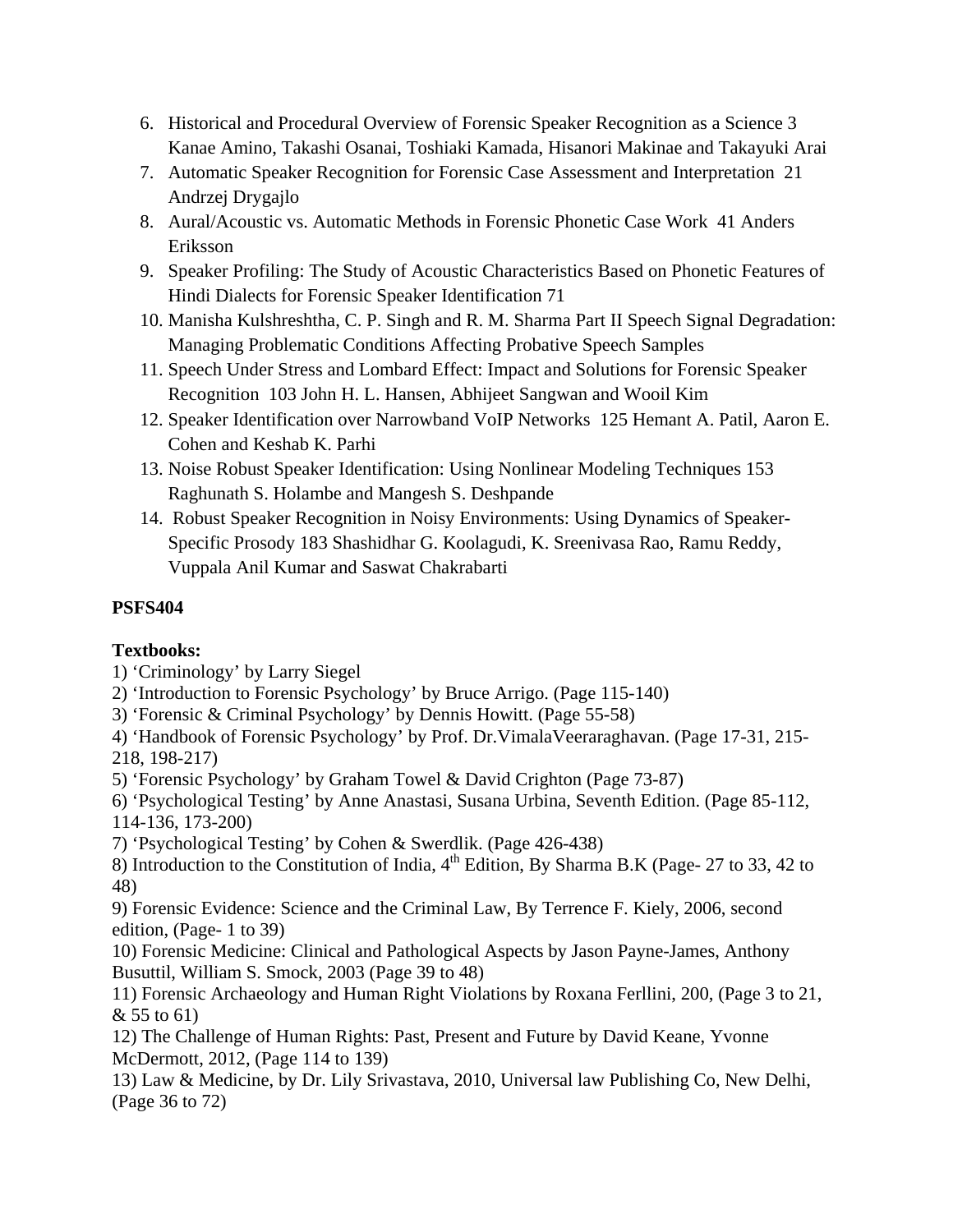14) Textbook of Forensic Medicine & Toxicology: Principles & Practice,  $4<sup>th</sup>$  edition, 2009, by Krishan Vij, (Page 466 to 481)

15) Textbook of Forensic Medicine & Toxicology: Principles & Practice, Krishan Vij,  $4<sup>th</sup>$ Edition, 2009, (Page 25, 26, 49, 50, 57, 58, 74, 75, 83, 94, 95, 96, 103, 104, 494, 495, 496, 520 to 524)

16) Field's Medico-Legal Guide: For Doctors and Lawyers by George W. Field

17) Parikh's Textbook of Medical Jurisprudence, Forensic Medicine & Toxicology for Classrooms and Courtrooms,  $6<sup>th</sup>$  edition, 2010, CBS Publishers & Distributors, (Page- 1to2 to 1to58)

#### **Reference Books:**

1) 'Abnormal Psychology' by Halgin & Whitbourne.

2) 'Abnormal Psychology', by Robert C. Carson, James N. Butcher, Susan Mineka, Jill M. Hooley thirteenth Edition, Thirteenth Edition.

3) 'Encyclopedia of Forensic Science' by Jay A. Siegel, PekkaJ. Saukko, Geoffey C. Knupfer, Volume-1 to Volume-5.

4) 'Mental Disorders and Treatment' by Katherine Marsland.

5) 'Handbook of Polygraph Testing' by Murray Kleine.

6) 'Brain Mapping-The Methods' by Arthur W. Toga & John C. Mazziotta, Second Edition.

7) 'Criminal Profiling and Introduction to Behavioural Evidence Analysis' by Brent Turve Second Edition.

12) Krishnamurthy, R., Introduction to Forensic Science in Crime Investigation, 2011, Selective & Scientific Books, New Delhi.

14) Serial Crime, Theoretical & Practical issues in Behavioral Profiling, Petherick, Woodworth Publication.

16) Diagnostic & Statistical Manual-IV TR, American Psychological Association

17) DSM-IV Mental Disorders Diagnostics, Etiology and Treatment, by Michaen, Allan.

19) 'Psychological Testing' by Robert J. Gregory, Fourth Edition.

20) No Magic Wand: The Idealization of Science in Law by David Stanley Caudill, Lewis H. LaRue, 2006.

23) Encyclopedia of War Crimes and Genocide by Leslie Alan Horvitz, Christopher Catherwood, 2006.

24) Forensic Medicine and Toxicology By Rabindra Nath Karmakar, 2007

25) Medical Law for the Dental Surgeons by George Paul, 2004.

26) Textbook of Forensic Medicine & Toxicology: Principles & Practice,  $5<sup>th</sup>$  edition, 2011, by Krishan Vij.

27) Forensic Toxicology: Medico-Legal Case Studies by Kalipatnapu N. Rao

#### **PSFSP405:**

#### **Text Books:**

- **1.** Forensic Science in Criminal Investigation and Trials Forth edition B. R. Sharma.
- 2. Reference : forensic science in criminal investigation by B.S. Nabar, 3<sup>rd</sup> edition, ASIA law house publication, page 227-239

#### **References:**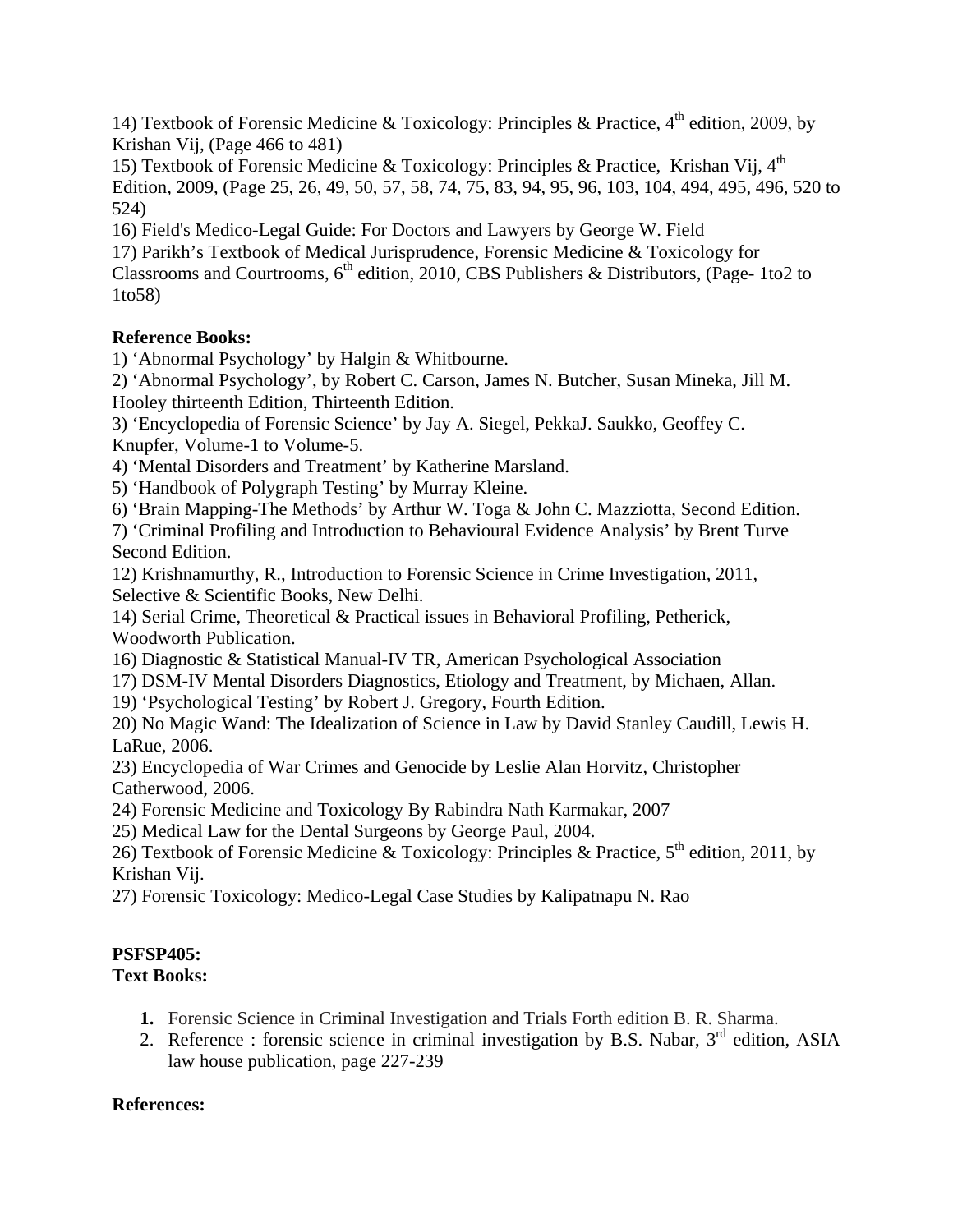- 1. Forensic science hand book by Richard Saferstein
- 2. Forensic examination of glass and paint, Brian Caddy, Taylor & Francis.
- 3. Forensic Science Progress, A. Maehly et all, Vol.1 to 5.
- 4. Crime Investigation by P.L. Kirk.
- 5. Forensic Science Hand Book, Vol.-III Chapter-3 (1993), R Saferstein, Prentice Hall International, London.
- 6. Methods of Chemical Analysis of Hydraulic Cement, Bureau of Indian Standards,IS: 4032-1985.
- 7. Elements of X-ray Diffraction, B.D. Cullity, Addision- Weseley Publ. Comp. Inc.
- 8. ASTM standards, Vol.15-09.
- 9. Forensic examination of fibres, James Robertson.
- 10. Gem Testing, B. W. Anderson.
- 11. Annual Book of ASTM standard, Vol.04.01:1985
- 12. Precious stones, Max Bauer (Vol.I and II).
- 13. The chemistry of cement and concrete, Lea, F.M.1971, Chemical Publication. Comp.Inc. New York (USA).

#### **PSFSP406**

#### **References:**

- 1 Arms Act, 1959. and Arms Rule, 1962.
- 2 Beyer, J. (Ed) (1962) Wound Ballistics, Office of Surgeon General, Dept. of Army, Washington DC.
- 3 Bhattacharyya C.N., (2000) Particle Analysis for Detection of Gunshot Residues –A State-of-the-Art Technique, The Indian Police Journal, BPR&D, Vol.XLVII, No. 4, pp. 113-127
- 4 Burrad, G., (1951) The Identification of Firearm and Forensic Ballistics, Herbert Jenkins, London.
- 5 J.S. Bates, (Feb, 1973) Cleaning of Rusted Firearms, AFTE Journal, Vol 5, no. 1, p.11.
- 6 Smith, W.H.B., (1968) Book of Pistols and Revolvers, The Stackpole Book Co., Harrisburg, USA.
- 7 Text Book of Small Arms, (1929) The Holland Press, Harrisburg, Pennsylvania, USA.
- 8Whelen, T., (1946) Small Arms Design and Ballistics, Small Arms Technical Publishing Company, Georgetown, South Carolina, USA, Vol. I & II.
- 9 Williams, Sorensen; (April 1971), Barrel Corrosion and it's Effect on Identification, AFTE Journal, N.L. #13, pp. 34-41.
- 10 Sellier, K.G., & Kneubu, B.P., (1994) Wound Ballistics and Scientific Background, Elseveir, Netherlands, Canada, USA.
- <sup>11</sup>J.K. Sinha et al., (1977) Unusual Rifling Marks for identifying Lead Core and Non-Identifiable Jacket Pieces, Forensic Science, (Elsevier), 9 pp. 139-144.
- 12 Hogg, I.V., (1993) The Cartridge Guide, Arms & Armour Press, London, UK.
- <sup>13</sup>Hatcher, J.S., Jury, F.J. & Weller, J., (1957) Firearms Investigation, Identification and Evidence, The Stackpole Co., Harrisburg, Pennsylvania, USA.
- 14 Gander, T.J. and Hogg, I.V., 25th Edition, Jane's Infantry Weapons, Biddles Ltd, Guildford, UK.
- 15 Feigl, F., (1962) Spot Tests in Inorganic Analysis, Elsevier Publishing Co.,
- 16 Dominic Denio, (July 1981), Making a Rusted Barrel Functional, AFTE Journal, Vol. 13, pa 3; pp. 29-30.
- 17 DiMaio, J.M., (1985) Gunshot Wounds, Elseveir, USA.
- Davis, J.E., (1958) An Introduction to Toolmarks, Firearms and the Striagraph, Charles C Thomas, Springfield, Illinois, USA.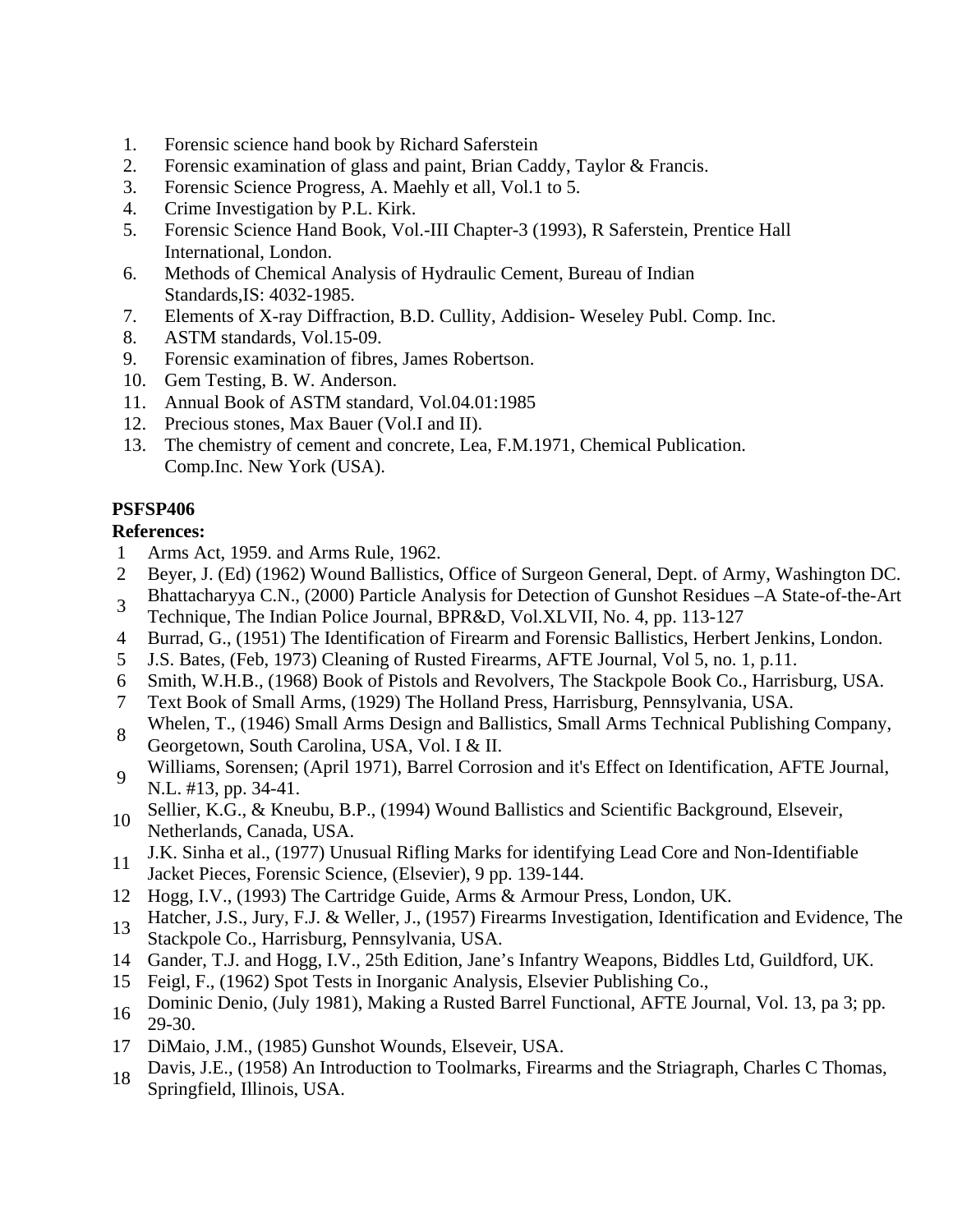- <sup>19</sup>Cowgill, J.P., (1975) The Newest Look of Handgun Ballistics, The American Rifleman, Vol. 123, No. 10.
- 20 Cordell G. Brown, (Oct, 1981), Non-Destructive Rust Removal From Ferrous Objects, AFTE Journal, Vol 13, no. 4; pp. 85-89.
- 21 Jauhari, M., (1980) Identification of Firearms, Ammunition and Firearm Injuries, Bureau of Police Research and Development, Govt. of India, New Delhi, India.
- 22 . Kumar, K., (1987) Forensic Ballistics in Criminal Justice, Eastern Book Co., Lucknow, India.
- 23 Maiti, P.C., (1973) Powder Pattern around Bullet Hole in Blood Stained Articles, Journal of Forensic Science Society, p 147.
- 24 . Mathew, J.H., (1962) Firearms Identification, Vol. I, The University of Wisconsin Press, Madison, USA.
- 25 Mattoo, B.N. & Wani, A.K., (1969) Causality Criteria for Wounds from Firearms with special reference to Shot Penetration, Journal of Forensic Sciences, Vol. 14, No. 1.
- 26 Proof Marks, Firearms Identification, Interpol, ICPO, General Secretariat, Paris, France.
- 27 Saferstein, R., (1995) Criminalistics An Introduction to Forensic Science, Prentice Hall, Englewood Cliffs, NJ 07632, USA.

#### **PSFSC405:**

#### **Text Books**

- 32. Modi's Medical Jurisprudence and Toxicology- $23<sup>rd</sup>$  Ed. Publisher-Lexis Nexis Butterworths Wadhwa. (P, 435-515).
- 33. Lange's Basic and Clinical Pharmacology,  $10^{th}$  Ed. (2007) by Bertram G. Katzung, McGraw-Hill Publishers, Pg. (934-943).
- 34. Computational Toxicology: Risk Assessment for Pharmaceutical and Environmental Chemicals (2007) by Sean Ekins, Willey Interscience Publication, Pg. (3-20) & (99-115).
- 35. Goodman & Gillman's Manual of Pharmacology and Therapeutics (2008) by Laurance Brunton, Keith Parker, Donald Bluementhal , Iain Buxton, McGraw-Hill Publishers, Pg. (1119-1129).
- 36. Text book of Micro chemistry of poisons including their physiological, pahalogical and legal relation.-Theodore George Wormley: Internet ref: book.google co.in.
- 37. Parikh's Textbook of Medical Jurisprudence, Forensic medicine and Toxicology- C.K. Parikh, CBS Publishers and Distributors. $6<sup>th</sup>$  Ed. Pages: 2.1-2.9, 19-22.
- 38. A TEXTBOOK OF MODERN TOXICOLOGY by Ernest Hodgson

#### **Reference Books**

- 39. Casarett & Doll Toxicology, The basic Science of Poisons.
- 40. Clark, E.G.C.; Isolation and Identification of Drugs, Vol. I and Vol. II, Academic Press, (1986).
- 41. Sunshine I; Year book of Toxicology, CRC Press Series, USA (1989 93).
- 42. Michael J. Deverlanko etal: Hand Book of Toxicology CRC Press, USA (1995).
- 43. Prakash M. et.al; Methods in Toxicology Anmol Publication, New Delhi (1998).
- 44. Balraj S. Parmar etal; Pesticide Formulation, CBS Publishers, New Delhi (2004).
- 45. Reiss C et.al; Advance in Molecular Toxicology, Utrecht, Netherlands (1998).
- 46. Morgan B.J.T; Statistics in Toxicology, Clarendon Press, Oxford (1996).
- 47. Jorg Rombke etal; Applied & Ecotoxicology Lewis publishers NY (1995).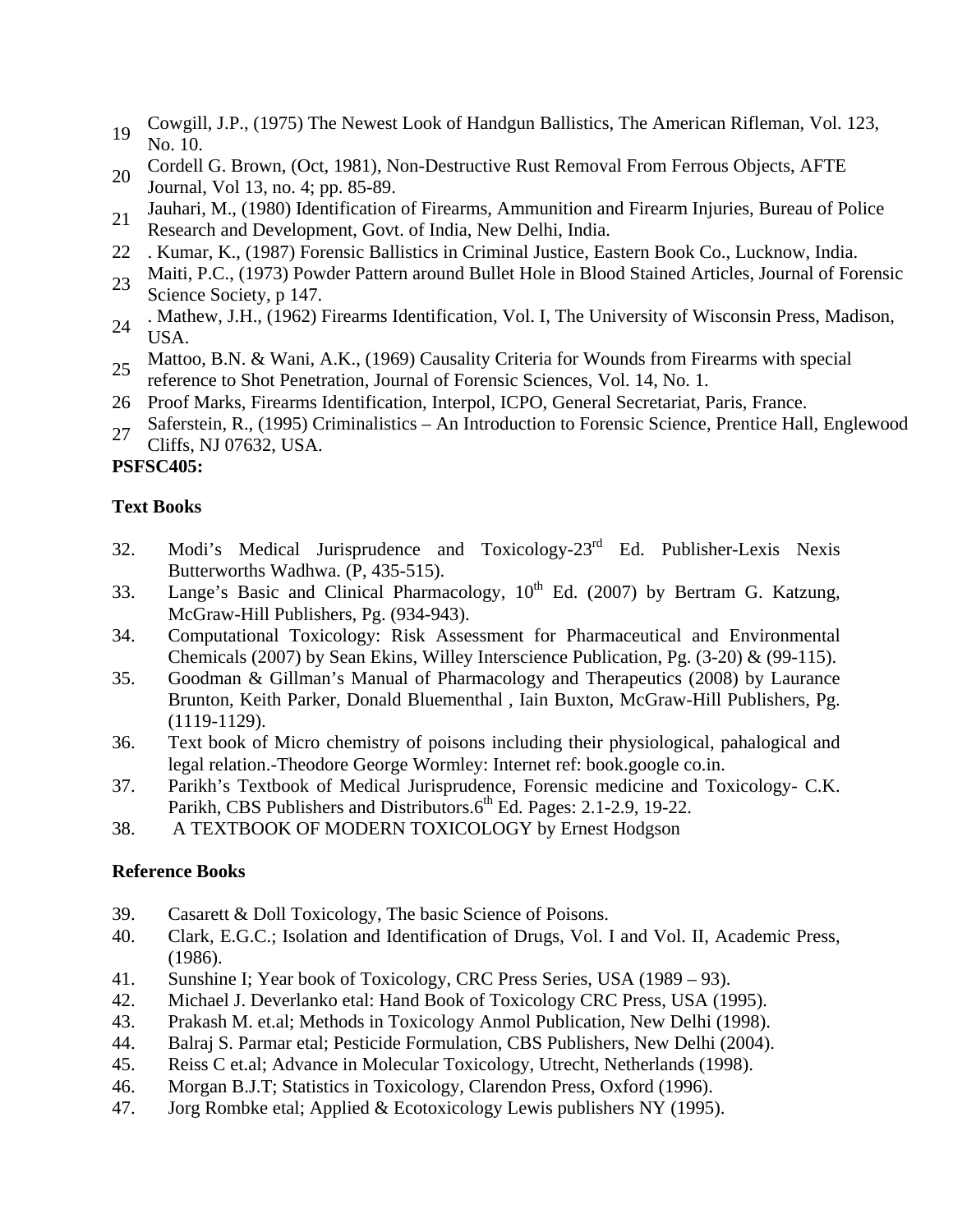- 48. Shayne C.Gad etal; Acute Toxicology Testing Academic Press California USA (1998).
- 49. Chadha PV; Hand Book of Forensic Medicine and Toxicology, Jaypee Brothers New Delhi (2004) Semester-II FS-10832.
- 50. Turner Paul; Recent Advances in Pharmacology & Toxicology, Churchill Livingstone, Elenburgh (1989).
- 51. Chadha PV; Hand Book of Forensic Medicine and Toxicology, Jaypee Brothers New Delhi (2004) Semester-II FS-10832.
- 52. Cravey R.H, Baselt, R.C; Introduction to Forensic Toxicology, Biochemical Pub. Davis C A (1981).
- 53. S. N. Tiwari, Analytical Toxicology, Govt. of India publications, New Delhi 1987.
- 54. Willard H. H. et. al : Instrumental Methods of Analysis 1974.
- 55. Moonesens A. A. et. al. : Scientific Evidence in Criminal Cases 1973.
- 56. Lundquist and Curry: Methods of Forensic Sciences 1963.
- 57. Arena Poisoning, Chemistry Symptoms and treatment.
- 58. Analysis of Plant Poisons, Dr. M P Goutam.
- 59. Drug Abuse Handbook, Karch.s.
- 60. Constitution of India.
- 61. Indian Evidence Act.
- 62. Criminal Procedure code.
- 63. Indian Penal Code.
- 64. Bare Acts with short notes on the following: Narcotic Drugs & Psychotropic Substances Act, Drugs & Cosmetics Act, Explosive Substances Act, Dowry Prohibition Act.

#### **PSFSC406**

#### **Text Books**

- 41. B.R.Sharma, Forensic science in criminal investigation and trials.  $4^{th}$  Ed.(P.858-902)
- 42. Forensic science in criminal investigation and trials(p.858-902)
- 43. Dr.R. Krushanamurti, Forensic science in crime investigation.
- 44. B.S.Nabar, Forensic science in crime investigation.
- 45. James E.Girad, Criminalistics, Forensic science in crime.
- 46. Dr.M.S.Rao, Dr.B.P.Maithil, K.V.Ravikumar, Crime scene management(p.162,264).
- 47. P.S. Kalsi, Organic spectroscopy.
- 48. Y.R. Sharma, Organic spectroscopy.
- 49. W. Kemp, Organic spectroscopy.
- 50. M.Chattergee and R.Shinde, Text book of medical biochemistry,  $6<sup>th</sup>$  Ed., Jypee publication.
- 51. Michael M,Cox,David L,Nelson.,Lehninger Principles of biochemistry.
- 52. Bergmeyer, Methods of enzymatic analysis.

#### **Reference Books**

- 53. Chadha PV; Hand Book of Forensic Medicine and Toxicology, Jaypee Brothers New Delhi (2004) Semester-II FS-10832.
- 54. Turner Paul; Recent Advances in Pharmacology & Toxicology, Churchill Livingstone, Elenburgh (1989).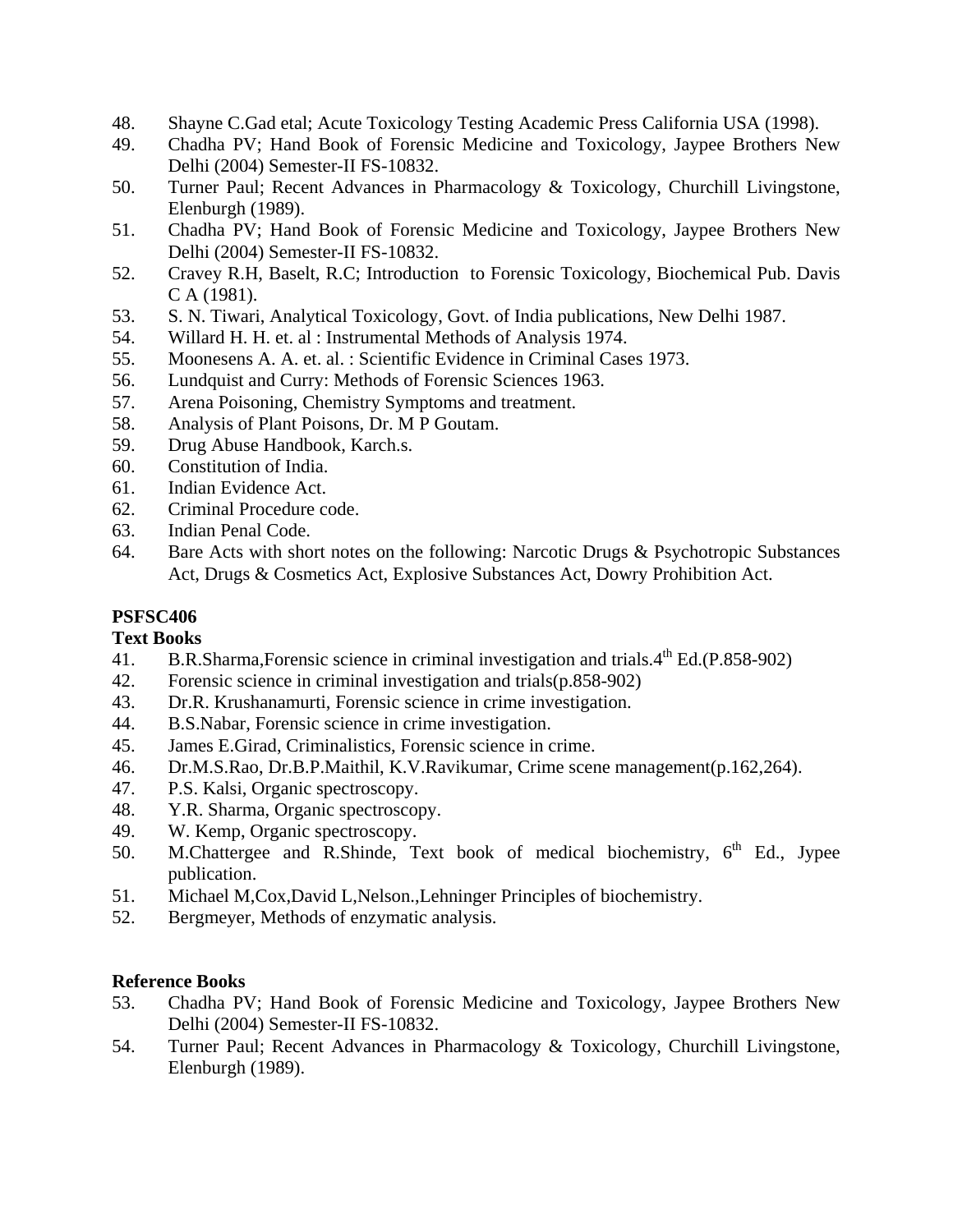- 55. Cravey R.H, Baselt, R.C; Introduction to Forensic Toxicology, Biochemical Pub. Davis C A (1981).
- 56. Working Procedure Manual Toxicology, BPR&D Publication (2000).
- 57. Ballantyne B; General and Applied Toxicology Vol-1-3 2nd Ed., Macmillan, NY (2000).
- 58. Gossel T.A; Principles of Clinical Toxicology 3rd Ed., Roven, NY (1994).
- 59. Grossel S S; Handbook of Highly Toxic Materials handling and Management, Marcel Dekker NY (1995).
- 60. Niesink RJM; Toxicology- Principles and Applications, CRC Press (1996).
- 61. Quantitative inorganic analysis; Vogel.
- 62. Organic Electronic spectral data; Vol.-I; Mortiman Kamlet.
- 63. Organic Electronic spectral data; Vol.-III; Mortiman Kamlet.
- 64. Inorganic Semi micro qualitative analysis; Griffin & Plunky.
- 65. Peerson's Chem. Analysis of food; H.Egan, Kirk.
- 66. Vogel's Book of Macro & Semi micro qualitative inorganic Analysis; G.Svehla.
- 67. Explosive (4th Rev.Ed); J.Kohler, Redolf.
- 68. Clerk's Analysis of Drugs & Poisons VOL.-I & II; Clerk.
- 69. Development & Validation of Analytical Methods; Christopher, M.Riley, Thomas W.
- 70. Scientific protocols for fire investigation; John J. Lentini.
- 71. Steroid analysis by HPLC; Marie P. Kautsky.
- 72. TLC VOL.-II; Jork, Funk & Others.
- 73. Settle F. A.: Handbook of Instrumental Technique for Analytical Chemistry, Prentice Hall 1997.
- 74. Borrow: Molecular Spectroscopy 1980.
- 75. Willard H. H. et. al : Instrumental Methods of Analysis 1974.
- 76. Moonesens A. A. et. al. : Scientific Evidence in Criminal Cases 1973.
- 77. Lundquist and Curry: Methods of Forensic Sciences 1963.
- 65. Modi's Medical Jurisprudence and Toxicology- $23<sup>rd</sup>$  Ed. Publisher-Lexis Nexis Butterworths Wadhwa. (P, 9-18, 217-289,401-459,261-277).
- 66. Prevention of Food Adulteration Act, Prevention of Corruption Act, Arms Act, Wild Life Protection Act.
- 67. Text book of Micro chemistry of poisons including their physiological, pahalogical and legal relation.-Theodore George Wormley: Internet ref: book.google co.in.
- 68. Parikh's Textbook of Medical Jurisprudence, Forensic medicine and Toxicology- C.K. Parikh, CBS Publishers and Distributors.6<sup>th</sup> Ed. Pages: 2.1-2.9, 19-22.
- 69. Casarett & Doll Toxicology, The basic Science of Poisons.
- 70. Clark, E.G.C.; Isolation and Identification of Drugs, Vol. I and Vol. II, Academic Press, (1986).
- 71. A Textbook Of Modern Toxicology by Ernest Hodgson
- 72. Sunshine I; Year book of Toxicology, CRC Press Series, USA (1989 93).
- 73. Michael J. Deverlanko etal: Hand Book of Toxicology CRC Press, USA (1995).
- 74. Prakash M. et.al; Methods in Toxicology Anmol Publication, New Delhi (1998).
- 75. Balraj S. Parmar etal; Pesticide Formulation, CBS Publishers, New Delhi (2004).
- 76. Reiss C et.al; Advance in Molecular Toxicology, Utrecht, Netherlands (1998).
- 77. Morgan B.J.T; Statistics in Toxicology, Clarendon Press, Oxford (1996).
- 78. Jorg Rombke etal; Applied & Ecotoxicology Lewis publishers NY (1995).
- 79. Shayne C.Gad etal; Acute Toxicology Testing Academic Press California USA (1998).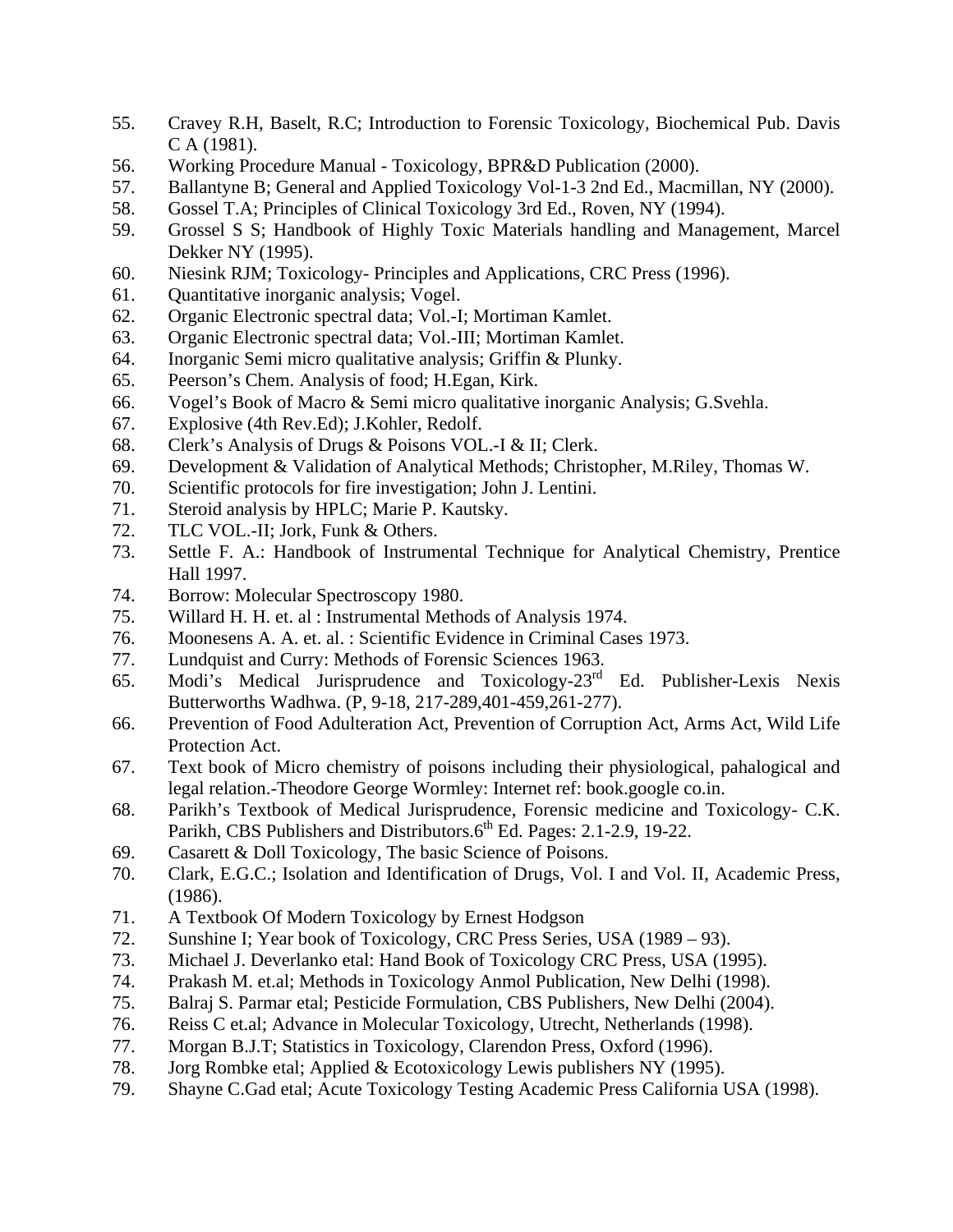- 80. Chadha PV; Hand Book of Forensic Medicine and Toxicology, Jaypee Brothers New Delhi (2004) Semester-II FS-10832.
- 81. Turner Paul; Recent Advances in Pharmacology & Toxicology, Churchill Livingstone, Elenburgh (1989).
- 82. Chadha PV; Hand Book of Forensic Medicine and Toxicology, Jaypee Brothers New Delhi (2004) Semester-II FS-10832.
- 83. Cravey R.H, Baselt, R.C; Introduction to Forensic Toxicology, Biochemical Pub. Davis C A (1981).
- 84. S. N. Tiwari, Analytical Toxicology, Govt. of India publications, New Delhi 1987.
- 85. Willard H. H. et. al : Instrumental Methods of Analysis 1974.
- 86. Moonesens A. A. et. al. : Scientific Evidence in Criminal Cases 1973.
- 87. Lundquist and Curry: Methods of Forensic Sciences 1963.
- 88. Arena Poisoning, Chemistry Symptoms and treatment.
- 89. Analysis of Plant Poisons, Dr. M P Goutam.
- 90. Drug Abuse Handbook, Karch.s.
- 91. Constitution of India.
- 92. Indian Evidence Act.
- 93. Criminal Procedure code.
- 94. Indian Penal Code.
- 95. Bare Acts with short notes on the following: Narcotic Drugs & Psychotropic Substances Act, Drugs & Cosmetics Act, Explosive Substances Act, Dowry Prohibition Act.

#### **PSFSB405:**

#### **Text books:**

- 1. Parikh's textbook of medical jurisprudences, forensic medicine, and toxicology, Sixth edition, page no. 5.1 to 5.88.
- 2. Thompson, Forensic human identification: an introduction, page 99-113,177-198, 221- 228
- 3. Daniel V. Lim, Current and developing technologies for monitoring agents of bioterrorism and biowarfare.
- 4. DFS practical manual.

#### **References:**

- 1. Daniel V. Lim, Current and developing technologies for monitoring agents of bioterrorism and biowarfare.
- 2. K. Mathiharan, Medical jurisprudence and toxicology.
- 3. Parikh's textbook of medical jurisprudences, forensic medicine, and toxicology, Sixth edition.
- 4. Thompson, Forensic human identification: an introduction.
- 5. Forensic Pathology Reviews (Volume 1,2,3,4.), edited by Michael Tsokos, MD
- 6. Forensic Radiology, B.G. Brogdon, M.D.
- 7. Forensic Medicine for the police, B. Umadethan